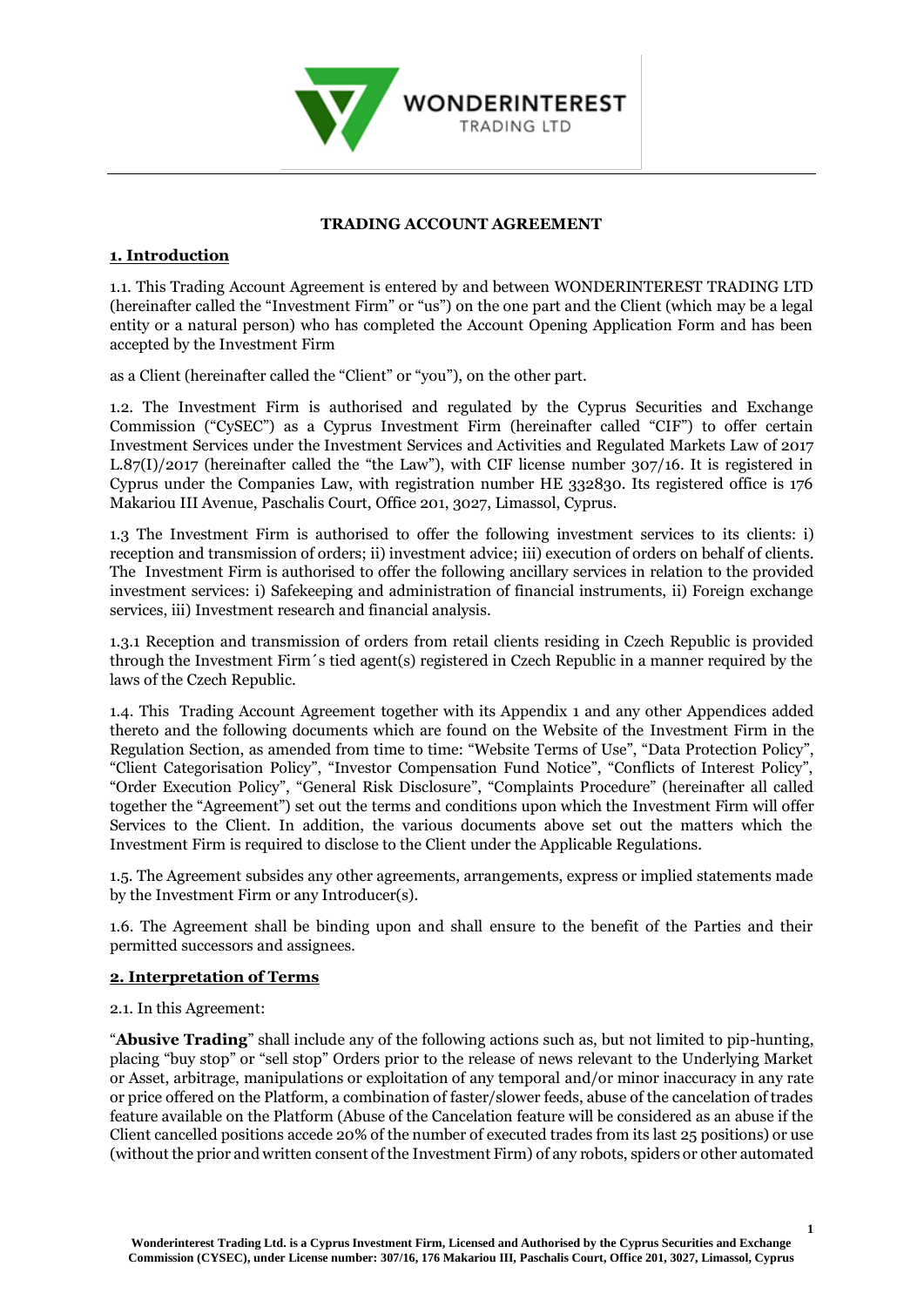

data entry system with the Platform, use of any software which applies artificial intelligence analysis to the Investment Firm's systems and/or Platform(s) and/or Client Account.

"**Access Data**" shall mean the Login and Password of the Client, which are required so as to have access on and use the Platform(s).

"**Account Opening Application Form**" shall mean the application form/questionnaire completed by the Client in order to apply for the Investment Firm's Services under this Agreement and a Client Account, via which form/questionnaire the Investment Firm will obtain amongst other things information for the Client's identification and due diligence, his categorization and appropriateness or suitability (as applicable) in accordance with the Applicable Regulations.

"**Agreement**" shall mean this "Trading Account Agreement" together with its Appendix 1 and any other Appendices added thereto and the following documents which are found on the Website of the Investment Firm in the Regulations Section "Website Terms of Use", "Data Protection Policy", "Client Categorisation Policy", "Investor Compensation Fund Notice", "Conflicts of Interest Policy", "Order Execution Policy", "General Risk Disclosure", "Complaints Procedure" as amended from time to time.

"**Applicable Regulations**" shall mean (a) CySEC Rules or any other rules of a relevant regulatory authority having powers over the Investment Firm ; (b) the Rules of the relevant Market; and (c) all other applicable laws, rules and regulations of Cyprus or of the European Union.

"**Authorised Representative**" shall mean the person of paragraph 27.4. of this Trading Account Agreement.

"**Automatic Orders**" shall mean all Orders set automatically by following/copying the trading activity of a Signal Provider.

"**Balance**" shall mean the total financial result in the Client Account after the last Completed Transaction and depositing/withdrawal operation at any period of time.

"**Base Currency**" shall mean the first currency in the Currency Pair against which the Client buys or sells the Quote Currency.

**"Bid Ask Spread**" is difference between Ask (sell/offer) price and bid (buy/purchase) of a security or derivate. Ask shall mean the higher price in a Quote at which the Client may buy (go long). Bid shall mean the lower price in a Quote at which the Client may sell (go short).

"**Business Day**" shall mean any day, other than a Saturday or a Sunday, or the 25th of December, or the 1st of January or any other Cyprus or international holidays to be announced on the Investment Firm's Website."**Client Account**" shall mean the unique personalised account of the Client by the Company and its Counterparty consisting of all Completed Transactions, Open Positions and Orders in the Platform, the Balance of the Client money and deposit/withdrawal transactions of the Client money.

"**Closed Position**" shall mean the opposite of an Open Position.

"**Completed Transaction**" in a CFD shall mean two counter deals of the same size (opening a position and closing a position): buy then sell and vice versa.

"**Contract for Difference**" ("**CFD**") shall mean a contract, which is a contract for difference by reference to variations in the price of an Underlying Asset. A CFD is a Financial Instrument.

"**Contract Specifications**" shall mean the principal trading terms in CFD (for example Spread, Swaps, Lot Size, Initial Margin, Necessary Margin, Hedged Margin, the minimum level for placing Stop Loss,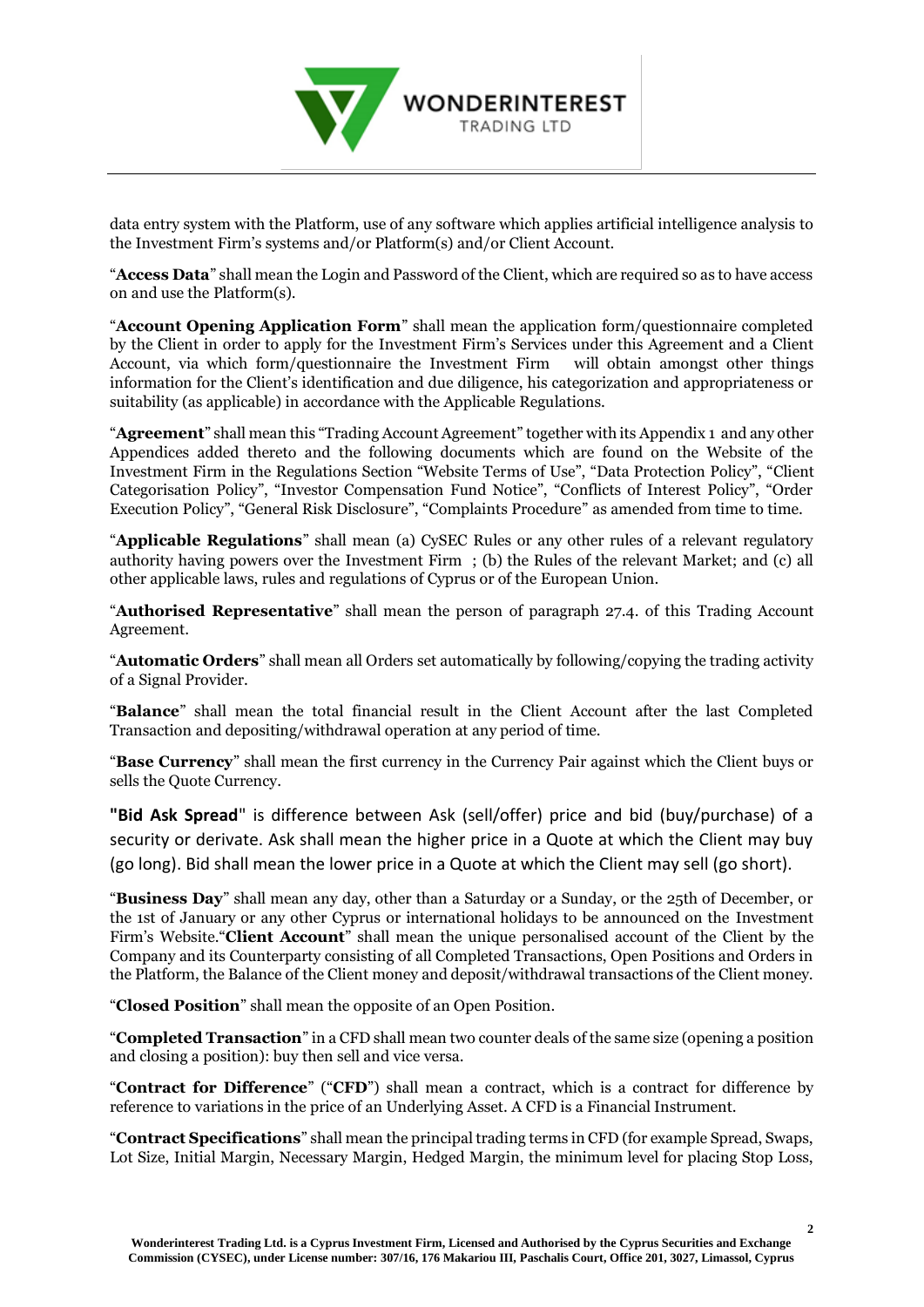

Take Profit and Limit Orders, financing charges, charges etc.) for each type of CFD as determined by the Investment Firm from time to time. These are found on the Platform and/or the Website.

"**Currency of the Client Account**" shall mean the currency that the Client Account is denominated in, which may be Euro and US Dollar, or any other currency as offered by the Investment Firm from time to time.

"**Currency Pair**" shall mean the object or Underlying Asset of a CFD based on the change in the value of one currency against the other. A Currency Pair consists of two currencies (the Quote Currency and the Base Currency) and shows how much of the Quote currency is needed to purchase one unit of the Base Currency.

"**CySEC**" shall mean the Cyprus Securities and Exchange Commission, which is the Investment Firm's supervisory authority.

"**CySEC Rules**" shall mean the Rules, Directives, Regulations, Guidance notes, opinions or recommendations of CySEC.

"**Difference**" shall mean the difference in price upon the opening of a Transaction and the closing of such Transaction.

"**Equity**" shall mean the Balance plus or minus any Floating Profit or Loss that derives from an Open Position and shall be calculated as: Equity = Balance + Floating Profit - Floating Loss.

"**Essential Details**" shall mean the required details in order for the Investment Firm and its Counterparty to be able to place the Order for example but not limited to the type of Financial Instrument, the type of Order, the Direction (Buy or Sell), the volume, type of Underlying Asset, if the Client places a Pending Order (limit or stop) the Client will indicate the intended price in which the Order will go in the market and any Stop Loss and or Take Profit etc.

"**Event of Default**" shall have the meaning given in paragraph 10.1. of this Trading Account Agreement.

"**Expert Advisor**" shall mean a mechanical online trading system designed to automate trading activities on the Platform. It can be programmed to alert the Client of a trading opportunity and can also trade his Client Account automatically managing all aspects of trading operations from sending Orders directly to the Platform to automatically adjusting stop loss, trailing stops and take profit levels.

**"Execution Venue"** shall mean the entities with which the Orders are placed for final execution (i.e. are completely filled). An «execution venue» means a regulated market (e.g. stock exchange), a multilateral trading facility, a systematic internaliser or a market maker or another liquidity provider or an entity performing in a third country a function similar to any of the abovementioned

"**Financial Instrument**" shall mean the Financial Instruments under the Investment Firm's CIF license which can be found in the Appendix 3 "Company Legal Information". It is understood that the Investment Firm does not necessarily offer all the Financial Instruments which appear on its CIF license but only those marketed on its Website, from time to time.

"**Floating Profit/Loss**" in a CFD shall mean current profit/loss on Open Positions calculated at the current Quotes (added any commissions or fees if applicable).

"**Force Majeure Event**" shall have the meaning as set out in paragraph 20.1. of the Trading Account Agreement.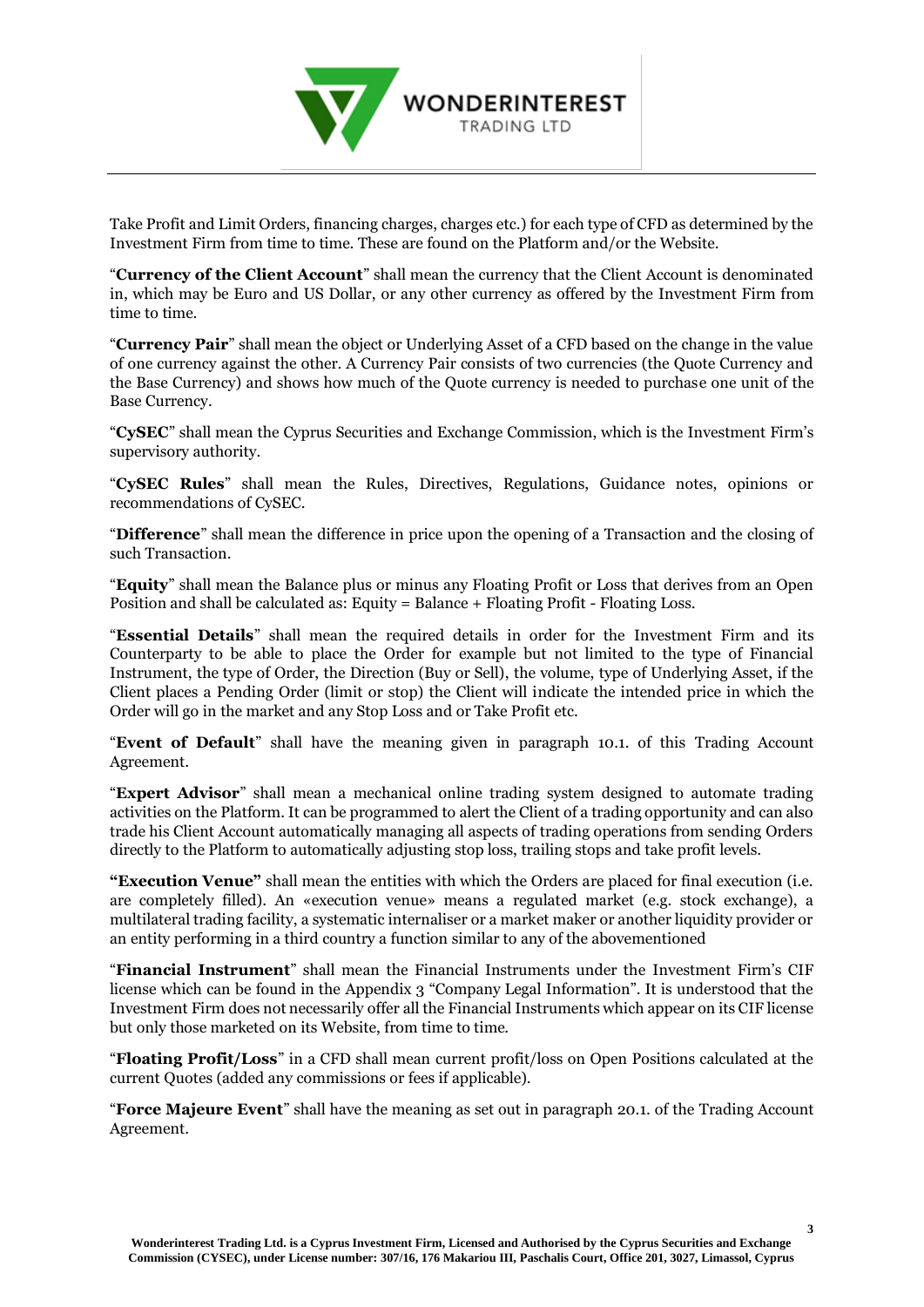

"**Free Margin**" shall mean the amount of funds available in the Client Account, which may be used to open a position or maintain an Open Position. Free Margin shall be calculated as: Equity less (minus) Necessary Margin [Free margin = Equity- Necessary Margin].

"**Hedged Margin**" for CFD trading shall mean the necessary amount of money required by the Investment Firm so as to open and maintain Matched Positions.

"**Initial Margin**" for CFD trading shall mean the necessary amount of money required by the Investment Firm so as to open a position.

"**Introducer**" shall have the meaning as set in paragraph 27.1. of this Trading Account Agreement.

"**Investment Services**" shall mean the Investment Services under the Investment Firm's CIF license which can be found in the Appendix 3 "Company Legal Information".

"**Leverage**" for CFD trading shall mean a ratio in respect of Transaction Size and Initial Margin. 1:100 ratio means that in order to open a position, the Initial Margin is one hundred times less than the Transactions Size.

"**Long Position**" for CFD trading shall mean a buy position that appreciates in value if Underlying Market prices increase. For example, in respect of Currency Pairs: buying the Base Currency against the Quote Currency.

"**Lot**" shall mean a unit measuring the Transaction amount specified for each Underlying Asset of a CFD.

"**Lot Size**" shall mean the number of Underlying Assets in one Lot of a CFD.

"**Maintenance Margin**" shall mean the necessary guarantee funds so as to maintain an Open Position.

"**Management Fee''** shall mean a fee for holding an open position in Physical Stocks. This fee will be charged at the end of each business day and each Wednesday the fee will be tripled.

"**Margin**" shall mean the necessary guarantee funds so as to open or maintain Open Positions in a CFD Transaction.

"**Margin Call**" shall mean the situation when the Investment Firm informs the Client to deposit additional funds when the Client does not have enough Margin to open or maintain Open Positions.

"**Маrgin Level**" for CFD trading shall mean the percentage of Equity to Necessary Margin ratio. It is calculated as: Margin Level = (Equity / Necessary Margin) x  $100\%$ .

"**Margin Trading**" for CFD trading shall mean Leverage trading when the Client may make Transactions having less funds on the Client Account in comparison with the Transaction Size.

"**Matched Positions**" for CFD trading shall mean Long and Short Positions of the same Transaction Size opened on the Client Account for the same CFD.

"**Necessary Margin**" for CFD trading shall mean the necessary margin required by the Investment Firm so as to maintain Open Positions.

"**Normal Market Size**" for CFD trading shall mean the maximum number of units of the Underlying Asset that are transmitted by the Investment Firm for execution.

"**Open Position**" shall mean any Long Position or a Short Position which is not a Completed Transaction.

"**Order**" shall mean an instruction from the Client to trade in Financial Instruments.

**4**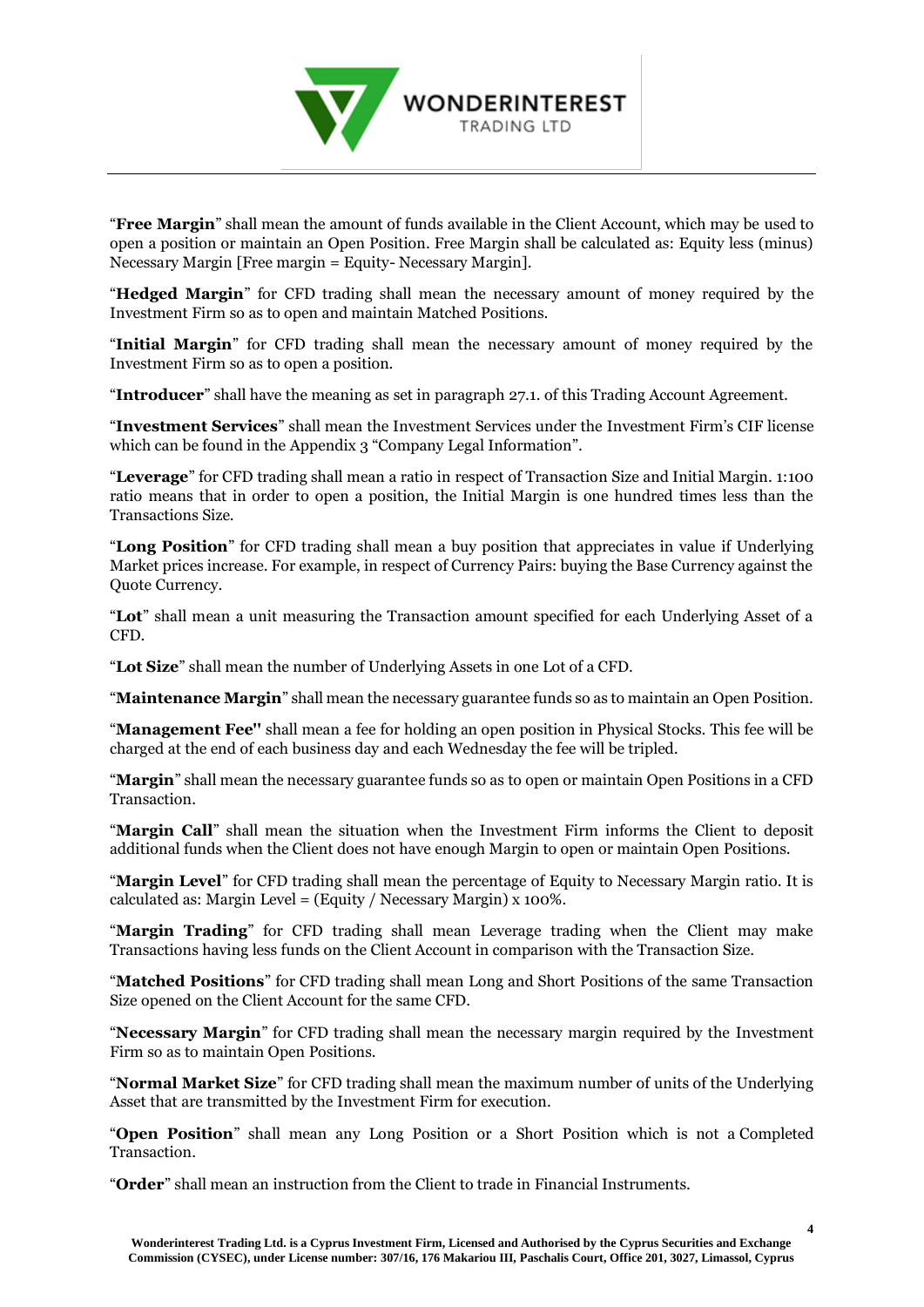

"**Parties**" shall mean the parties to this Agreement –i.e. the Investment Firm and the Client.

"**Platform**" shall mean the electronic mechanism operated and maintained by the Investment Firm, consisting of a trading platform, computer devices, software, databases, telecommunication hardware, programs and technical facilities, which facilitates trading activity of the Client in Financial Instruments via the Client Account.

"**Professional Client**" shall mean a "Professional Client" for the purposes of CySEC Rules, as specified in the Client Categorisation Policy.

"**Prohibited Action**" shall mean the actions as set out in Appendix 2 Trading Terms

"**Retail Client**" shall mean a "Retail Client" for the purposes of the CySEC Rules, as specified in the Client Categorisation Policy.

**"Robot"** shall mean an automated trading software that trades automatically CFDs.

"**Order Level**" for CFD trading shall mean the price indicated in the Order.

"**Quote**" shall mean the information of the current price for a specific Underlying Asset, in the form of the Bid and Ask prices.

"**Quote Currency**" shall mean the second currency in the Currency Pair which can be bought or sold by the Client for the Base Currency.

"**Quotes Base**" in relation to CFD trading shall mean Quotes Flow information stored on the Server.

"**Quotes Flow**" shall mean the stream of Quotes in the Platform for each CFD.

"**Retail Client**" shall mean a "Retail Client" for the purposes of the CySEC Rules, as specified in the Client Categorisation Policy.

"**Robot**" shall mean an automated trading software that trades automatically the CFDs.

"**Services**" shall mean the services to be offered by the Investment Firm to the Client under this Agreement, as set out in paragraph 6.1. of this Trading Account Agreement.

"**Short Position**" for CFD trading shall mean a sell position that appreciates in value if Underlying Market prices fall. For example, in respect of Currency Pairs: selling the Base Currency against the Quote Currency. Short Position is the opposite of a Long Position.

"**Physical Shares**" shall mean equity investments that represent ownership in a company that are traded on the major stock exchanges.

"**Signal Provider**" shall mean a person who has agreed to provide the Investment Firm with information about his trading, which may be followed by other Clients via the Automatic Orders.

"**Slippage**" shall mean the difference between the expected price of a Transaction in a CFD and the price the Transaction is actually executed at. Slippage often occurs during periods of higher volatility (for example due to news events) making an Order at a specific price impossible to execute, when market Orders are used, and also when large Orders are executed when there may not be enough interest at the desired price level to maintain the expected price of trade.

"**Spread**" for CFD trading shall mean the difference between Ask and Bid of an Underlying Asset in a CFD at that same moment.

"**Swap or Rollover**" for CFD trading shall mean the interest added or deducted for holding a position open overnight.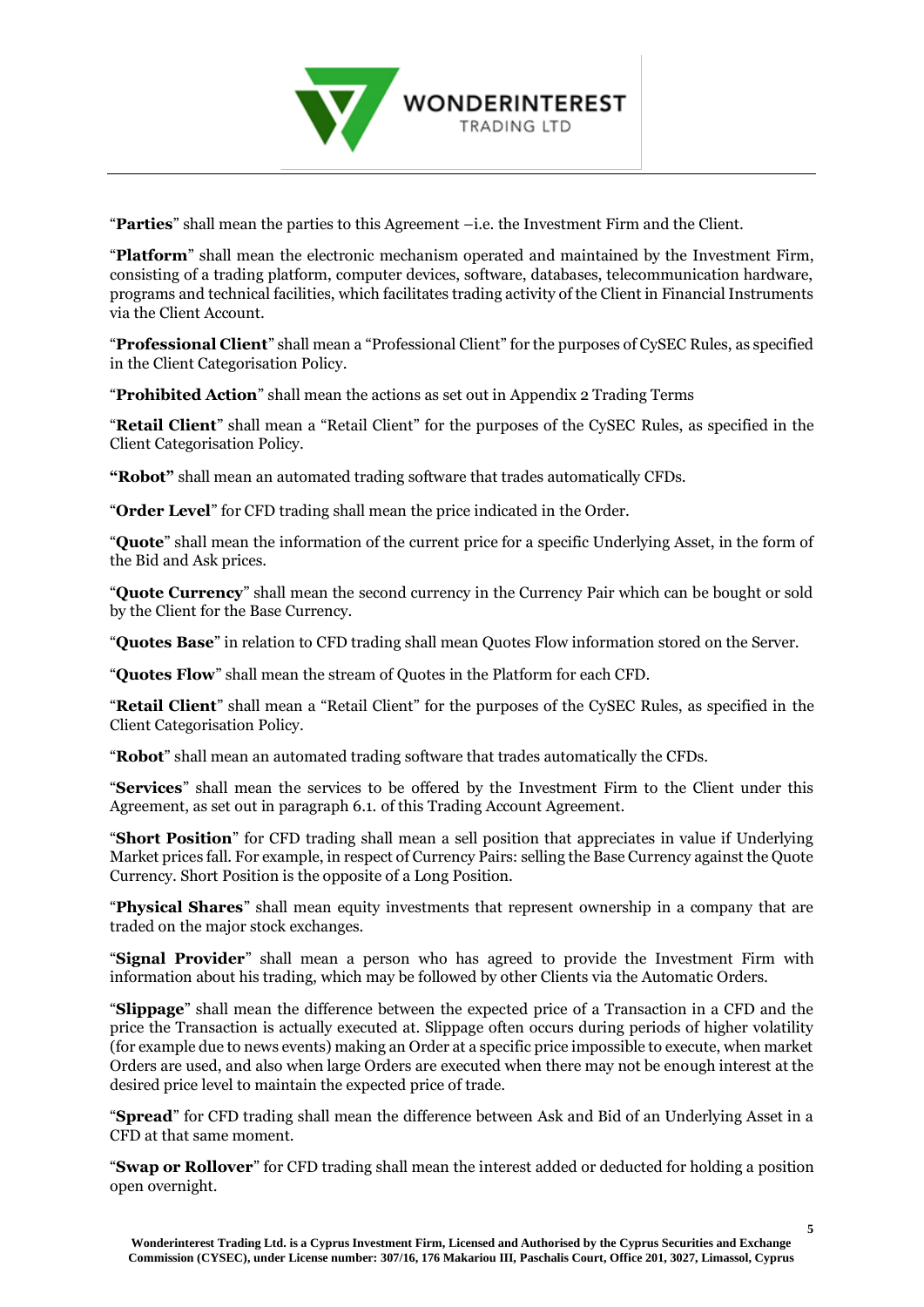

"**Terms**" and/or Trading Terms" mean Terms of Business governing all the actions that relate to the execution of the Client's trades.

"**Trailing Stop**" in CFD trading shall mean a stop-loss Order set at a percentage level below the market price - for a long position. The trailing stop price is adjusted as the price fluctuates. A sell trailing stop order sets the stop price at a fixed amount below the market price with an attached "trailing" amount. As the market price rises, the stop price rises by the trail amount, but if the pair price falls, the stop loss price doesn't change, and a market order is submitted when the stop price is hit.

"**Transaction**" shall mean any CFD or Physical Share transaction arranged for execution on behalf of the Client under this Agreement.

"**Transaction Size**" for CFD trading shall mean Lot Size multiplied by the number of Lots.

"**Underlying Asset**" shall mean the object or underlying asset in a CFD which may be Currency Pairs, Futures, Metals, Equity Indices, Stocks and Commodities. It is understood that the list is subject to change and Clients must refer each time on the Platform.

"**Underlying Market**" shall mean the relevant market where the Underlying Asset of a CFD is traded.

"**Website**" shall mean the Investment Firm's website at or <https://www.wonderinterest.com/> and any other website as the Investment Firm may maintain as its brands.

"**Written Notice**" shall have the meaning set out in paragraphs 17.3. and 17.4. of the Trading Account Agreement.

2.2. Words importing the singular shall import the plural and vice versa. Words importing the masculine shall import the feminine and vice versa. Words denoting persons include corporations, partnerships, other unincorporated bodies and all other legal entities and vice versa.

2.3. Paragraph headings are for ease of reference only and shall not affect interpretation of this Agreement.

2.4. Capitalized terms used herein that are not defined herein shall have the meaning set out in the CySEC Rules.

2.5. Any reference to any act or regulation or Law shall be that act or regulation or Law as amended, modified, supplemented, consolidated, re-enacted or replaced from time to time, all guidance noted, directives, statutory instruments, regulations or orders made pursuant to such and any statutory provision of which that statutory provision is a re-enactment, replacement or modification.

### **3. Application and Commencement**

3.1. Before entering into the Trading Account Agreement, the Client is subject to Account opening procedure. The procedure requires the fulfilment and submission of the Account Opening Application Form, including the provision of required documentation. The Investment Firm will send a notice to the Client informing him whether he has been accepted as a Client of the Investment Firm. The Investment Firm reserves the right to impose additional due diligence requirements to accept Clients residing in certain countries.

3.2. The Agreement shall come into effect and commence upon the Client' s reception of (i) a notice sent by the Investment Firm informing the Client that he has been accepted as the Investment Firm Client or that a Client Account has been opened for him, and/or (ii) any other affirmation and/or action that led to opening of a Client Account.

### **4. Client Categorisation**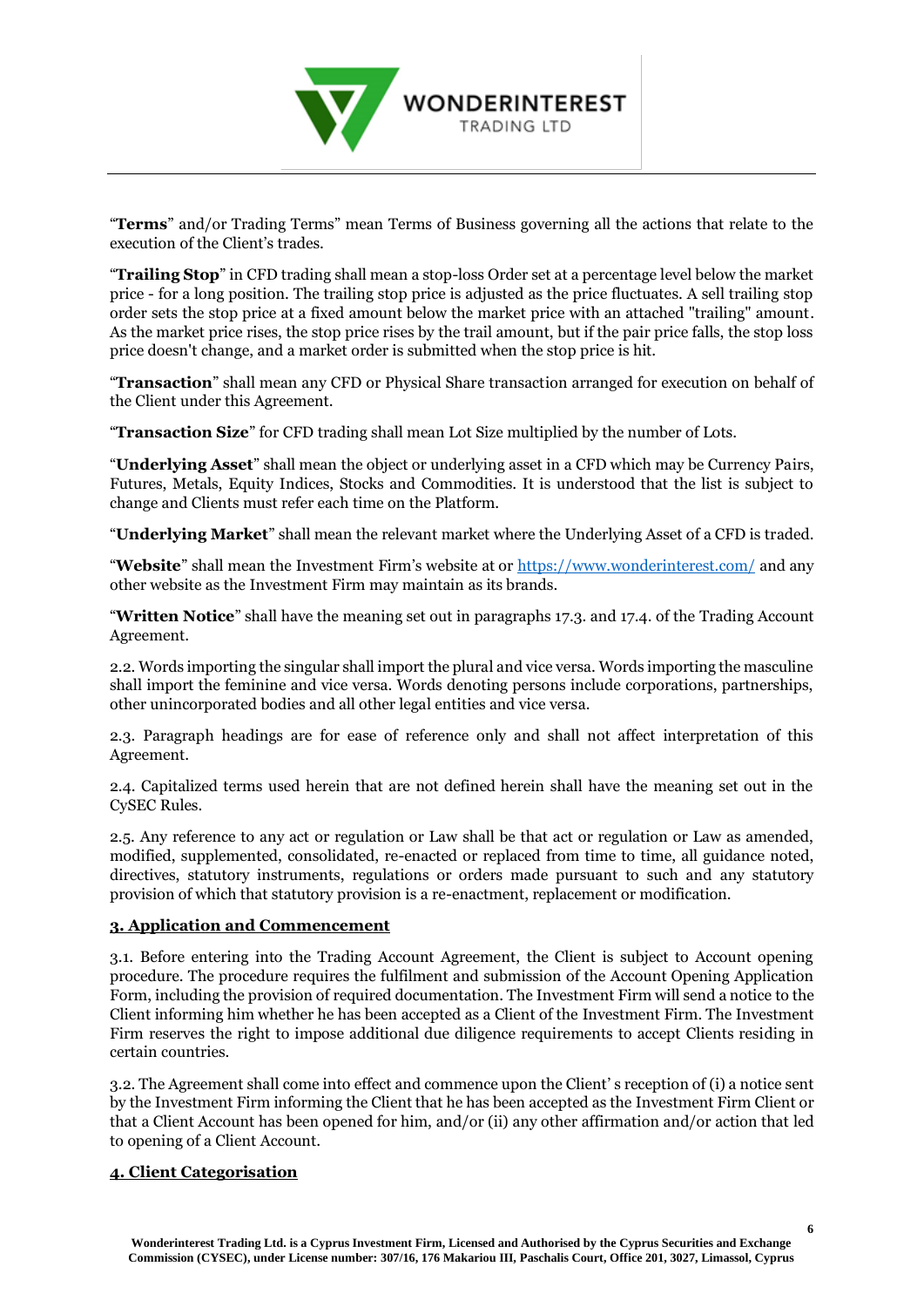

4.1. According to Applicable Regulations, the Investment Firm implemented the policy to categorize its Clients in one of the following categories: Retail Client, Professional Client or Eligible Counterparty. The Client shall be categorized based on the information provided by the Client in his Account Opening Application Form and according to the method of categorisation as this method is explained under the Client Categorisation Policy. By accepting this Agreement, the Client accepts application of such method. The Investment Firm will inform the Client of his categorization according to Applicable Regulations. The Client has the right to request different categorization. Categorization as a Retail Client offers greater protection. Retail Clients are entitled to more detailed information under Applicable Regulations. The Investment Firm cannot enter into title transfer financial collateral arrangements with Retail Clients. Remuneration practices which could provide an incentive to the Investment Firm's staff to recommend a particular financial instrument to a Retail Client when the Investment Firm could offer a different financial instrument which would better meet that Client's needs are also prohibited. In the case of Professional Clients and Eligible Counterparties, the Investment Firm may agree to provide more limited information as provided by Applicable Regulations.

4.2. The Client categorisation depends on the accuracy, completeness and correctness of the information provided by the Client in his Account Opening Application Form and the Client has the responsibility to immediately notify the Investment Firm in writing if such information changes at any time thereafter.

4.3. The Client acknowledges that the Investment Firm has the right to review the Client's categorisation and change his categorisation if this is deemed necessary (subject to Applicable Regulations).

### **5. Assessment**

5.1. Trading with Financial instruments bears many risks that may lead to loss of all investment if the risk is not managed properly. It is very demanding for the experience, diligence and awareness. In providing the Services of Reception and Transmission and Execution of Client Orders, the Investment Firm is obliged under Applicable Regulations to seek information from a Client or potential Client regarding his knowledge, experience in the investment field relevant to the specific type of service or Financial Instrument offered or demanded, ability to bear losses and risk tolerance, so as to enable the Investment Firm to assess whether the service or Financial Instrument is appropriate for the Client. Where the Client or potential Client elects not to provide the information regarding his knowledge, experience, ability to bear losses and risk tolerance or where he provides insufficient information regarding his knowledge, experience, ability to bear losses and risk tolerance, the Investment Firm Investment Firm will not be able to determine whether the service or Financial Instrument is appropriate for him. The Investment Firm is entitled, at its sole discretion, to request additional information regarding the Client and/or to request an update of the data notified by the Client, whenever it deems necessary. The Investment Firm shall assume that information about his knowledge, experience, ability to bear losses and risk tolerance provided from the Client to the Investment Firm is accurate and complete and the Investment Firm shall have no responsibility to the Client if such information is incomplete or misleading or changes or becomes inaccurate and the Investment Firm will be deemed to have performed its obligations under Applicable Regulations, unless the Client has informed the Investment Firm of such changes.

5.2. In providing the Investment Service of Investment Advice, the Investment Firm is obliged under Applicable Regulations to seek information from a Client or potential Client (for example via the Client Account Application Form) regarding the Client's knowledge, experience in the investment field relevant to the specific type of Financial Instrument or service, as well as his financial situation including his ability to bear losses and his investment objectives including his risk tolerance, so as to be able, based on this information, to recommend to the Client the investment services and the Financial Instruments that are suitable for him/her (suitability test) and, in particular, that are in accordance with his risk tolerance and ability to bear losses. If the Investment Firm will provide the Investment Services of Investment Advice by recommending a package of bundled services or products, it will ensure that the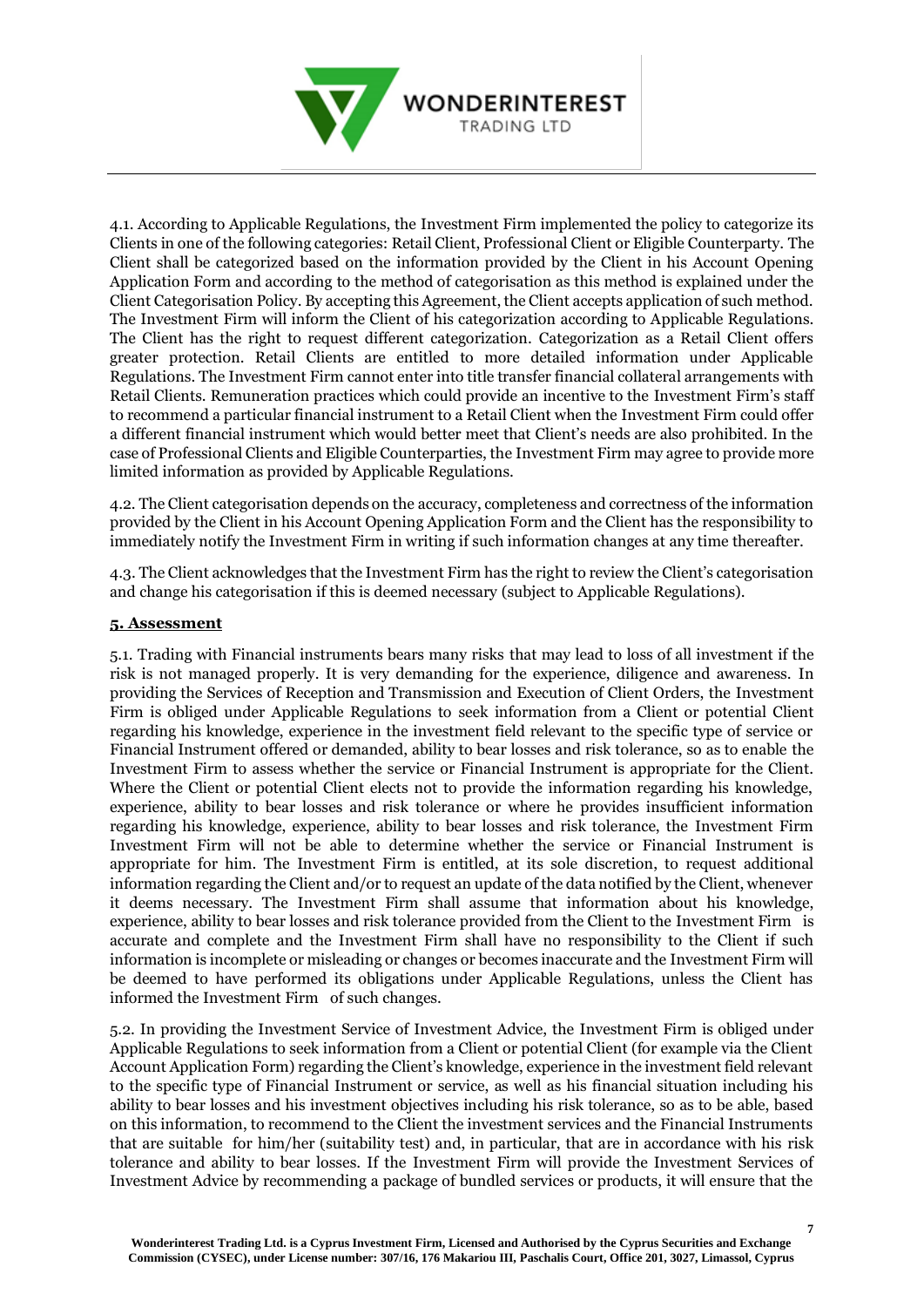

overall bundled package is suitable for the Client and to enable the Investment Firm to act in the Client's best interest. The Investment Firm is entitled, at its sole discretion, to request additional information regarding the Client or/and to request an update of the data notified by the Client, whenever it deems this necessary. The Investment Firm shall assume that information provided from the Client to the Investment Firm is accurate and complete and the Investment Firm shall have no responsibility to the Client if such information is incomplete or misleading or changes or becomes inaccurate and the Investment Firm will be deemed to have performed its obligations under Applicable Regulations unless the Client has informed the Investment Firm of such changes.

# **6. Services**

6.1. This Agreement covers the provision of the following investment Services from the Investment Firm to the Client:

- a) Reception and transmission of orders of the Client in Financial Instruments offered by the Investment Firm,
- b) Investment advice,
- c) Execution of orders on behalf of the Client(s),

and the following ancillary services in relation to the provided investment services:

- a) Safekeeping and administration of financial instruments, including custodianship and related services
- b) Foreign exchange services where these are connected to the provision of investment services
- c) Investment research and financial analysis or other forms

6.2. The Client shall be able to manage orders manually himself after he is provided with access to the platform.

6.3. Based on the Client categorization and on the Applicable Regulation, some Services (6.1) may not be available to specific Clients.

6.4. Trading in CFDs, as a specific type on Financial instrument does not contain the delivery or safekeeping of the Underlying Asset to which the CFD is referring to.

6.5. It is hereby agreed and understood that the Investment Firm reserves the right to reject a Client's request to trade in both CFDs and other Financial instruments and to allow such Client only to trade other Financial instruments than CFDs.

## **7. Advice and Commentary**

7.1. The Investment Firm will not give the Client any form of Investment Advice unless specifically requested by the Client and agreed between the Parties in writing, Handling of Client's Account, placing Orders and taking relevant decisions is completely based on Client's own judgement.

7.2. The Investment Firm does not provide any legal, tax or other advice relating to any Transaction. It is recommended to the Client to seek independent advice before entering into a Transaction.

7.3. The Investment Firm as a subject active on financial markets has a team of analytics who continually and closely watch and analyse the current conditions, news and prognosis, therefore it may have the relevant information regarding financial markets. The Investment Firm may, from time to time and at its sole discretion, provide the Client with information, recommendations, news, market commentary or other information (hereinafter called "Information") which shall not be considered as part of its Services to the Client. The Information may also be posted to its Website and/or provided to in the form of a newsletter to all its subscribers. Where it does so: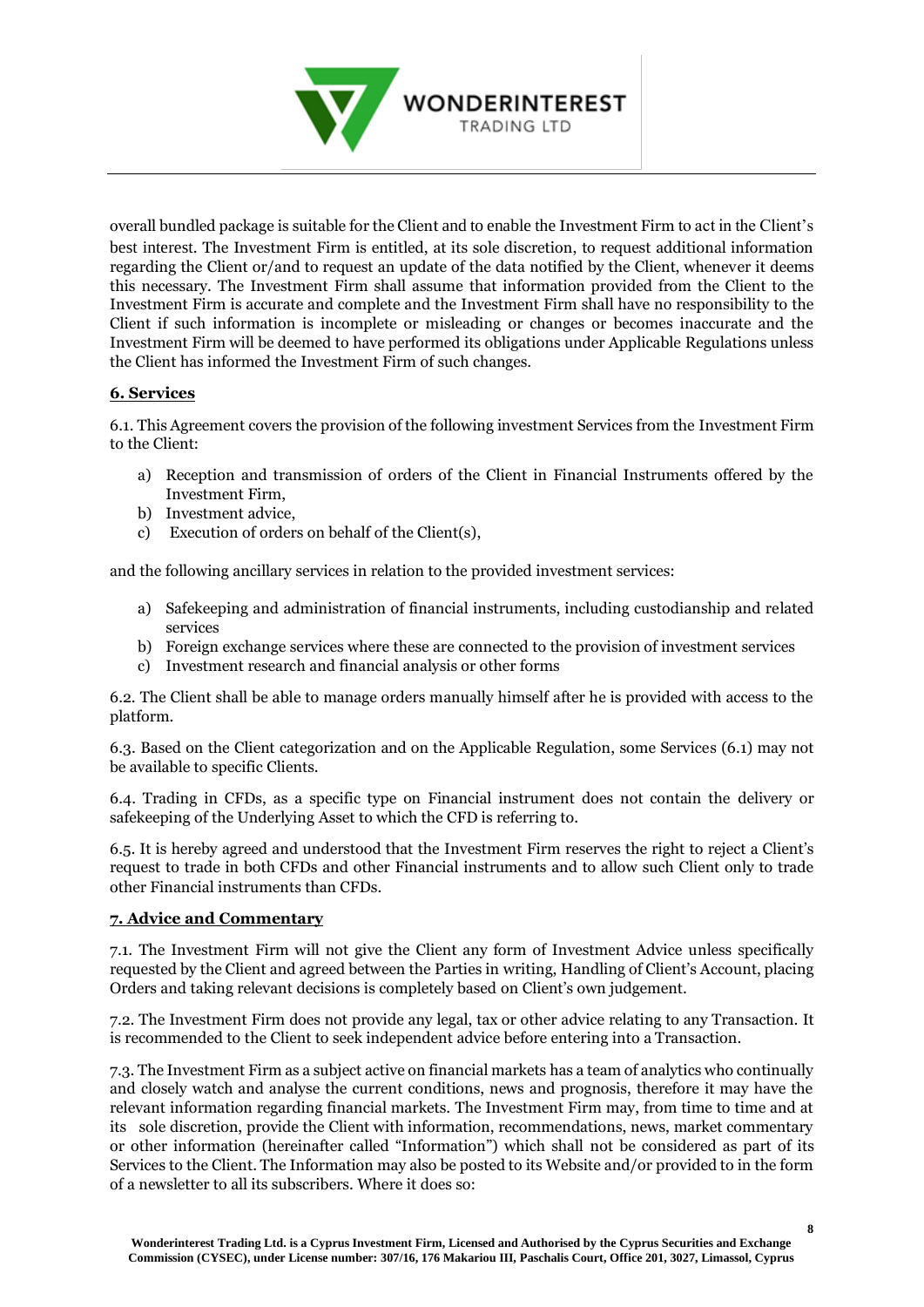

- a) This Information is provided solely to enable the Client to make his own investment decisions and does not amount to investment advice or unsolicited financial promotions to the Client.
- b) The Investment Firm will not be responsible for such Information. The Investment Firm gives no representation, warranty or guarantee as to the accuracy, correctness or completeness of such Information or as to the tax or legal consequences of any related Transaction.
- c) If the Information contains a restriction on the person or category of persons for whom that Information is intended or to whom it is distributed, the Client agrees that he will not pass it on to any such person or category of persons.
- d) The Client accepts that prior to dispatch, the Investment Firm may have acted upon it itself to make use of the information on which it is based. The Investment Firm does not make representations as to the time of receipt by the Client and cannot guarantee that he will receive such Information at the same time as other Clients.

7.4. Due to the endlessly evolving market conditions, the market commentary, news, or other Information provided or made available by the Investment Firm to the Client are subject to change and may be withdrawn at any time without notice.

## **8. Platform**

8.1. The access and use of the Investment Firm's Platform is unavailable without compatible technological equipment, at least personal computer/ mobile phone / tablet, internet access and telephone. Access to the internet is an essential feature and the Client shall be solely responsible for any fees necessary in order to connect to the internet.

8.2. Financial information transmitted during the sessions on Platform are very sensitive for the security of connection and devices. The Client represents and warrants that he has installed and implemented appropriate means of protection relating to the security and integrity of his computer or mobile phone or tablet and that he has taken appropriate actions to protect his system from computer viruses or other similar harmful or inappropriate materials, devices, information or data that may potentially harm the Website, the Platform(s) or other systems of the Investment Firm . The Client further undertakes to protect the Investment Firm from any wrongful transmissions of computer virus or other similarly harmful or inappropriate material or device to the Platform(s) from his personal computer or mobile phone or tablet.

8.3. The Investment Firm will not be liable to the Client should his computer system or mobile phone or tablet fail, damage, destroy and/or format his records and data. Furthermore, if the Client incurs delays and any other form of data integrity problems that are a result of his hardware configuration or mismanagement, the Investment Firm shall not be liable.

8.4. The Investment Firm hereby excludes the liability for any such disruptions or delays or problem in any communication experienced by the Client when using the Investment Firm's Platform(s).

8.5. The use of the Platform is considered binding. Orders with the Investment Firm are placed on the Investment Firm's Platform(s), with the use of access data through the Client's compatible personal computer connected to the internet. It is agreed and understood that the Investment Firm will be entitled to rely and act on any Order given by using the Access Data on the Platform(s) without any further enquiry to the Client and any such Orders will be binding upon the Client.

**9**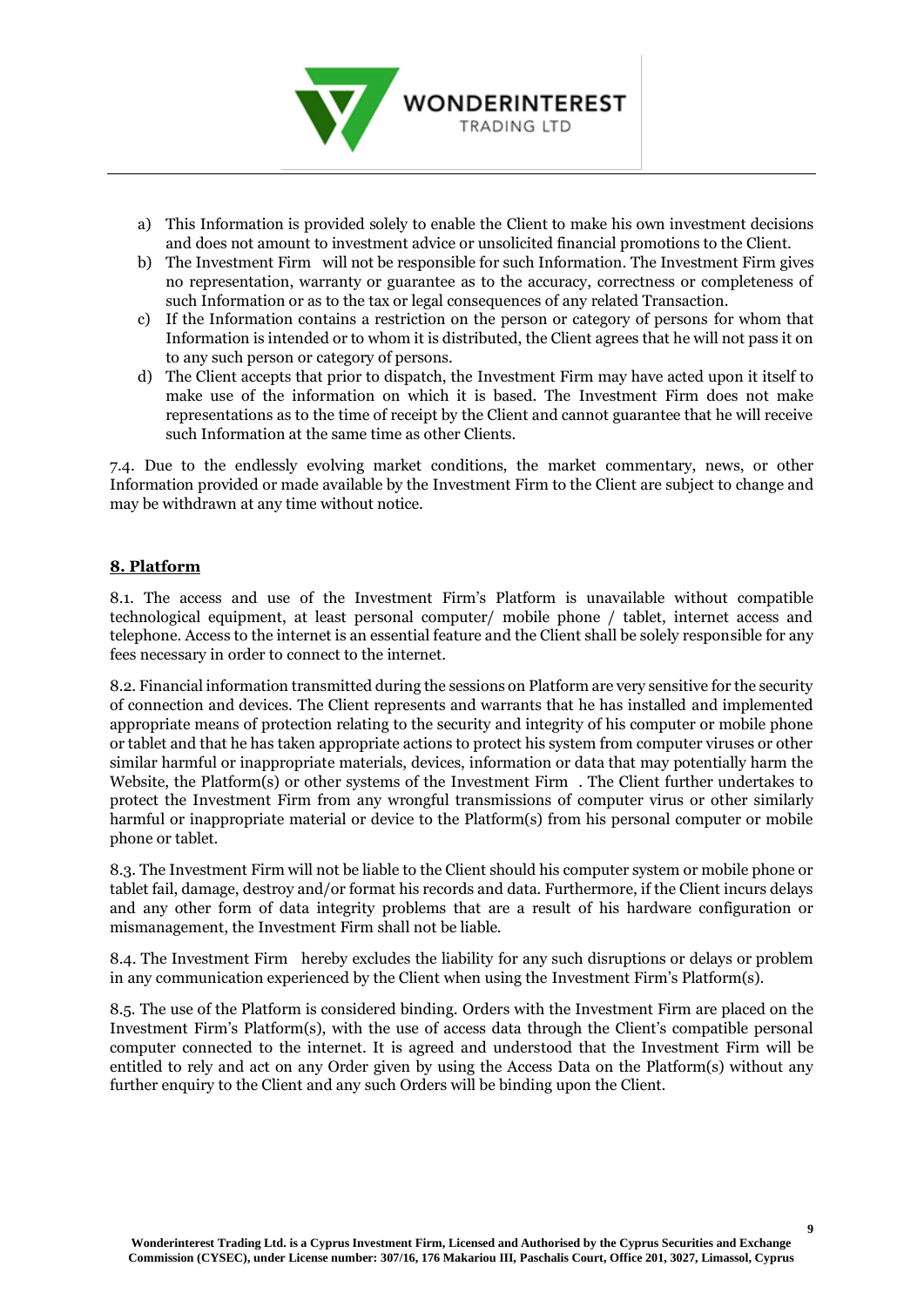

# **9. Execution of Client's Orders**

9.1. Wonderinterest Trading Ltd provides the investment service of Execution of Orders in line with its Order Execution Policy.

9.4 In the case where the Client is a legal person it is obliged to obtain a legal entity identifier from an appropriate authority duly licensed to provide legal entity identifiers. In the case of a legal person, the Client will not (where provided by Applicable Regulations) be able to execute any Transactions with the Investment Firm if it does not possess a legal entity identifier.

## **10. Events of Default**

.

10.1. "Event of Default" is constituted by:

- a) The failure of the Client to perform any obligation due to the Investment Firm .
- b) The Client is unable to pay the Client's debts when they fall due.
- c) Where any representation or warranty made by the Client in paragraph 22 is or becomes untrue.
- d) The Client (if the Client is an individual) dies or is declared absent or becomes of unsound mind.
- e) Any other circumstance where the Investment Firm reasonably believes that it is necessary or desirable to take any action set out in paragraph 10.2. of this Trading Account Agreement.
- f) An action set out in paragraph 10.2 of this Agreement is required by a competent regulatory authority or body or court.
- g) If an application is made in respect of the Client pursuant to the Cyprus Bankruptcy Act or any equivalent act in another Jurisdiction (if the Client is an individual), if a partnership, in respect of one or more of the partners, or if a company, a receiver, trustee, administrative receiver or similar officer is appointed, or if the Client makes an arrangement or composition with the Client's creditors or any procedure which is similar or analogous to any of the above is commenced in respect of the Client.
- h) The Client involves the Investment Firm in any type of fraud or illegality or breach of Applicable Regulations or the Investment Firm and/or its is placed at risk of being involved in any type of fraud or illegality or breach of Applicable Regulations if it continues offering Services to the Client, even when this is not due to the Client's wrongdoing.
- i) In cases of material violation by the Client of the requirements established by legislation of the Republic of Cyprus or other countries having jurisdiction over the Client or his trading activities, such being materiality determined in good faith by the Investment Firm .
- j) If the Investment Firm suspects that the Client is engaged in money laundering activities or terrorist financing or card fraud or other criminal activities.
- k) The Investment Firm reasonably suspects that the Client performed a Prohibited Action as set out in Appendice 2 Trading Terms.
- l) The Investment Firm reasonably suspects that the Client performed Abusive Trading.
- m) The Investment Firm reasonably suspects that the Client opened the Client Account fraudulently.
- n) The Investment Firm reasonably suspects that the Client performed forgery or used a stolen card to fund his Client Account.

10.2. If an Event of Default occurs the Investment Firm may, at its absolute discretion, at any time and without prior Written Notice, take one or more of the following actions:

- a) Terminate this Agreement immediately without prior notice to the Client.
- b) Cancel any Open Positions.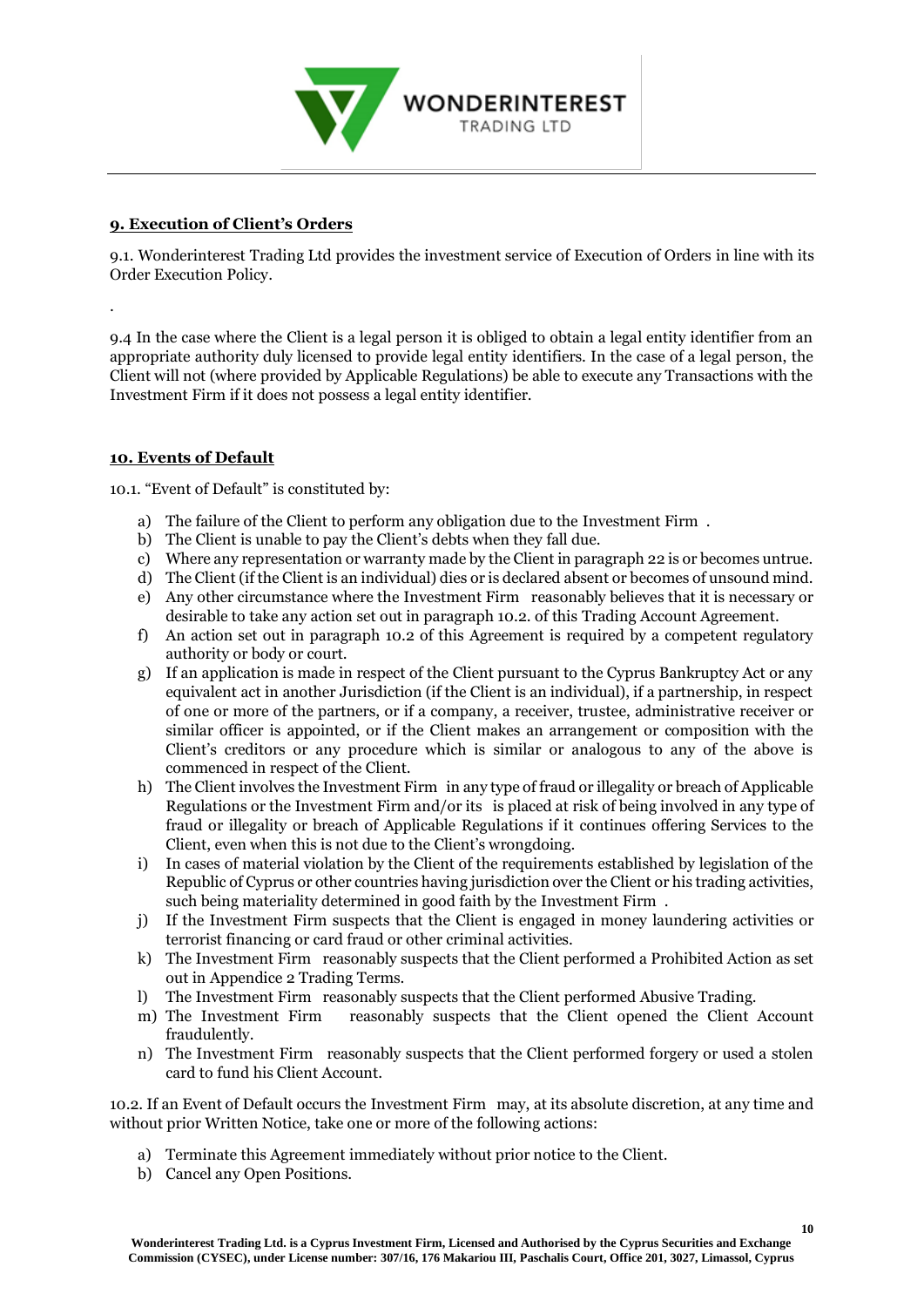

- c) Temporarily or permanently bar access to the Platform(s) or suspend or prohibit any functions of the Platform(s) or suspend the Cancelation feature of the Platform.
- d) Reject or Decline or refuse to transmit or execute any Order of the Client.
- e) Restrict the Client's trading activity.
- f) In the case of fraud, reverse the funds back to the real owner or according to the instructions of the law enforcement authorities of the relevant country.
- g) Cancel of profits gained through Abusive Trading or the application of artificial intelligence as well as robots in the Client Account or through the performance of a Prohibited Action as set out in Appendix 2 Trading Terms
- h) Take legal action for any losses suffered by the Investment Firm .

# **11. Trade Confirmations and Reporting**

11.1. The usage of the Investment Firm's Services is subject to reporting requirements. The Investment Firm shall provide the Client with adequate reporting on his Orders. For this reason, the Investment Firm will provide the Client with an online access to his Client Account via the Platform(s) used by the Client, which will provide him with sufficient information in order to comply with CySEC Rules and Applicable Regulations in regard to client reporting requirements.

11.2 The Investment Firm will promptly provide the Client with the relevant information regarding the execution of his Order.

11.3 The Investment Firm will send a notice to the client as provided by Applicable Regulations confirming execution of the Order as soon as possible and no later than the first business day following execution or, where the confirmation is received by the Investment Firm from a third party, no later than the first business day following receipt of the confirmation from the third party. Such notification will include the information provided in Applicable Regulations other than the following information which is common to all Orders:

- a) [Investment Firm identification]
- b) [Trading Date]
- c) [Type of the Order]
- d) [Instrument Identification]
- e) [Nature of the order, e.g. buy/sell]
- f) [the quantity, the unit price and the total consideration]
- g) [the total sum of commissions and expenses]

11.4 The Client may request the information about the status of his order, upon which the Investment Firm will supply him with such an information.

11.5. If the Client has a reason to believe that a report / trade confirmation is wrong or if the Client does not receive a report / trade confirmation when he should, the Client shall contact the Investment Firm within ten (10) Business Days from the date report / trade confirmation of the Order was sent or ought to have been sent. If the Client expresses no objections during this period, the content is considered as approved by him and shall be deemed conclusive.

11.6 The Investment Firm will, depending on the Transaction and on whether it should be reported under Applicable Regulations, report the Transactions to the competent authority as provided by Applicable Regulations as quickly as possible and no later than the close of the following Business Day.

11.7 The Investment Firm will publish annually the information required in regard to Execution Venues as required by Applicable Regulations in a machine-readable electronic format, available for downloading by the Client.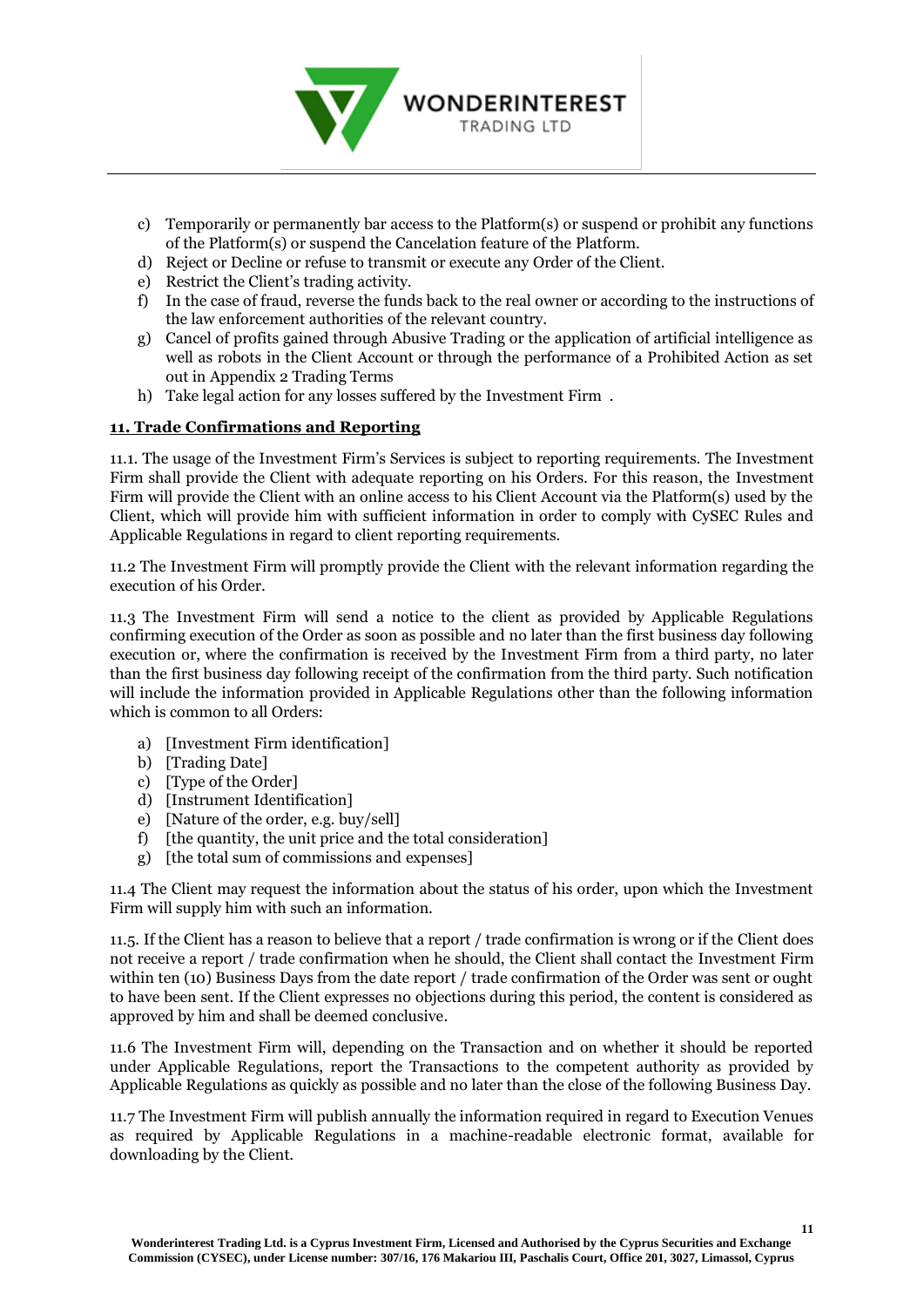

# **12. Client Money Handling Rules**

12. Client Money Handling Rules

12.1. Clients shall deposit funds with the Investment Firm.

The Investment Firm is authorized to provide the ancillary service of Safekeeping and administration of financial instruments, including custodianship and related services.

According to Applicable Regulations, the Investment Firm shall:

- a. promptly place any Client money it receives into one or more segregated account(s).
- b. exercise due skill, care and diligence in the selection and appointment and periodic review of the financial institutions funds are kept with and the arrangements for holding of Client money.
- c. shall keep such records and accounts as are necessary to distinguish Clients' assets from its own and of other Clients'; such records shall be accurate and correspond to the Client money;
- d. shall conduct, on a regular basis, reconciliations between its internal accounts and records and those of any third parties by whom those assets are held;
- e. shall at all times keep Client money segregated from its own money;
- f. shall not use Client money in the course of its own business;
- g. shall take the necessary steps to ensure that Client money deposited with a financial institution (according to paragraph 12.1 of this Trading Account Agreement) are held in an account(s) identified separately from any accounts used to hold funds of the Investment Firm;
- h. shall introduce adequate organizational arrangements to minimize the risks of the loss or diminution of Client' money, as a result of misuse, fraud, poor administration, inadequate record keeping or negligence.

# **13. Deposits and Withdrawals**

13.1. The Client is authorized to deposit funds into the Client Account at any time after this Agreement became effective. Deposits might be made via the methods and in the currencies generally accepted by the Investment Firm. The detailed information about deposit options is shown on the Investment Firm's Website.

13.2. The Investment Firm is authorized to request the Client at any time any evidence to assess the source of funds deposited into the Client Account. The Investment Firm shall have the right to reject a deposit of the Client if the Investment Firm is not duly satisfied as to the legality of the source of funds.

13.3. If the Client makes a deposit, the Investment Firm shall credit the relevant Client Account with the relevant amount actually received within one (1) Business Day following the amount is cleared in the bank account of the Investment Firm.

13.4. If the funds sent by the Client are not deposited in the Client Account when they were supposed to, the Client shall notify the Investment Firm and request to make a banking investigation of the transfer. The Client agrees that any charges of the investigation shall be paid by the Client and deducted from his Client Account or paid directly to the bank performing the investigation. The Client understands and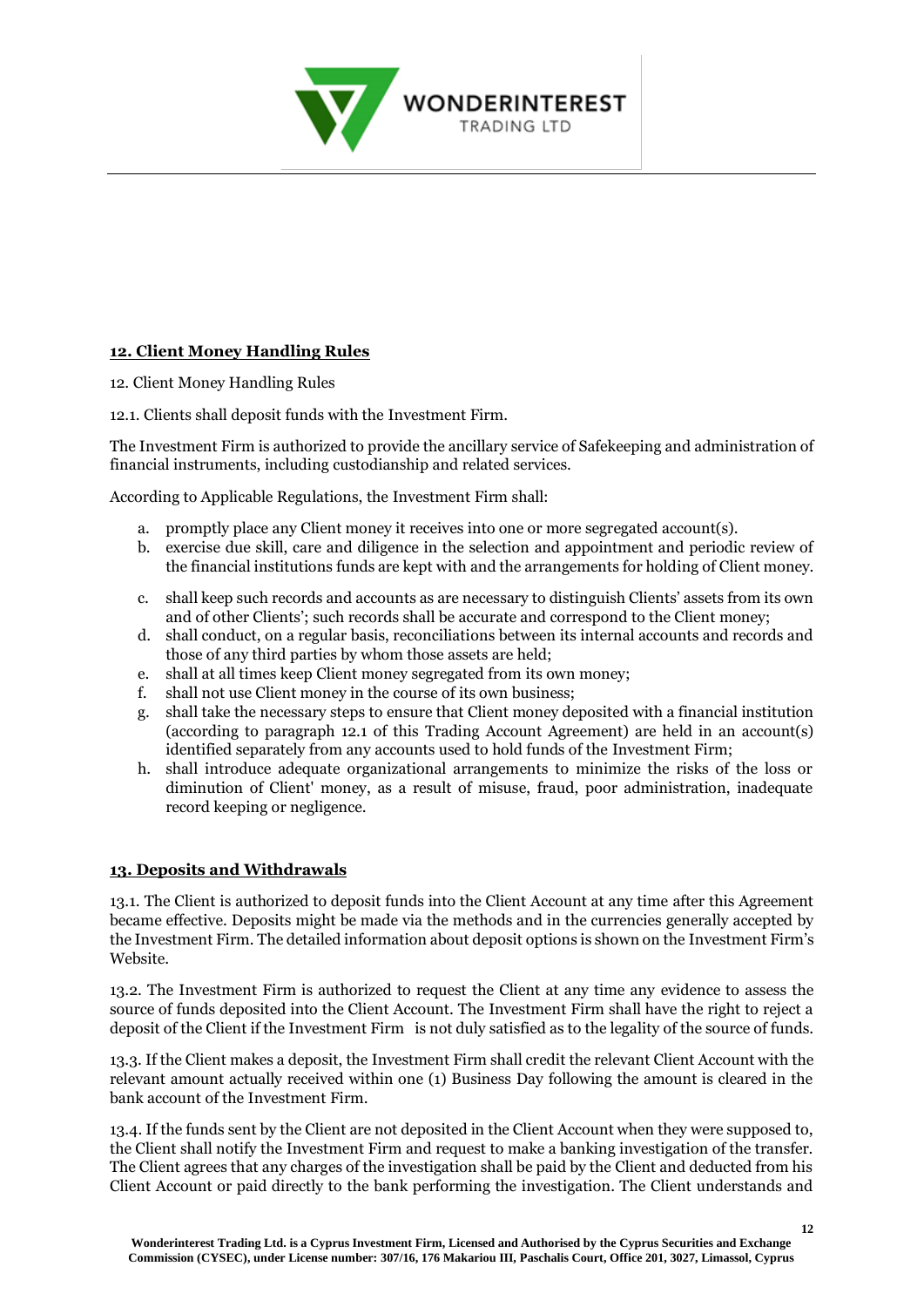

agrees that in order to perform the investigation the Client shall have to provide the Investment Firm with the requested documents and certificates.

13.5. Upon satisfying the terms and conditions set out in the Agreement, the Investment Firm shall execute withdrawals of Client funds from the Client Account upon the Investment Firm receiving a duly filled and signed withdrawal form ("Withdrawal Form") in the method accepted by the Investment Firm.

13.6. The Investment Firm shall process the payment of the requested withdrawing amount as soon as possible but no later than the next Business Day following the submission of the Withdrawal Form, provided and only if the following requirements are met:

- a) the withdrawal instruction is submitted in a Withdrawal Form, i.e. a form prescribed and accepted by the Investment Firm and which includes all required information, including all mandatory fields in the Withdrawal Form are filled in;
- b) the instruction is to make a transfer to the originating account (whether that is a bank account, a payment system account etc.) from which the money was originally deposited in the Client Account provided that such bank account belongs to the Client;
- c) the Client has signed the Withdrawal Form and the signature of the Client on the Withdrawal Form corresponds almost exactly to the signature of the Client on his/her official ID document, passport or any other officially verified document accepted by the Investment Firm;
- d) At the moment of payment, the Client has sufficient funds in the Client Account and processing of such request will not result in a Client receiving a Margin Call.
- e) there is no Force Majeure event which prohibits the Investment Firm from effecting the withdrawal.

In case any of the above-mentioned conditions have not been met, the Investment Firm shall at its sole discretion take any necessary actions to ensure that (i) the identity of the Client is appropriately verified, (ii) the transfer is effected to the account that belongs to the Client, (iii) the Client has sufficient funds in his Client Account in order to maintain all Open Positions. All such necessary actions shall be processed in a reasonable time, which may exceed the time period set out in paragraph.

13.7. The Client acknowledges that payments from/ withdrawals to anonymous or third party accounts will not be accepted.

13.8. Withdrawal request might be reasonably declined by the Investment Firm, when the Client asks for specific transfer method and the Investment Firm has the right to suggest an alternative.

13.9. All payment and transfer charges of third parties will be borne by the Client and the Investment Firm shall debit the relevant Client Account for these charges.

13.10. Withdrawals might be subject to withdrawal fees. The applicable fees may be found on the Investment Firm's Website.

13.11. The Client may send the request for internal transfer of funds to another Client Account held by him with the Investment Firm. Internal transfers shall be subject to the Investment Firm's policy from time to time.

13.12. Mistakes made by the Investment Firm during transfer of funds shall be refunded to the Client. It is understood that should the Client provide wrong instructions for a transfer the Investment Firm may be unable to correct the mistake and the Client may have to bear the loss.

# **14. Chargeback Policy**

14.1. In case of any problem with the funds, the Client undertakes to contact Investment Firm with the aim to resolve the problem, before requesting a chargeback from bank or credit card provider at any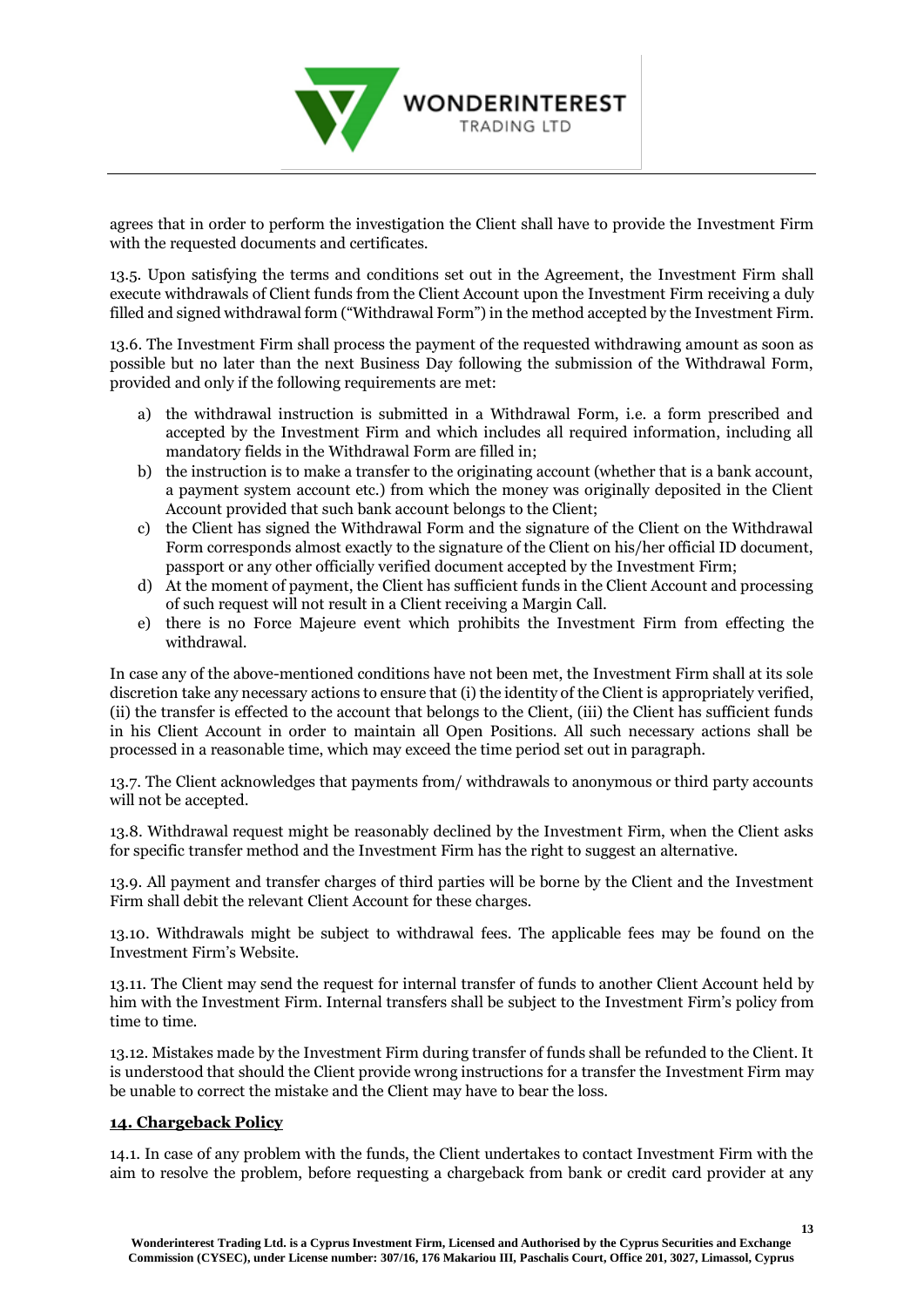

time while or after using Services. A chargeback in breach of the foregoing obligation is a material breach of this Agreement.

14.2. All fraud including credit card fraud will not be accepted by the Investment Firm and as such will be fully investigated and pursued under the law to its fullest extent. Any losses resulting on the Investment Firm will be fully pursued in a civil lawsuit to claim back any losses incurred covering all business, legal fees, research costs, human resource and loss of income.

14.3. The Investment Firm has systems installed to monitor fraudulent activities and any transactions that are detected are immediately cancelled along with any Orders associated with the transaction.

14.4. Any chargebacks made against Investment Firm will be regarded as fraudulent if no attempt is made by the Client to help solve any issues related to a deposit. All unnecessary chargebacks result in costs for the Investment Firm and therefore:

- a) When suspicious activity relating to any deposit is detected by the Investment Firm, the respective deposit will be placed as 'Pending' and fraud detection checks will be performed during this time. Access to the Client Account will also be temporarily prohibited in order to reduce the Client's exposure to risk.
- b) All reviews are generally completed within one (1) Business Day; however, it may take longer for those deposits posing a potentially higher risk as more extensive fraud detection checks will be performed by the Investment Firm's compliance department. As a backup precaution, the Investment Firm may also make direct contact with the Client. The deposit will be immediately cancelled and the funds will be refunded to the credit card in the case that the deposit is determined to be high-risk. In addition, it is at the Investment Firm's sole discretion to close any (and all) of the Client Accounts in such cases. Any active Orders will be cancelled immediately if associated with the same fraudulent credit card and/or Client Account.
- c) Any charges that are made against the Investment Firm and result as inconclusive will be passed to a third party agency for collection and the appropriate credit bureaus will be informed of the Client's actions; in some countries this may lead to the Client's credit rating being affected for a number of years. Once the case reaches this stage, no settlement of the Client's debt will be accepted, the Investment Firm will only accept full payment. The Client's local police department will also be informed and all necessary action will be taken as allowed by law.
- d) In addition, the Investment Firm will exercise its right to block the Client's access to the Platform and close the Client Account. Consequently, any profits or revenues may be seized and the Investment Firm reserves the right to inform any third party. The Investment Firm is continually developing its tools to monitor any fraudulent activity and any cases from such activity will be decided on a case by case basis and any decision made shall be final and non-negotiable.
- e) The Investment Firm reserves the right to deduct the disputed amount until any investigation is completed.

14.5. Fraud is taken very seriously by the Investment Firm, all IP addresses are monitored and logged and any fraudulent chargebacks will be investigated fully under the law.

## **15. Fees, Taxes and Inducements**

15.1. The Investment Firm reserves the right to change its fee at any time with prior notice of three (3) Business Days. The up-to-date Fee structure of the Investment Firm can be located here: <https://www.wonderinterest.com/> in the Section Regulation. The Client should refer to the aforementioned link regularly for any updates.

15.2. It is agreed and understood that the Client shall be solely responsible for all filings, tax returns and reports to which the Client is subject to according to the Applicable Regulation, arising out of or in connection with his trading activity with the Investment Firm hereunder.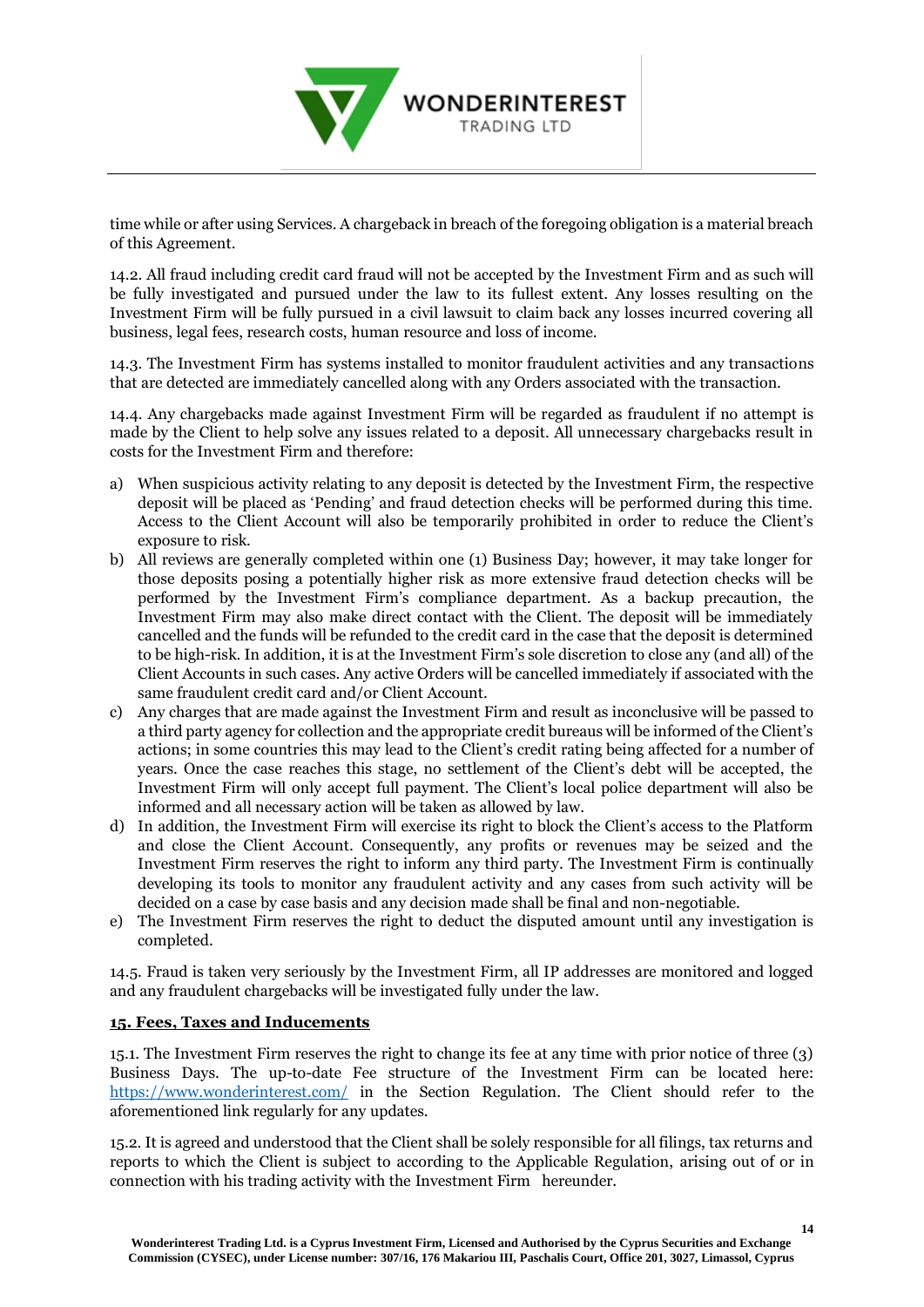

15.3. The Client undertakes to pay all stamp expenses relating to this Agreement and any documentation which may be required for the carrying out of the transactions under this Agreement.

15.4. Should the Investment Firm pay or receive any fees, costs or inducements for the introduction of the Client or associated with trading in CFDs or Physical Shares, it shall notify the Client according to Applicable Regulations.

15.5. Before the Client places any Orders with the Investment Firm the Client should refer to the prices, charges and spreads and Maintenance Fee or Swaps and Management Fee published on the Website, which are binding on both Parties. From time to time, the Investment Firm, in its absolute discretion, may offer lower prices or spreads than the ones published on the Website at that time. The Client will be informed ex-ante and ex-post about the costs and associated charges and Maintenance Fee related to trading in CFDs and Physical Shares as provided by Applicable Regulations. The Client will also be informed of the applicable prices, charges, Maintenance Fee and spreads and any terms and conditions. This does not affect the commitment of the Investment Firm to offer the same level and quality of service to all Clients.

## **16. Language**

16.1. The Investment Firm's official language is the English language and the Client should always read and refer to the main Website for all information and disclosures about the Investment Firm, and its activities including the Agreement. Translation or information provided in languages other than English is for informational purposes only and does not bind the Investment Firm or have any legal effect whatsoever, the Investment Firm having no responsibility or liability regarding the correctness of the information therein.

## **17. Communications and Written Notices**

17.1. Unless the contrary is specifically provided in this Agreement, any notice, request or other communication to be given to the Investment Firm by the Client under the Agreement (other than Orders) shall be sent to the Investment Firm's address below (or to any other address which the Investment Firm may from time to time specify to the Client for this purpose) by email, , post if posted in Cyprus, or airmail if posted outside Cyprus, or commercial courier service and shall be deemed delivered only when actually received by the Investment Firm at:

Address: 176 Makariou III Avenue, Paschalis Court, Office 201, 3027, Limassol, Cyprus

### Email: [support@wonderinterest.com](mailto:info@wonderinterest.com)

17.2. In order to communicate with the Client, the Investment Firm may use any of the following methods: email, Platform's internal mail, telephone, post, commercial courier service, air mail or the Investment Firm's Website.

17.3. The following methods of communication are considered as Written Notice from the Investment Firm to the Client: email, Platform's internal mail, post, commercial courier service, air mail or the Investment Firm's Website.

17.4. The following methods of communication are considered as Written Notice from the Client to the Investment Firm: email, post, commercial courier service or air mail.

17.5. Any communications sent to the Client (documents, notices, confirmations, statements, reports etc.) are deemed received:

- a) If sent by email, within one (1) hour after emailing it and provided the email has left from the Investment Firm's outlook.
- b) If sent by the Platform's internal mail, immediately after sending it.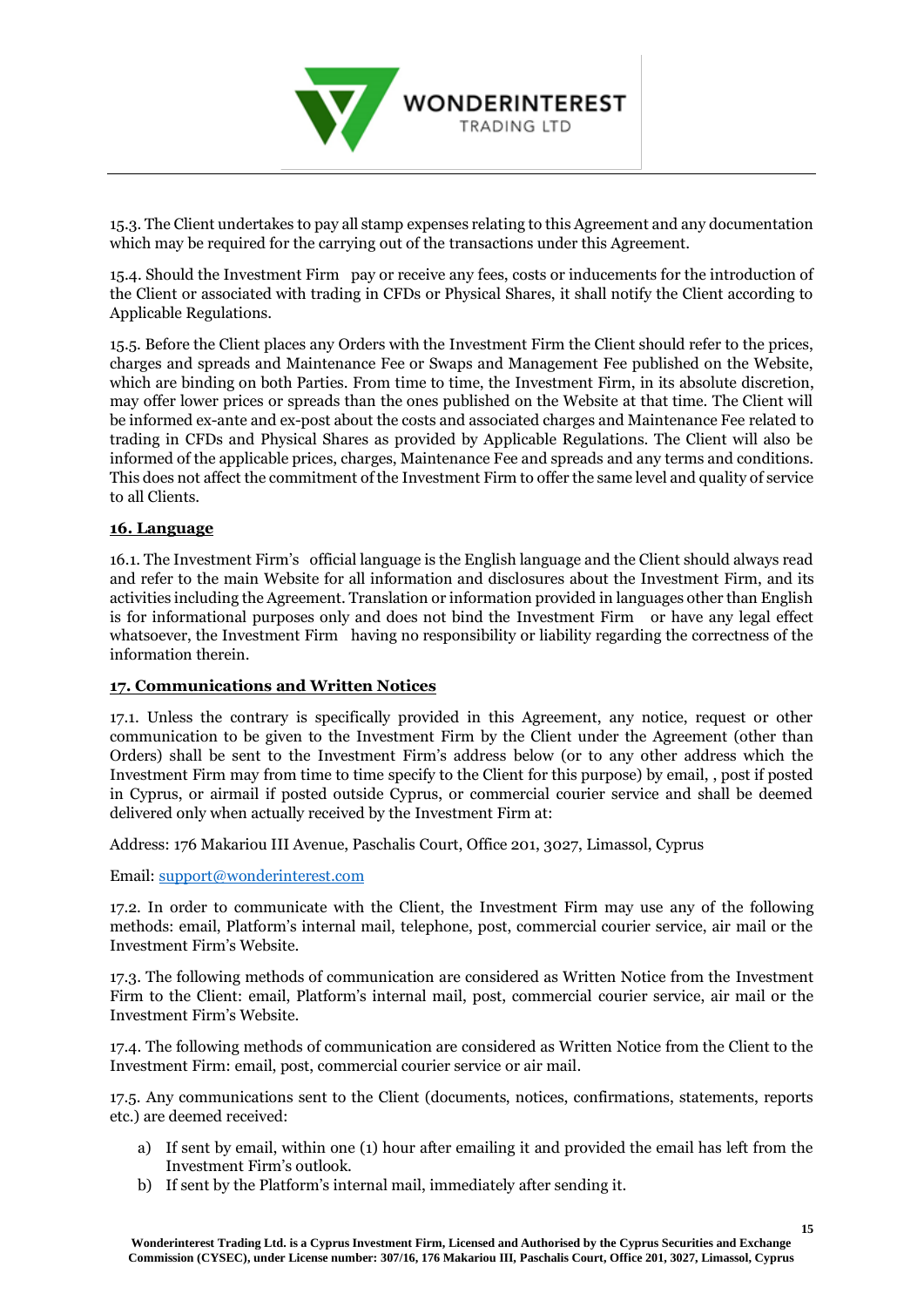

- c) If sent by telephone, once the telephone conversation has been finished.
- d) If sent by post, three (3) Business Days after posting it.
- e) If sent via commercial courier service, at the date of signing of the document on receipt of such notice.
- f) If sent by air mail, eight (8) Business Days after the date of their dispatch.
- g) If posted on the Investment Firm Webpage, within one (1) hour after it has been posted.

17.6. In order to communicate with the Client, the Investment Firm will use the contact details provided by the Client whilst opening the Client Account or as updated latter on. Hence, the Client has an obligation to notify the Investment Firm immediately of any change in the Client's contact details.

17.8. The Client shall be able to call the Investment Firm within its normal working hours. The Investment Firm may contact the Client outside its normal working hours.

17.9. Orders shall only be placed on the Platform or via phone.

## **18. Personal Data, Confidentiality, Recording of Telephone Calls and Records**

18.1. The Investment Firm may collect client information directly from the Client (in his completed Account Opening Application Form or otherwise) or from other persons including, for example, the credit reference agencies, fraud prevention agencies, banks, other financial institutions, third authentication service providers and the providers of public registers.

18.2. As part of the Investment Firm's client account opening procedures and ongoing obligations, it needs to abide with the legislative framework currently in place with the Cyprus Securities and Exchange Commission ('CySEC'). Specifically, the Investment Firm shall comply with its legal obligations under the AML Law (Law  $13(1)/2018$ ), as amended, and the AML Directive (CySEC's Directive for the Prevention and Suppression of Money Laundering and Terrorist Financing) for the establishment of the Client's economic profile and prevention of money-laundering as well as abide with the relevant record keeping obligations under the European Commission Delegated Regulation (EU) 2017/565 ('Delegated Regulation') and Law 87(I)/2017 for establishing the suitability and appropriateness of each Client based on the services offered by each CIF (Suitability & Appropriateness Tests) and recordings of telephone conversations, client transactions, FATCA and CRS.

18.3. Further and detailed information regarding the processing and protection of personal data by Investment Firm is to be found on the Website in Section Regulation, in Data Protection Policy. The Investment Firm process personal data in accordance with the Law providing for the Protection of Natural Persons with regard to the Processing of Personal Data and for the Free Movement of such Data of 2018 (Law 125(I)2018) as this may be amended and/or supplemented and/or replaced from time to time and the Regulation (EU) 2016/679 (General Data Protection Regulation – "GDPR")

18.4. By entering to this Agreement, you understand and consent that you may be contacted by phone, or email by the Investment Firm and/or its Tied Agents in respect to:

- a) The services provided to you;
- b) The examination of the service quality;
- c) The improvement of the services provided to you;
- d) The provision of any kind of support related to the services offered by the Investment Firm;
- e) The provision of information related to the financial markets;
- f) The promotion of existing and new services offered by the Investment Firm;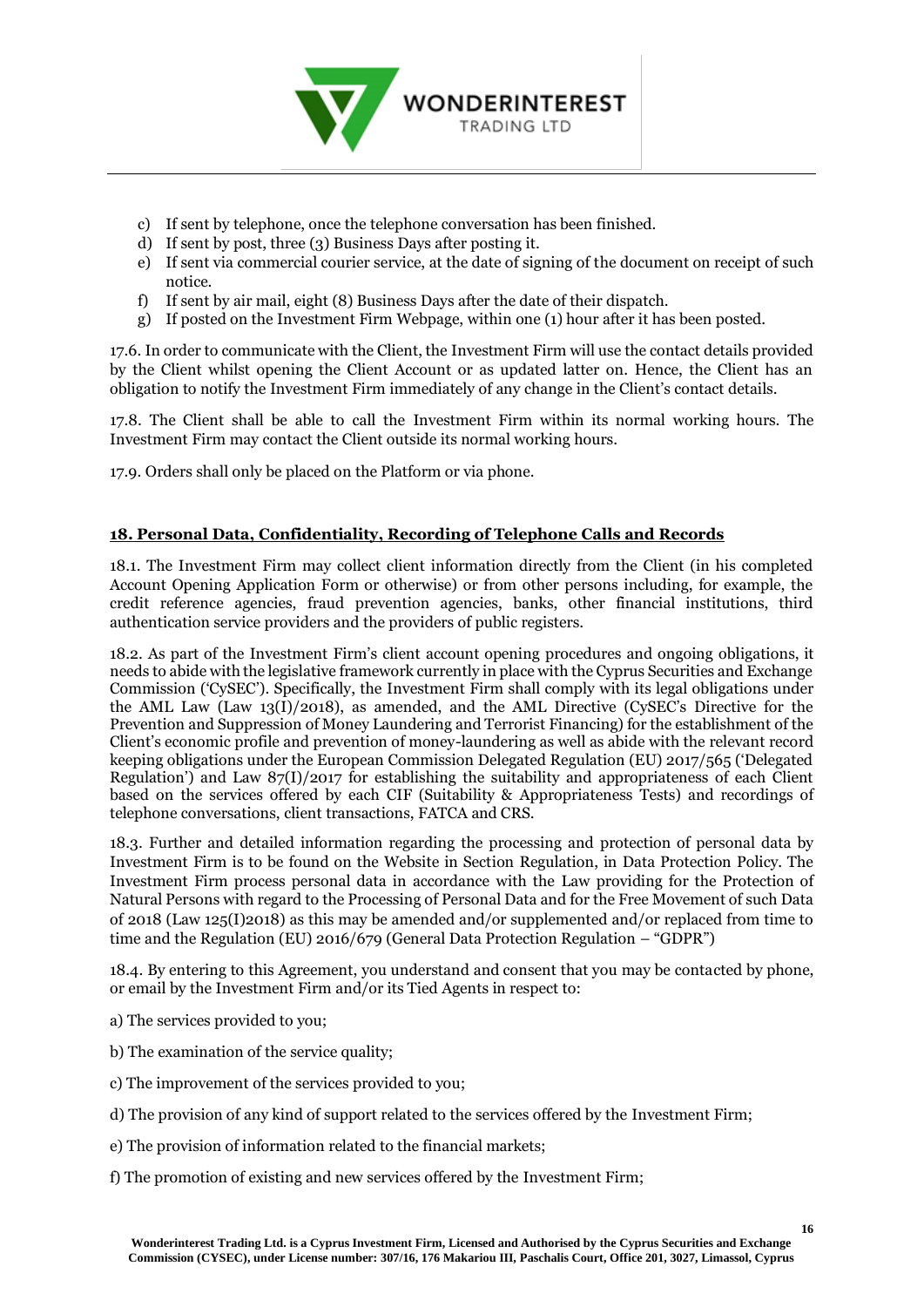

g) The provision of information related to the financial services offered (e.g. updates/changes to the trading conditions such as swaps, spreads, rollovers etc).

18.5. By entering into this Agreement, you understand and consent that your personal data will be kept, stored and processed for business statistical purposes.

18.6. The Investment Firm has automated solutions in respect to the Account opening procedure, specifically during the Appropriateness and Suitability Test. The systems are constituted by a scoring system and are calculating the results automatically. By entering into this Agreement, you understand and consent that those Tests are automated and based on your answers, the Investment Firm may reject you as a client and/or refuse trading on a specific financial instrument.

18.7. Telephone conversations and communications between the Client and the Investment Firm as well as well as internal communications which relate to the Client's affairs and/or Transactions and/or Orders are recorded and kept by the Investment Firm and such recordings and communication will be the sole property of the Investment Firm. The Client accepts such recordings or communication as conclusive evidence of the Orders or conversations so recorded. A copy of such recordings and communications as well as internal communications which relate to the Client` affairs and/or Transactions and/or Orders will be available on request by the Client for a period of five (5) years and where requested by CySEC for a period of up to seven (7) years.

18.8(a) The Investment Firm, its Tied Agents, and other associates do not consent to the reciprocal recording by Clients of any of their conversations with employees of the Investment Firm, its Tied Agents, and other associates.

18.9. The Client accepts that the Investment Firm may, for the purpose of administering the terms of the Agreement, from time to time, make direct contact with the Client by telephone, email, or post.

18.10. The Company reserves the right to protect its trade secrets including those communicated or presented to the Client.

## **19. Amendment of the Agreement**

19.1. The Investment Firm may upgrade the Client Account, the Platform or enhance the services offered to the Client if it reasonably considers this is to the Clients advantage and there is no increased cost to the Client.

19.2. The Investment Firm may also change any terms of the Agreement (which includes this Trading Account Agreement and its Appendix "Website Terms of Use", "Data Protection Policy", "Client Categorisation Policy", "Investor Compensation Fund Notice", "Conflicts of Interest Policy", "Order Execution Policy", "General Risk Disclosure", "Complaints Procedure") for the reasons specified in the Trading Terms of Business and Conditions.

19.3. As long as the Client is able to end the Agreement without charge, the Investment Firm may change any of the terms of the Agreement for any reason not listed under paragraph 19.2. of this Trading Account Agreement.

19.4. For any change made according to paragraphs 19.2. and 19.3., the Investment Firm shall provide the Client with advanced Written Notice of at least ten (10) Business Days. However, the Client acknowledges that a change which is made to reflect a change of Applicable Regulations may, if necessary, take effect immediately.

19.5. When the Investment Firm provides Written Notice of changes under paragraphs 19.2 and 19.3. of this Trading Account Agreement it shall tell the Client the date it comes into effect. The Client shall be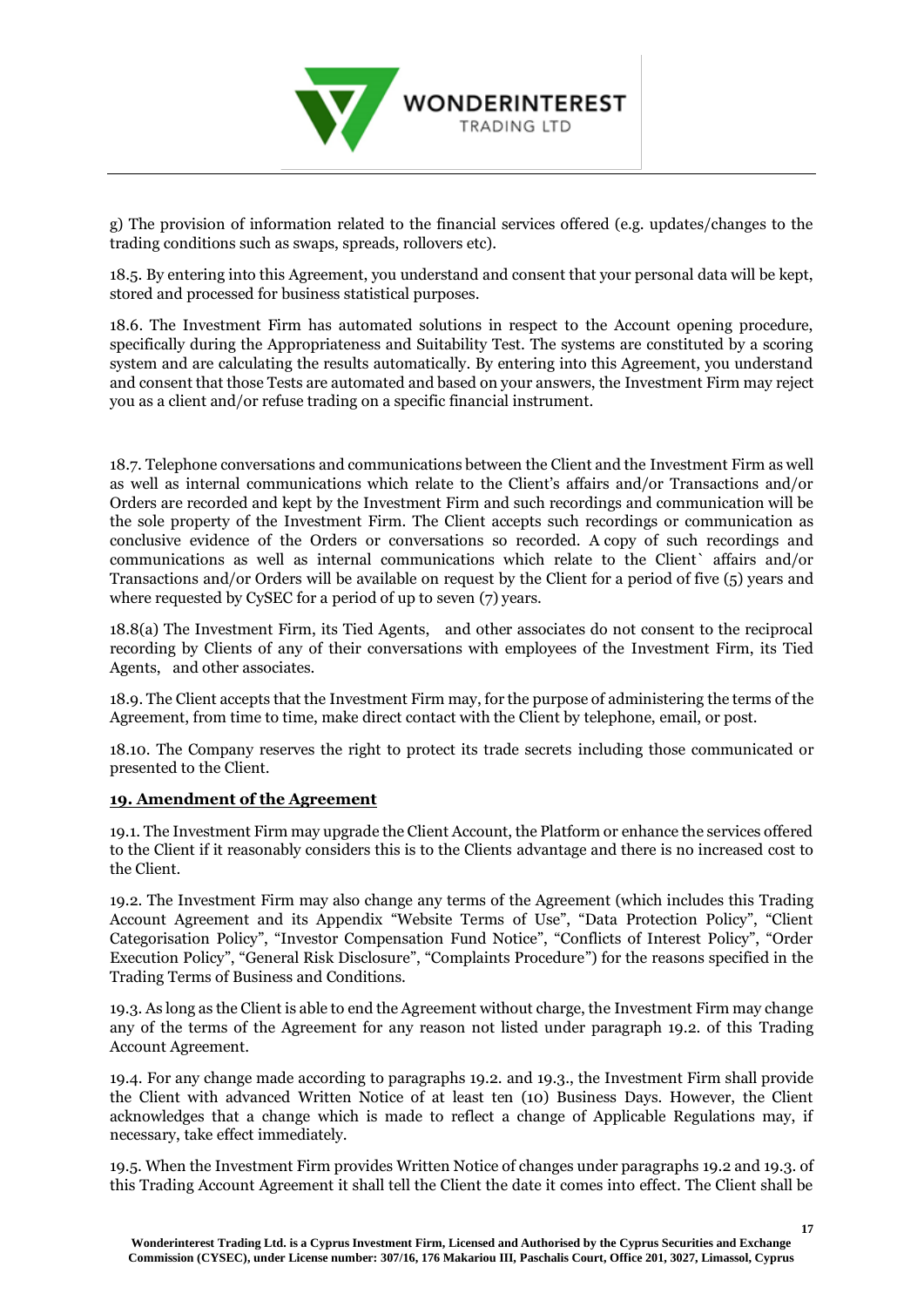

treated as accepting the change on that date unless, before then, the Client informs the Investment Firm that the Client wishes to terminate the Agreement and not accept the change. The Client shall not have to pay any charges as a result of terminating in this case, other than costs due and payable for Services offered until then.

19.6. Notwithstanding any other paragraph herein, the Investment Firm shall have the right to review its costs, fees, charges, Maintenance Fee, commission, financing fees, swaps, trading conditions, execution rules, roll over policy and trading times, on the Investment Firm's Website and/or Platform, from time to time. Such changes shall be affected on the Website and/or the Platform and the Client is responsible to check for updates regularly.

19.7. The Investment Firm shall have the right to review the Client's Categorization, according to Applicable Regulations and inform the Client accordingly of the change before it comes into effect by providing the Client with advance notice of at least ten (10) Business Days. Notwithstanding paragraph 19.1. of this Trading Account Agreement, changing the Client's Categorisation may also mean changing the type of Client Account of the Client. The Client shall be treated as accepting the change on that date unless, before then, the Client informs the Investment Firm that the Client wishes to terminate the Agreement and not accept the change.**20. Force Majeure**

20.1. A Force Majeure Event includes without limitation each of the following:

(a) Government actions, the outbreak of war or hostilities, the threat of war, acts of terrorism, national emergency, riot, civil disturbance, sabotage, requisition, or any other international calamity, economic or political crisis.

(b) Act of God, earthquake, tsunami, hurricane, typhoon, accident, storm, flood, fire, epidemic or other natural disaster.

(c) Labour disputes and lock-out.

(d) Suspension of trading on a market or the liquidation or closure of any market, or the fixing of minimum or maximum prices for trading on a market to which the Investment Firm relates its Quotes, or the imposition of limits or special or unusual terms on the trading in any such market or a regulatory ban on the activities of any party (unless the Investment Firm has caused that ban), decisions of state authorities, governing bodies of self-regulating organizations, decisions of governing bodies of organized trading platforms.

(e) A financial services moratorium having been declared by appropriate regulatory authorities or any other acts or regulations of any regulatory, governmental, supervisory, regulatory or supranational body or authority.

(f) Breakdown, failure or malfunction of any electronic, network and communication lines (not due to the bad faith or wilful default of the Investment Firm).

(g) Any event, act or circumstances not reasonably within the Investment Firm's control and the effect of that event(s) is such that the Investment Firm is not in a position to take any reasonable action to cure the default.

20.2. If the Investment Firm determines in its reasonable opinion that a Force Majeure Event exists (without prejudice to any other rights under the Agreement) the Investment Firm may without prior notice and at any time take any or all of the following steps:

a) Suspend or modify the application of any or all terms of the Agreement to the extent that the Force Majeure Event makes it impossible or impractical for the Investment Firm to comply with them.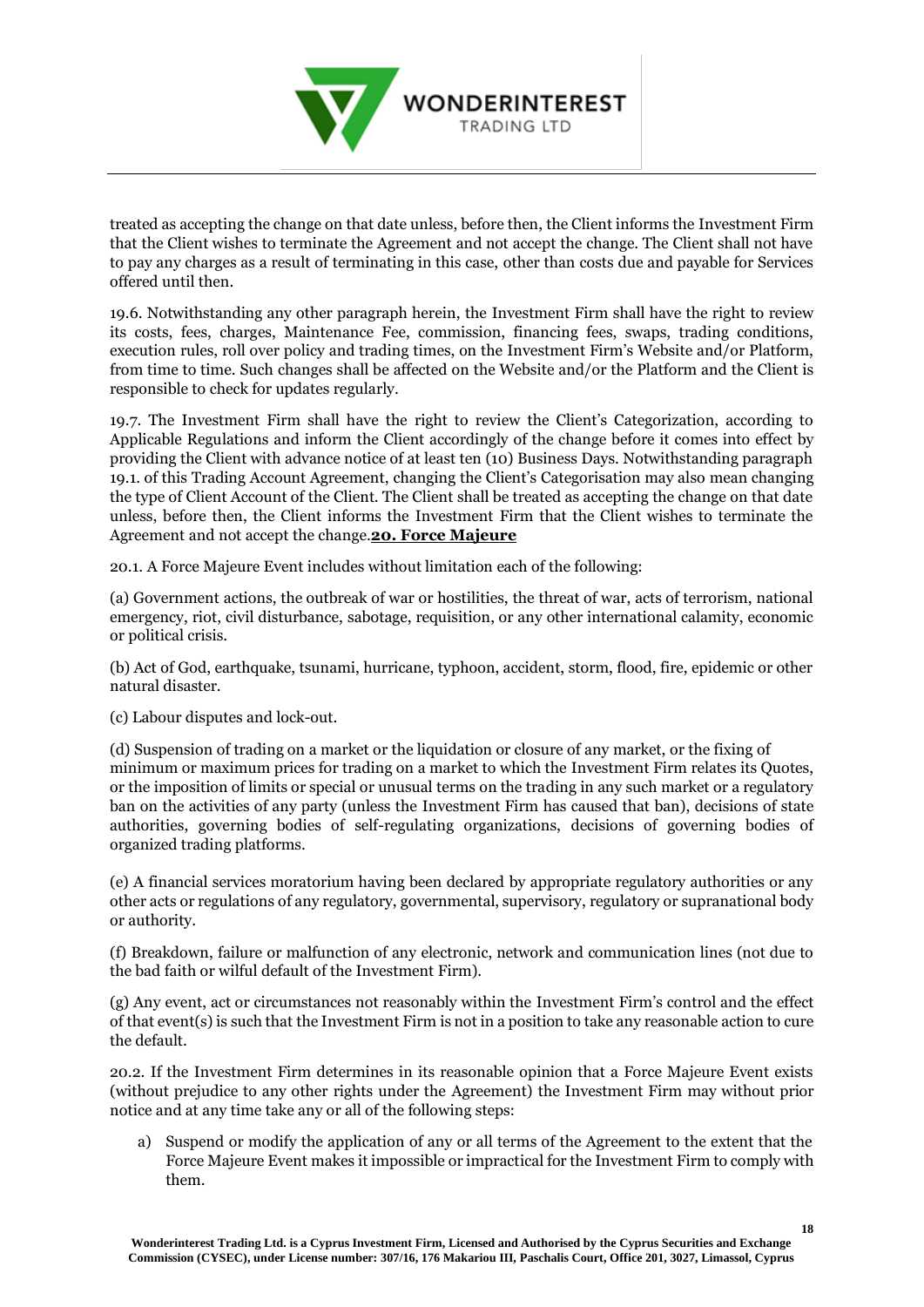

- b) Take or omit to take all such other actions as the Investment Firm deems to be reasonably appropriate in the circumstances with regard to the position of the Investment Firm, the Client and other clients.
- c) Shut down the Platform(s) in case of malfunction for maintenance or to avoid damage.
- d) Cancel any Client Orders.
- e) Refuse to accept Orders from Clients.
- f) Inactivate the Client Account.
- g) Increase Margin requirements without notice.
- h) Close out any or all Open Positions at such prices as the Investment Firm considers in good faith to be appropriate.
- i) Increase Spreads.
- j) Decrease Leverage.
- k) Change Stop Out Level.

20.3. Except as expressly provided in this Agreement, the Investment Firm will not be liable or have any responsibility for any type of loss or damage arising out of any failure, interruption, or delay in performing its obligations under this Agreement where such failure, interruption or delay is due to a Force Majeure event.

# **21. Limitations of Liability and Indemnity**

21.1. In the event the Investment Firm provides the Information as specified in paragraph 7.3. of this Trading Account Agreement, the Investment Firm shall not, in the absence of its fraud, wilful default or gross negligence, be liable for any losses, costs, expenses or damages suffered by the Client arising from any inaccuracy or mistake in any such information given.

21.2. The Investment Firm will not be held liable for any loss or damage or expense or loss incurred by the Client in relation to, or directly or indirectly arising from but not limited to certain situations/circumstances specified in Appendix 2 Trading Terms

21.3. If the Investment Firm, its directors, officers, employeesor agents incur any claims, damage, liability, costs or expenses, which may arise in relation to the execution or as a result of the execution of the Agreement and/or in relation to the provision of the Services and/or in relation to the use of the Platform(s), then the Investment Firm its directors, officers, employeesor agents bear no responsibility whatsoever, it is the Client's responsibility to indemnify the Investment Firm for such.

21.4. The Investment Firm shall in no circumstances be liable to the Client for any consequential, special, incidental or indirect losses, damages, loss of profits, loss of opportunity (including in relation to subsequent market movements), costs or expenses the Client may suffer in relation to the Agreement, the provision of the Services or the use of the Platform(s).

21.5. The Investment Firm's cumulative liability to the Client shall not exceed the fees paid to the Investment Firm under this Agreement in relation to the particular Client for the Provision of the Services and use of the Platform(s).

## **22. Representations and Warranties**

22.1. The Client represents and warrants to the Investment Firm the following:

- a) The Client is at least 18 years old, or the age of legal consent for engaging in financial investment activities under the laws of any jurisdiction that applies to him.
- b) The Client is of sound mind and capable of taking decisions for his own actions.
- c) The Client is not subject to any restrictions legal or otherwise, arising from his nationality or religion, in relation to transacting in financial instruments and/or markets which are the subject of this agreement.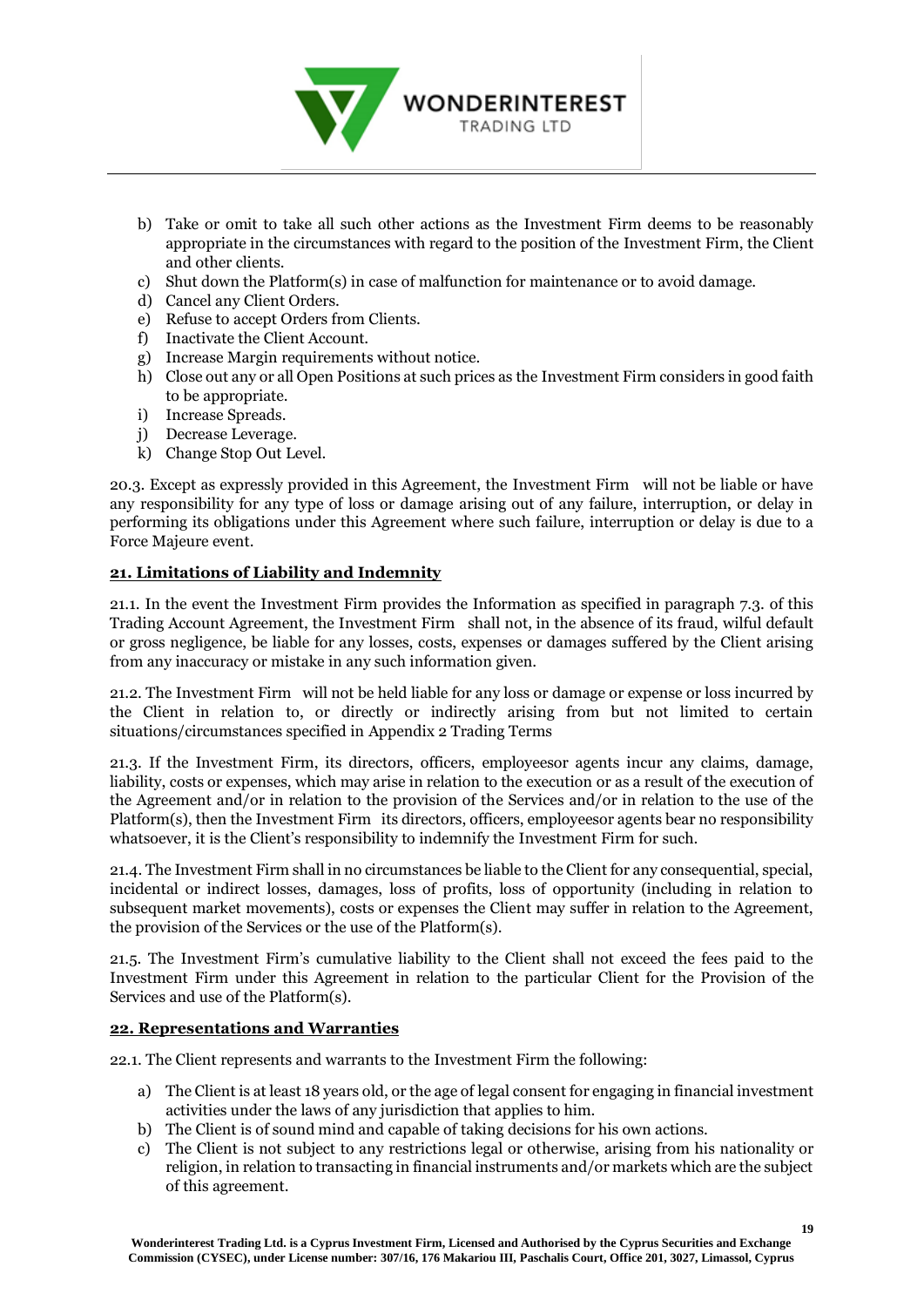

- d) All actions performed under the Agreement will not violate any law or rule applicable to the Client or to the jurisdiction in which the Client is resident, or any agreement by which the Client is bound or by which any of the Client's assets or funds are affected.
- e) The Client will not use the IP or the Platform or Website in contravention to this Agreement, or for unauthorized or unlawful purposes and that he will use the IP, Platform and Website only for the benefit of his Client Account and not on behalf of any other person.
- f) The Client is duly authorized to enter into the Agreement, to give Orders and to perform its obligations hereunder.
- g) The Client is the individual who has completed the Account Opening Application Form or, if the Client is a Investment Firm, the person who has completed Account Opening Application Form on the Client's behalf is duly authorized to do so.
- h) The Client is acting as a principal and not as agent or representative or trustee or custodian on behalf of someone else. The Client may act on behalf of someone else only if the Investment Firm specifically consents to this in writing and provided all the documents required by the Investment Firm for this purpose are received.
- i) The information provided by the Client to the Investment Firm in the Account Opening Application Form and at any time thereafter is true, accurate and complete and the documents handed over by the Client are valid and authentic.
- j) The Client has read and fully understood the terms of the Agreement including the information in the Appendices.
- k) The Client funds used for trading are not in any direct or indirect way the proceeds of any illegal activity or used or intended to be used for terrorist financing.
- l) The Client is not a Politically Exposed Person and does not have any relationship (for example relative or business associate) with a person who holds or held in the last twelve (12) months a prominent public position. If the above statement is untrue and in the event that the Client has not disclosed this already in the Account Opening Application Form, he will inform the Investment Firm as soon as possible will notify the Investment Firm if at any stage during the course of this Agreement he becomes a Politically Exposed Person.
- m) The Client is not from the USA and North Korea, as the Investment Firm does not accept Clients from these countries.
- n) He has read and understands the General Risk Disclosure.
- o) The Client consents to the provision of the information of the Agreement by means of a Website or email.
- p) The Client confirms that he has regular access to the internet and consents to the Investment Firm providing him with information, including, without limitation, information about amendments of the Agreement, the Investment Firm's various policies, trading reports, and information about the nature and risks of investments by posting such information on the Website or sending via email. Should the Client wish, he may request for these to be sent by post.

## **23. Complaints and Disputes**

23.1. If the Client wishes to report a complaint, he may find more information in "Complaints Procedure" accessible on website of the Investment Firm.

23.2. If a situation arises which is not expressly covered by this Agreement, the Parties agree to try to resolve the matter on the basis of good faith and fairness and by taking such action as is consistent with market practice.**24. Applicable and Governing Law and Applicable Regulations**

24.1. If a settlement is not reached via the Investment Firm's Complaints Procedure, all disputes and controversies arising out of or in connection with the Agreement shall be finally settled in court in Cyprus.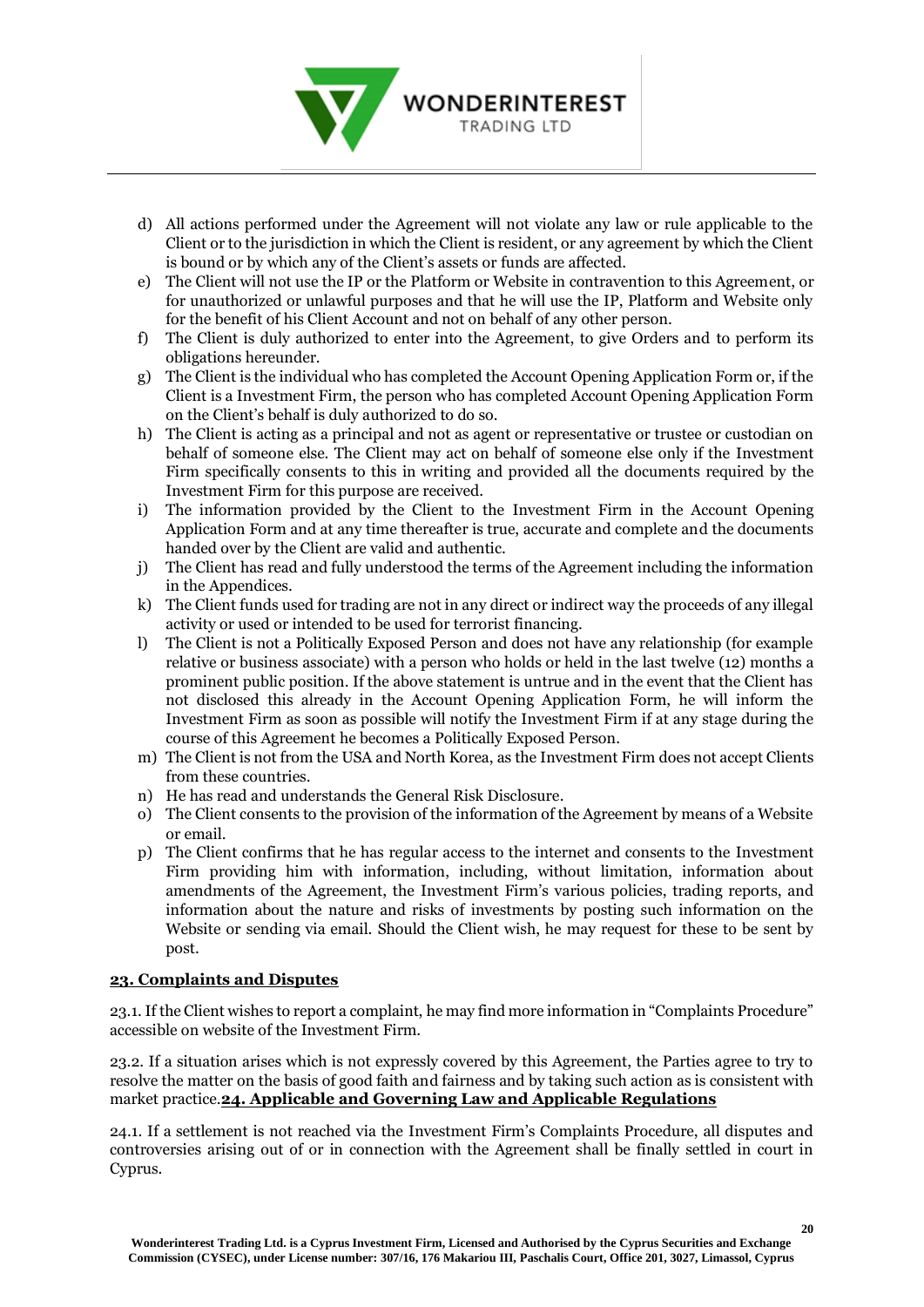

24.2. This Agreement is governed by the Laws of Cyprus.

24.3. All transactions on behalf of the Client shall be subject to Applicable Regulations and any other public authorities which govern the operation of the Cyprus Investment Firms, as they are amended or modified from time to time. The Investment Firm shall be entitled to take or omit to take any measures which it considers necessary to ensure compliance with the Applicable Regulations, the relevant market rules. Any such measures as may be taken shall be binding on the Client.

# **25. Severability**

25.1. Should any part of this Agreement be held by any Court of competent jurisdiction to be unenforceable or illegal or contravene any rule, regulation or by law of any Market or regulator, that part will be deemed to have been excluded from this Agreement from the beginning, and this Agreement will be interpreted and enforced as though the provision had never been included and the legality or enforceability of the remaining provisions of the Agreement or the legality, validity or enforceability of this provision in accordance with the law and/or regulation of any other jurisdiction, shall not be affected.

# **26. Non-Exercise of Rights**

26.1. Either Party's failure to seek redress for violations, or to insist upon strict performance, of any condition or provision of this Agreement, of its failure to exercise any or part of any of right or remedy to which that Party is entitled under this Agreement, shall not constitute an implied waiver thereof.

## **27. Assignment, Authorised Representative and Introducer**

27.1. The Investment Firm may at any time sell, transfer, assign or novate to a third party any or all of its rights, benefits or obligations under this Agreement or the performance of the entire Agreement subject to providing five (5) Business Days prior Written Notice to the Client. This may be done without limitation in the event of merger or acquisition of the Investment Firm with a third party, reorganisation of the Investment Firm , winding up of the Investment Firm or sale or transfer of all or part of the business or the assets of the Investment Firm to a third party.

27.2. It is agreed and understood that in the event of transfer, assignment or novation described in paragraph 27.1 above, the Investment Firm shall have the right to disclose and/or transfer all Client Information (including without limitation personal data, recording, correspondence, due diligence and client identification documents, files and records, the Client trading history) transfer the Client Account and the Client Money as required, subject to providing five (5) Business Days prior Written Notice to the Client.

27.3. The Client may not transfer, assign, charge, novate or otherwise transfer or purport to do so the Client's rights or obligations under the Agreement.

27.4. The Investment Firm may in certain cases accept an Authorized Representative on behalf of the Client to place Orders to the Investment Firm or to handle any other matters related to the Client Account or this Agreement, provided the Client notifies the Investment Firm in writing of the appointment of an Authorized Representative and this person is approved by the Investment Firm fulfilling all of the Investment Firm specifications for this.

27.5. Unless the Investment Firm receives a written notification from the Client for the termination of the authorisation of Authorized Representative, the Investment Firm, without prejudice to paragraph 27.6 herein below, has the right to continue accepting Orders and/or other instructions relating to the Client Account by the Authorized Representative on the Client's behalf and the Client will recognize such Orders as valid and committing to him.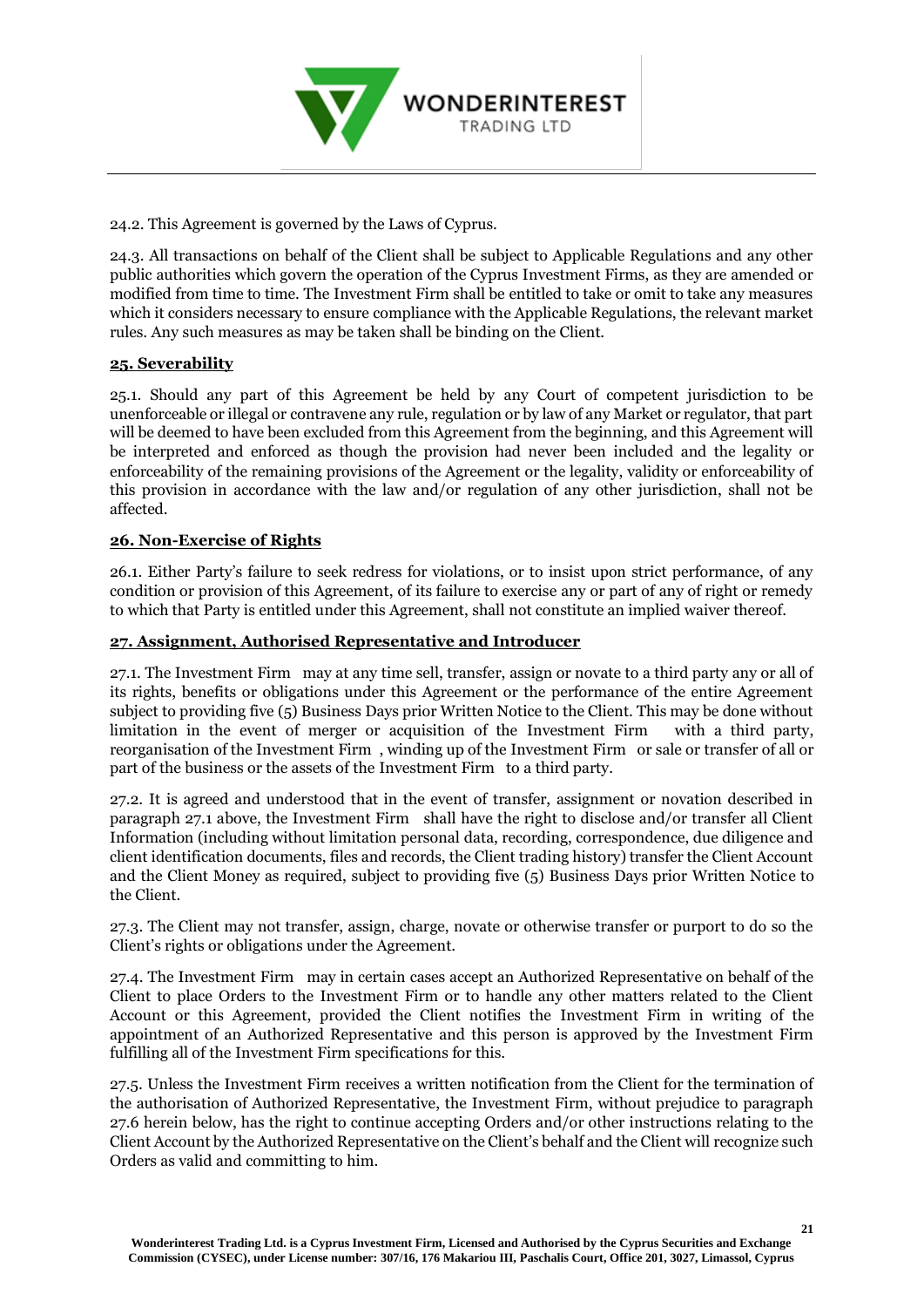

27.6. The written notification for the termination of the authorization of the Authorized Representative has to be received by the Investment Firm with at least five (5) Business Days' notice prior the termination of the authorization date.

27.7. The Investment Firm has the right (but NOT an obligation to the Client) to refuse to accept Orders and/ or other instructions relating to the Client Account from the Authorized Representative in any of the following cases:

(a) if the Investment Firm reasonably suspects that the Authorized Representative is not legally allowed or properly authorized to act as such;

(b) if an Event of Default occurred;

(c) in order for the Investment Firm to ensure compliance with the relevant market rules and or practices, Applicable Regulations or other applicable laws;

(d) in order to protect the interest of the Client.

27.8. In cases where the Client is introduced to the Investment Firm through a third person such as a business introducer or associate ("Introducer"), the Client acknowledges that the Investment Firm is not responsible or accountable for the conduct and/or representations of the Introducer and the Investment Firm is not bound by any separate agreements entered into between the Client and the Introducer.

27.9. The Client acknowledges and confirms that his Agreement or relationship with the Introducer may result in additional costs, since the Investment Firm may be obliged to pay commission fees or charges to the Introducer. If such apply they will be disclosed to the Client as provided under Applicable Regulations.

## **28. Termination and Results of Termination**

28.1. As the price of the Investment Firm´s services under this Agreement depends on the fluctuations in the financial market outside the Investment Firm's control, the Client does not have right of withdrawal as defined by the Law on Distance Trading of Financial Services to Consumers of 2004. However, the Client may terminate the Agreement according to sections 28.2-28.6 of this Agreement.

28.2. Without prejudice to Investment Firm's rights under this Agreement to terminate it immediately without prior notice to the Client, each Party may terminate this Agreement with immediate effect free of charge by giving at least five (5) Business Days Written Notice to the other Party.

28.3 This Agreement may be terminated in the event the Investment Firm closes down the trading account that the Client maintains with the certain Investment Firm.

28.4. Termination by any Party will not affect any obligation which has already been incurred by either Party or any legal rights or obligations which may already have arisen under the Agreement, or any Transactions made hereunder.

28.5. Upon termination of this Agreement, all amounts payable by the Client to the Investment Firm will become immediately due and payable including (but without limitation) all outstanding costs and any other amounts payable to the Investment Firm, any charges and additional expenses incurred or to be incurred by the Investment Firm as a result of the termination of the Agreement.

28.6. The process of termination of this Agreement can be found in the Appendix 2 Trading Terms.

## **29. Information Disclosure**

29.1. By accepting the Agreement the Client hereby authorizes the Investment Firm to disclose such information relating to the Client as may be required by any law, rule or regulatory authority, including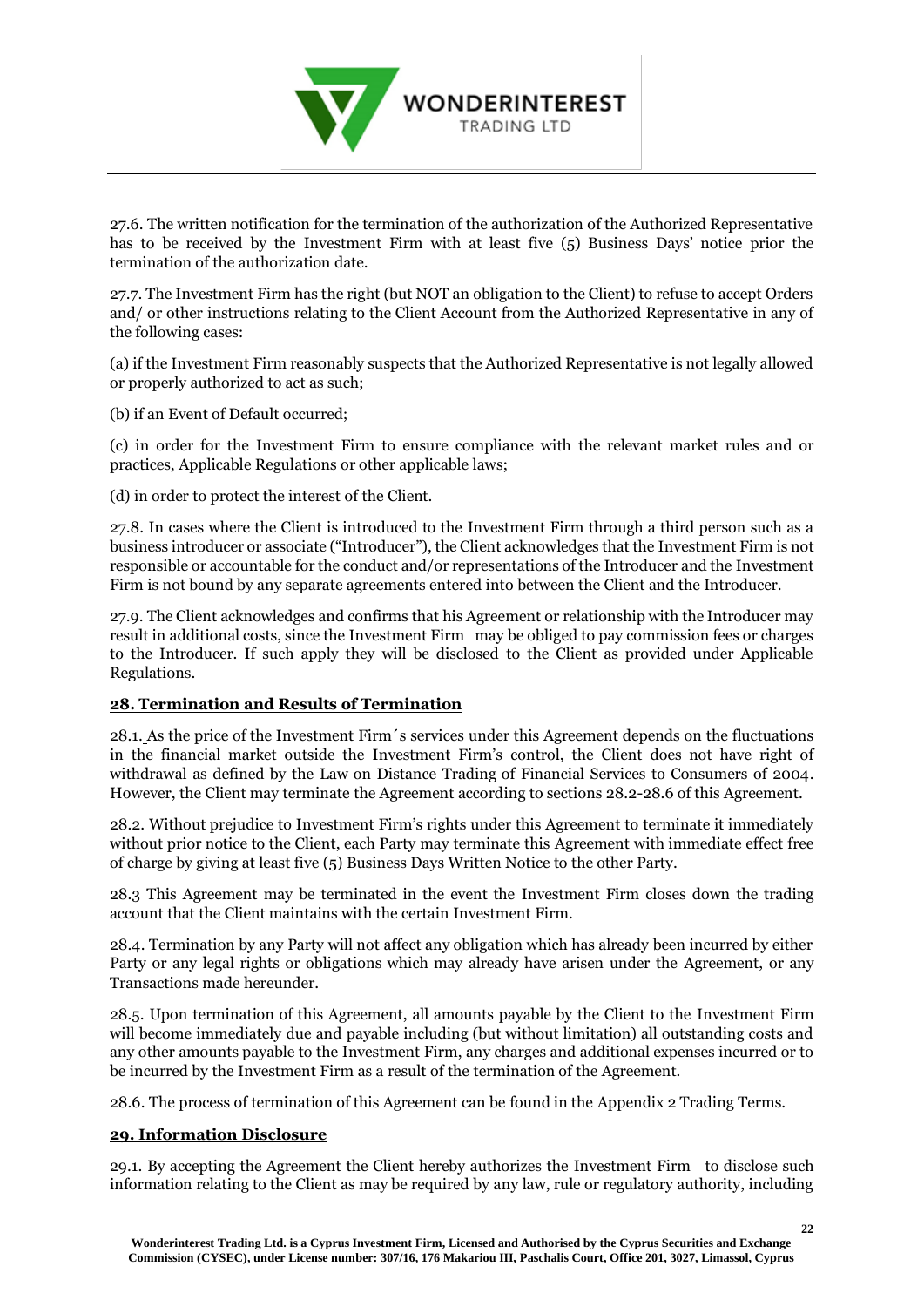

any applicable market rules, without prior notice to the Client. Moreover, the Investment Firm are entitled to disclose necessary and required information about the Client to third parties in the Republic of Cyprus, or outside of it, to facilitate the transfer of funds from the Client's credit card.

### **30. Miscellaneous**

30.1. All rights and remedies provided to the Investment Firm under the Agreement are cumulative and are not exclusive of any rights or remedies provided by law.

30.2. Where the Client comprises two or more persons, the liabilities and obligations under the Agreement shall be joint and several. Any warning or other notice given to one of the persons which form the Client shall be deemed to have been given to all the persons who form the Client. Any Order given by one of the persons who form the Client shall be deemed to have been given by all the persons who form the Client.

30.3. In the event of the death or mental incapacity of one of the persons who form the Client, all funds held by Investment Firm or its nominee, will be for the benefit and at the order of the survivor(s) and all obligations and liabilities owed to the Investment Firm will be owed by such survivor(s).

## **31. Investment Advice**

31.1. Should the Client specifically request it, the Investment Firm will provide the Client, at his request, with the Investment Service of Investment Advice; this includes information and personal advice about investment possibilities suitable to his investment profile and his specific investment objectives, in order to enable the Client, after understanding the investment risks involved in the proposed or desired Financial Instrument or service, to take his own investment decisions. In such a case, the Investment Firm will inform the Client in good time as stated in the Applicable Regulations with regard to:

(a) the Investment Firm and its services;

- (b) the financial instruments and proposed investment strategies;
- (c) the execution venues and all costs and related charges;

(d) whether the advice that it will provide to the Client will be independent or non-independent advice;

(e) whether the advice is based on a broad or on a more restricted analysis of different types of financial instruments and, in particular whether the range is limited to financial instruments issued or provided by entities having close links with the Investment Firm or any other legal or economic relationships, such as contractual relationships, so close as to pose a risk of impairing the independent basis of the advice provided;

(f) whether the Investment Firm will provide the Client with a periodic assessment of the suitability of the financial instruments recommended to that Client and if yes when and why that is likely to happen, the extent to which information will be subject to reassessment and how the Client will receive any updated recommendation(s);

(g) whether the financial instrument is intended for retail or professional Clients, taking into account the identified target market of end users;

(h) all costs and associated charges relating to the service of Investment Advice;

(i) the prohibitions on inducements in the case of independent advice and how it has met the conditions for providing advice on an independent basis (where applicable);

(j) the factors taken into consideration when selecting financial instruments (such as risks, costs and complexity);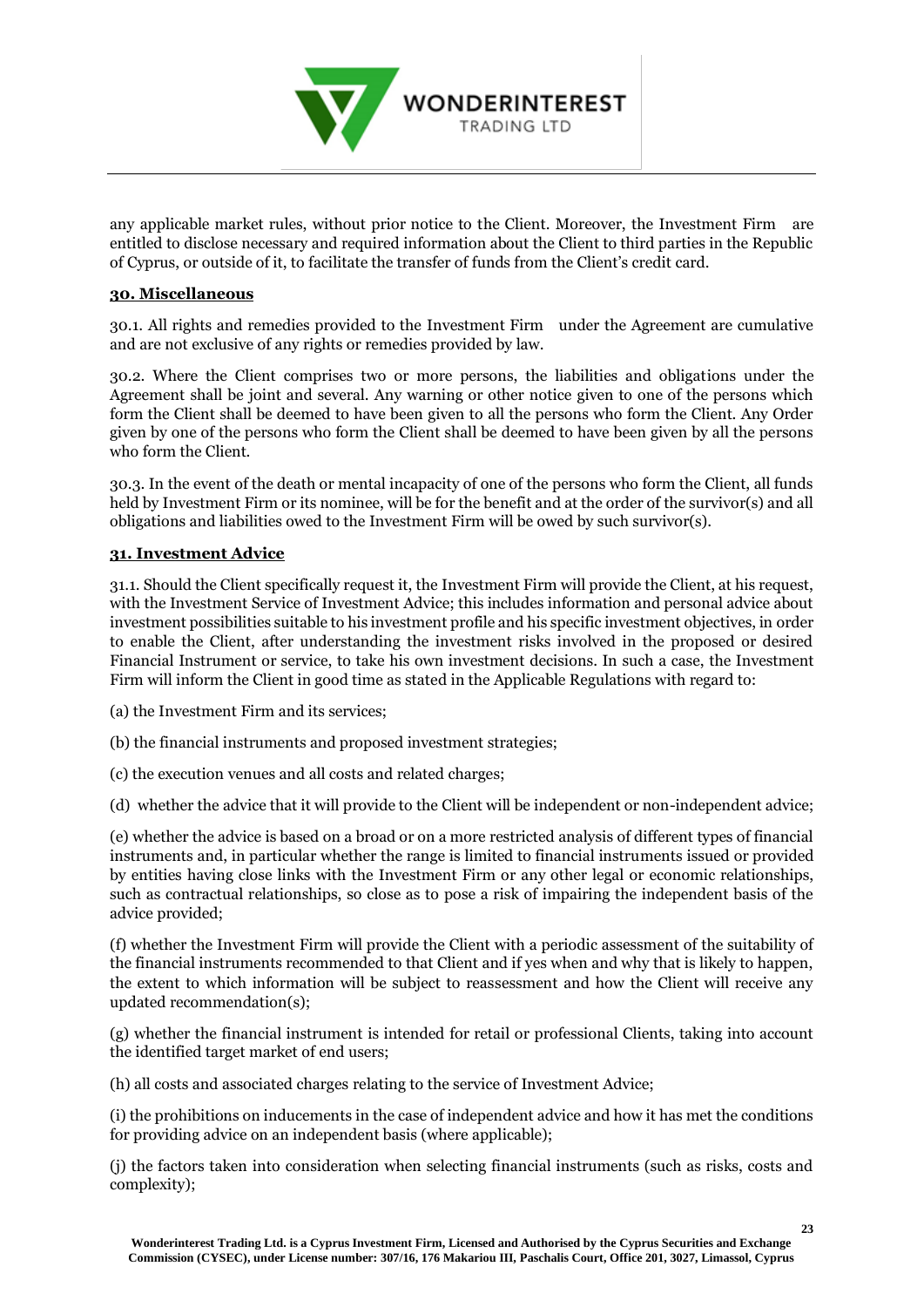

Where advice may be offered or provided to the same Client on both an independent and nonindependent basis, the Investment Firm shall explain the scope of both services to allow the Client to understand the differences between them and not present itself as an independent investment adviser for the overall activity.

When providing investment advice, the Investment Firm shall, before the transaction is made, provide to the Client in a durable medium, a statement setting out the advice provided and of how the investment meets the Client's preferences, objectives and other characteristics of the Client as provided by Applicable Regulations.

31.2. The Investment Firm shall refuse to provide Investment Advice in any of the following cases:

(a) of potential conflict of interest; or

(b) the Client fails to provide or provides insufficient information with regard to the information requested at the Investment Firm's discretion; or

(c) whenever the Investment Firm decides that the Financial Instrument or service is not suitable for the Client; or

(d) an Event of Default of the Client.

31.3. The Investment Advice shall be given by the Investment Firm to the Client either orally or in writing.

31.4. The provision of Investment Advice shall be instantaneous and shall be exhausted when it is given to the Client.

31.5. It is understood that the Investment Firm shall not have any duty to monitor the Client's investments or the course of the Financial Instruments that the Client chooses over a specific time period nor shall it have any duty to provide continuous update to the Client regarding any developments. However, should the Investment Firm decide to undertake monitoring of the performance of the Client's investment, this shall be done at the Investment Firm's discretion and shall not create a responsibility for continuous monitoring. The Investment Firm shall be pleased to advise the Client at any specific time the Parties agree.

31.6. Once the Investment Advice is provided, the final choice for effecting or not any transaction in Financial Instruments lies with the Client and he shall be solely responsible for any unexpected return of any investments.

31.7. The Investment Firm may, upon the Client request, provide administrative assistance to the Client to fill in the various forms and applications. The Client however will always sign all required dealing instructions and any required forms and documentations personally. In addition to administrative assistance, should the Client wish, the Investment Firm may offer him with the Investment Service of Reception and Transmission of Orders. It is also possible for the Investment Firm to refer a Client to a third party discretionary fund manager where the Client would sign and agree terms with the manager directly.

31.8. It is agreed and understood that any information or recommendations by the Investment Firm which are made available in any way to the Client within the framework of Investment Advice, are strictly personal, are addressed to the Client only, and their publication, reproduction or disclosure in any way by the Client to any third party is forbidden and the Investment Firm shall have no liability towards third parties for this reason.

31.9. The provision of Investment Advice shall be subject to fee to the Investment Firm. The fees shall appear in the Website or agree upon individually with the Client.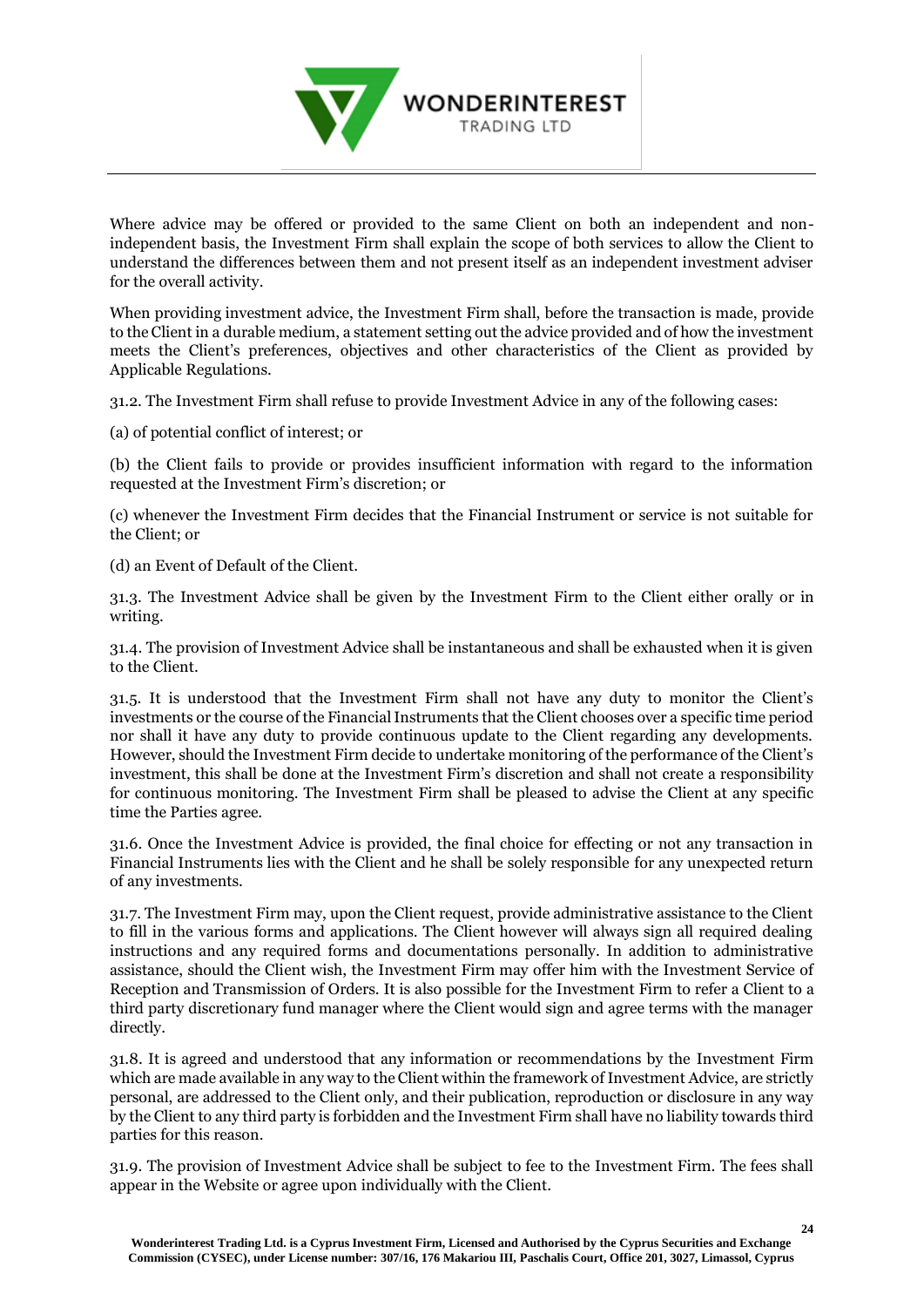

31.10. If the Investment Firm will be providing to the Client independent investment advice, the Investment Firm will not (to the extent prohibited by the Law) accept and retain fees, commissions or any monetary or non-monetary benefits paid or provided by any third party or a person acting on behalf of a third party in relation to the provision of the service to the Client.

31.11. If the Investment Firm will be providing to the Client independent investment advice, the Investment Firm will return to the Client any fees, commissions or any monetary benefits paid or provided by any third party or a person acting on behalf of a third party in relation to the services provided to the Client as soon as reasonably possible after receipt. All fees, commissions or monetary benefits received from third parties in relation to the provision of independent investment advice to you shall, in such a case be transferred in full to the Client.

# **Appendix 1 – CFD TRADING TERMS**

## **1. Scope**

1.1. This Appendix is applicable only to those Clients trading in the Financial Instruments of CFDs.

## **2. Types of CFD Orders**

2.1. The following CFD Orders may be given by the Client:

- (a) Buy
- (b) Sell
- (c) Sell Limit, Sell Stop
- (d) Buy Limit, Buy Stop
- (e) Take Profit, Stop Loss
- (f) Set Expiry date
- (g) Any other Orders available on the Platform.

## **3. Placing, Cancelling or Removing Orders and Execution of Client Orders**

3.1. It is understood that additional terms, conditions, requirements, functionalities and limitations may apply for CFD trading which are available on each Platform the Client agrees that he is bound by them, and the Investment Firm has the right to change these without any prior notice to the Client; therefore, the Client agrees to check for such changes before placing a new CFD Order. In addition, CFD Orders are subject to the Contract Specifications, the financing charges, the Rollover Policy and the trading hours, available on the Investment Firm's Website. Orders placed are executed in accordance with the Investment Firm's Order Execution Policy. The Investment Firm haS the right to respectively change the aforementioned without any prior notice to the Client; therefore, the Client agrees to check for such changes on the Investment Firm's Website before placing a new CFD Order. The Client also agrees to pay applicable Management Fee for trading in Physical Shares.

3.2. Orders can be placed, executed and (if allowed) changed or removed within the trading hours for each CFD appearing on the Investment Firm's Website, as amended from the Investment Firm . Pending Orders, not executed, shall remain effective through the next trading session (as applicable). Market Orders not executed because there is not enough volume to fill them, will not remain effective and will be cancelled. All open spot positions will be rolled over to the next Business Day at the close of business in the relevant Underlying Market, subject to the Investment Firm's rights to close the open spot position. Any open forward positions will be rolled over at the expiry of the relevant period into the next relevant period subject to the Investment Firm's rights to close the open forward position.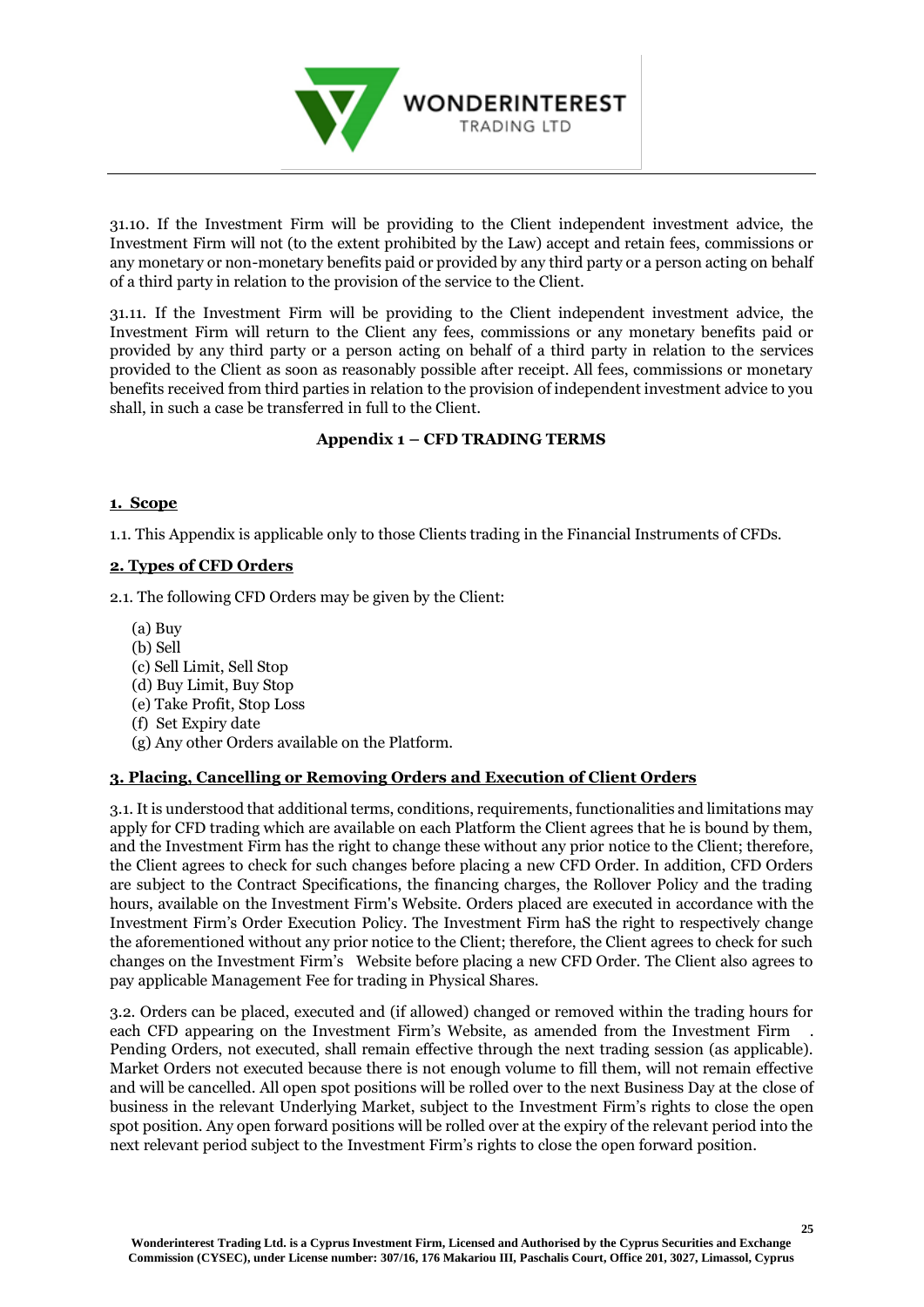

3.3. Orders shall be valid in accordance with the type and time of the given Order, as specified by the Client. If the time of validity of the Order is not specified, it shall be valid for an indefinite period. However, the Investment Firm may delete one or all pending Orders if the Client Account Equity reaches zero.

3.4. Orders cannot be changed or removed after placed in the market. Stop Loss and Take Profit Orders may be changed even if the trade was placed in the market as long as they are higher in distance than a specific level (depending on the trading symbol).

3.5. The Client may change the expiration date of pending Orders or delete or modify a pending Order before it is executed.

3.6. The Investment Firm shall receive,transmit and execute all Orders given by the Client strictly in accordance with their terms. The Investment Firm will have no responsibility for checking the accuracy of any Order.

3.7. Orders are executed as follows:

(a) Take Profit (T/P) Orders are executed at stated prices.

(b) Stop Loss (S/L) Orders are executed at stated prices, depending on the market opening prices.

(c) Stop Loss (S/L) Orders set for lock positions are executed at first market prices-at first price the Investment Firm obtains.

(d) Buy Stop and Sell Stop Orders for position opening are executed at first market prices- opening at the price the Investment Firm obtains.

3.8. During the course of this Agreement in relation to all individual CFD trading the Investment Firm will receive the Client Orders and transmit them for execution to a third party which will be the execution venue and counterparty in the CFD. A list of the Investment Firm's execution venues is available on the Website. The Investment Firm will not be the counterparty in a CFD.

3.9. The Investment Firm are under no obligation, unless otherwise agreed in the Agreement, to monitor or advise the Client on the status of any Transaction or to close out any Client's Open Positions. When the Investment Firm decides to do so, this will be done on a discretionary basis and will not be considered an undertaking of an obligation to continue.

3.10. It is the Client's responsibility to be aware of his positions at all times.

## **4. Quotes**

4.1. In the event that the Investment Firm is unable to proceed with an Order with regard to price or size or other reason, the Investment Firm will send a re-quote to the Client with the price it is willing to deal.

4.2. The Quotes appearing on the Client's terminal are live. However, if there's high volatility in the Underlying Market the execution of the Order may change due to execution time and also the Client may ask for a price but he will get the first price that will be in the market.

4.3. The Investment Firm provides Quotes by taking into account the Underlying Asset price, but this does not mean that these Quotes are within any specific percentage of the Underlying Asset price. When the relevant Underlying Market is closed, the Quotes provided by the Investment Firm will reflect what the Investment Firm thinks to be the current Bid and Ask price of the relevant Underlying Asset at that time. The Client acknowledges that such Quotes will be set by the Investment Firm at its absolute discretion.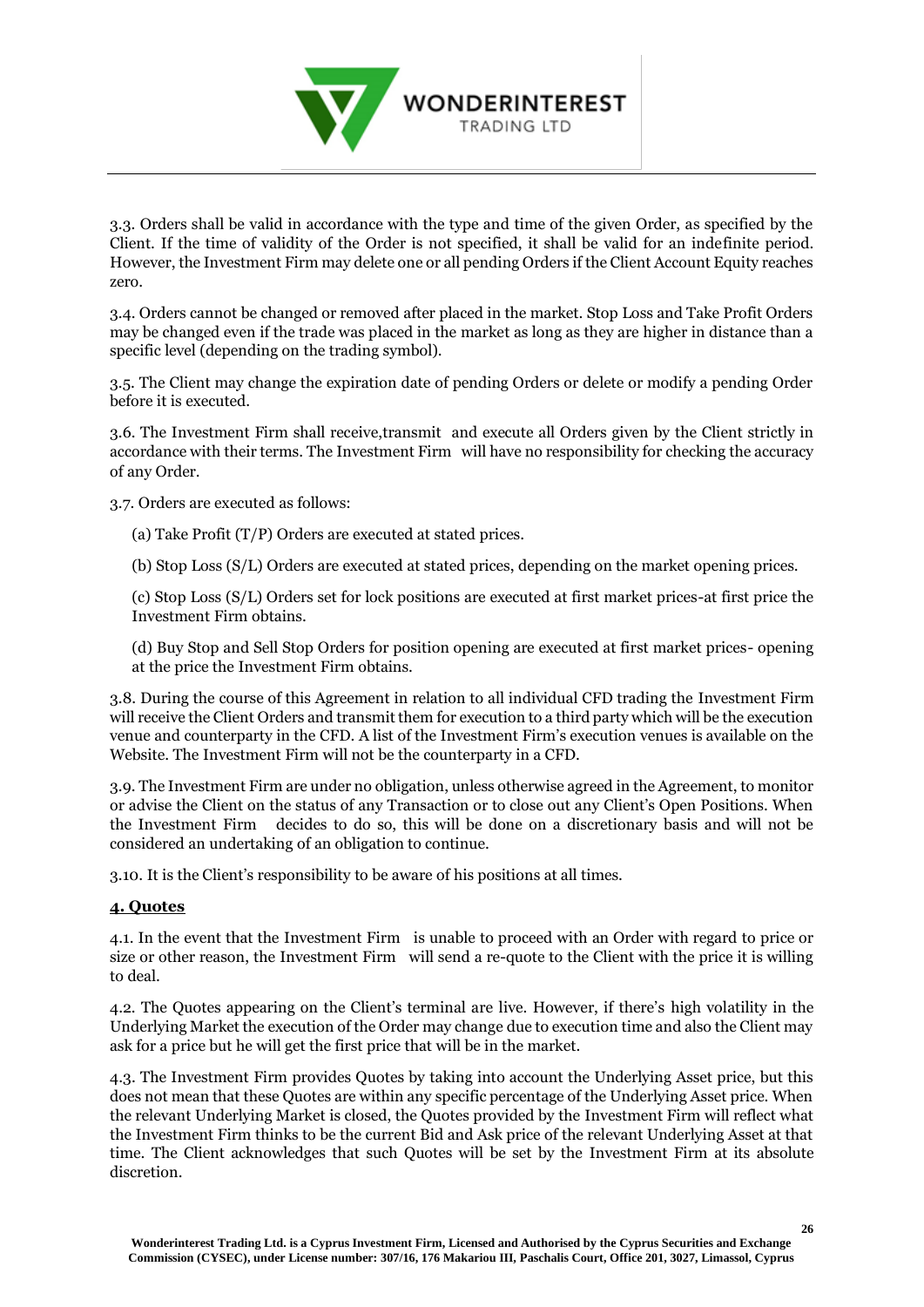

# **5. Financing Charges, Contract Specifications, Rollover Policy and Trading Hours**

5.1. All CFDs available with the Investment Firm will have a daily financing charge. Financing charges for different types of CFDs appear in the Contract Specifications, which are found in the Website and/or Platform.

5.2. All Physical Shares available with the Investment Firm will have a daily Management Fee for holding open positions which will be charged at the end of each business day and each Wednesday the fee will be tripled.

# **6. Swaps**

6.1. The Investment Firm will display on its Website the terms, when swap points are calculated. On Wednesdays these are tripled on MT5 platform.

# **7. Lots**

7.1. The 1 (one) standard lot size is the measurement unit specified for a certain types of CFD which are available on the Investment Firm's Website and/or Platform. The Investment Firm may offer standard lots, micro-lots and mini-lots, in its discretion, as defined from time to time in the Contract Specifications.

# **8. Trailing Stop, Expert Advisor and Stop Loss Orders**

8.1. The Client agrees that trading operations using additional functions on the Investment Firm's Platform, such as but not limited to Trailing Stop and/or Expert Advisor or similar automated trading software are executed completely under the Client's responsibility, as they depend directly on his trading terminal and the Investment Firm bears no responsibility whatsoever.

8.2. The Client agrees that placing a Stop Loss Order will not necessarily limit losses to the intended amounts, because market conditions may make it impossible to execute such an Order at the stipulated price and the Investment Firm bears no responsibility whatsoever.

## **9. Margin Requirements**

The Client shall abide by the margin requirements governing his/her trading account with the Investment Firm (as opened and maintained in the context of this agreement). the general requirements are as follows :

9.1 Clients should provide and maintain the Initial Margin and/or Hedged Margin in such limits as the Investment Firm, at its sole discretion, may determine at any time under the Contract Specifications for each type of CFD.

9.2. It is the Client's responsibility to ensure that he understands how a Margin is calculated.

9.3. Unless a Force Majeure Event has occurred, the Investment Firm has the right to change the Margin requirements, giving to the Client ten (10) Business Days Written Notice prior to these amendments. In this situation the Investment Firm has the right to apply new Margin requirements to the new positions and to the positions which are already open.

9.4. The Investment Firm has the right to change Margin requirements without prior notice to the Client in the case of Force Majeure Event. In this situation the Investment Firm has the right to apply new Margin requirements to the new positions and to the positions which are already open.

9.5. The Investment Firm has the right to close and or limit the size of the Client Open Positions (New or Gross) and to refuse new Orders in any of the following cases: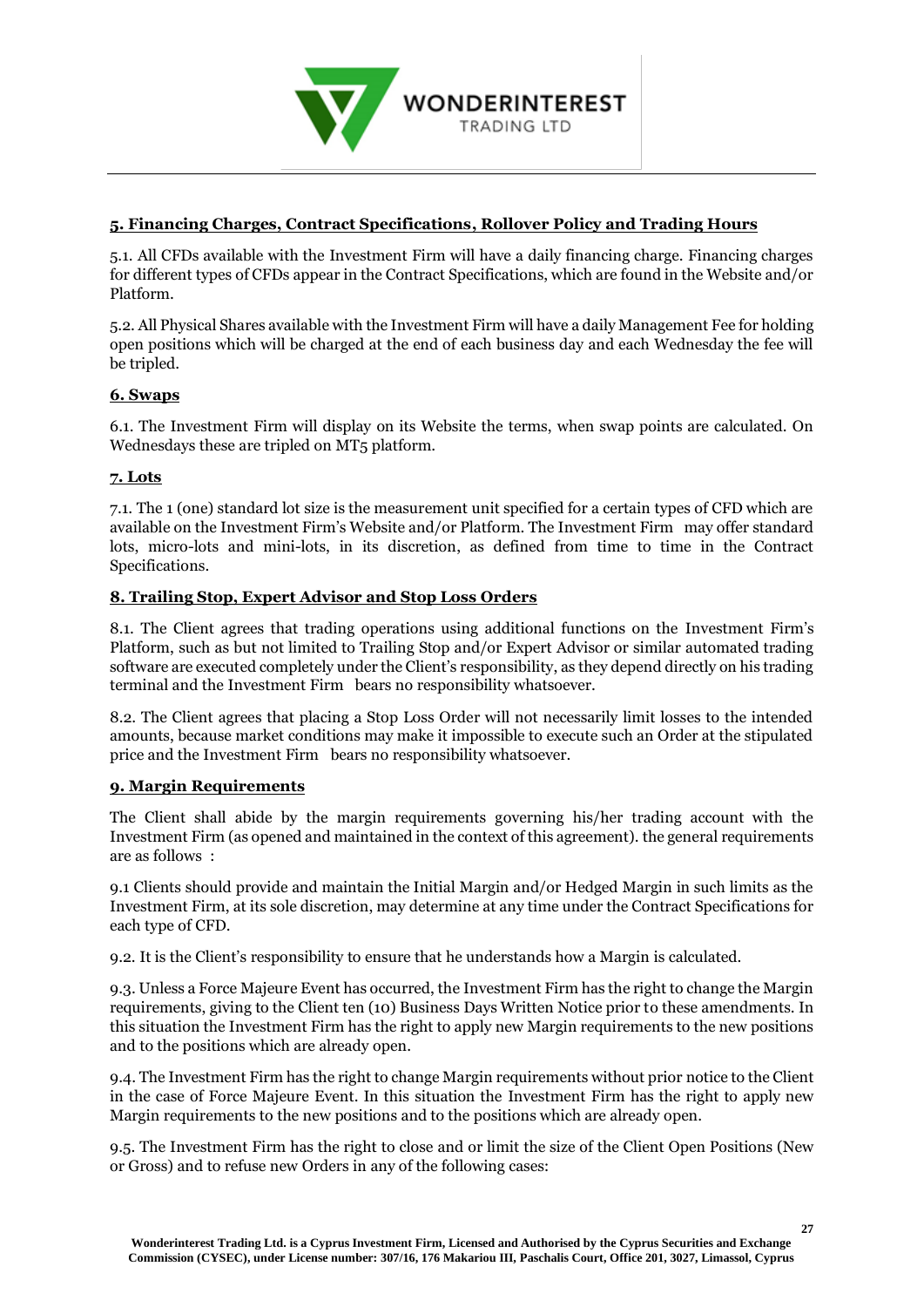

- (a) The Investment Firm considers that there are abnormal trading conditions.
- (b) The value of the Client collateral falls below the minimum Margin requirement.

(c) At any time equity (current balance including Open Positions) is equal to or less than a specified percentage of the Margin (collateral) needed to keep the open position.

(d) The Investment Firm makes a Margin Call and the Client fails to meet it.

(e) In an Event of Default of the Client.

9.6. The Client has the responsibility to notify the Investment Firm as soon as he believes that he will be unable to meet a Margin Call payment when due

9.7. When a Margin Call is made, the Client will be offered with all or any of the three options to deal with the situation:

- (a) limit his exposure (i.e. close trades);
- (b) hedge his positions (i.e. open counter positions to the ones he has) while reevaluating the situation; or
- (c) deposit more money in the Client Account.

9.8. If a Client fails to meet a Margin Call and the market works against him his positions will be closed at Stop Out level of 50% and the Investment Firm has the right to refuse a new Order.

9.9. Margin must be paid in monetary funds in the Currency of the Client Account.

9.10. The Client undertakes neither to create nor to have outstanding any security interest whatsoever over, nor to agree to assign or transfer, any of the Margin transferred to the Investment Firm.

### **10. Benefits**

10.1. At the discretion of the Investment Firm and subject to Applicable Regulations, the Investment Firm shall have the right to provide its Clients with various benefits compliant with Applicable Regulations (hereinafter all together the "Benefits"). Additional terms and conditions may apply for the Benefits each time.

### **11. Robot Trading**

11.1. Should the Client wish to use Robot, he must first obtain the prior written approval of the Investment Firm . Breach of this obligation is considered an Event of Default.

### **12. Charges**

12.1. The Investment Firm obtains its price for Swaps, Commissions, Spreads in relation to any given type of CFD or Physical Share from a third party. It is noted that the Investment Firm receives commissions/inducements from third party financial institutions or is receiving its commission out of the mark-ups it adds on the prices it obtains from third party financial institutions in which Clients` Orders are transmitted for execution. The Investment Firm will disclose information in relation to these commissions to the Client on its Website and/or by other means as provided by Applicable Regulations (e.g. durable medium). At least once a year, the Investment Firm will inform its clients about the actual amount of payments received.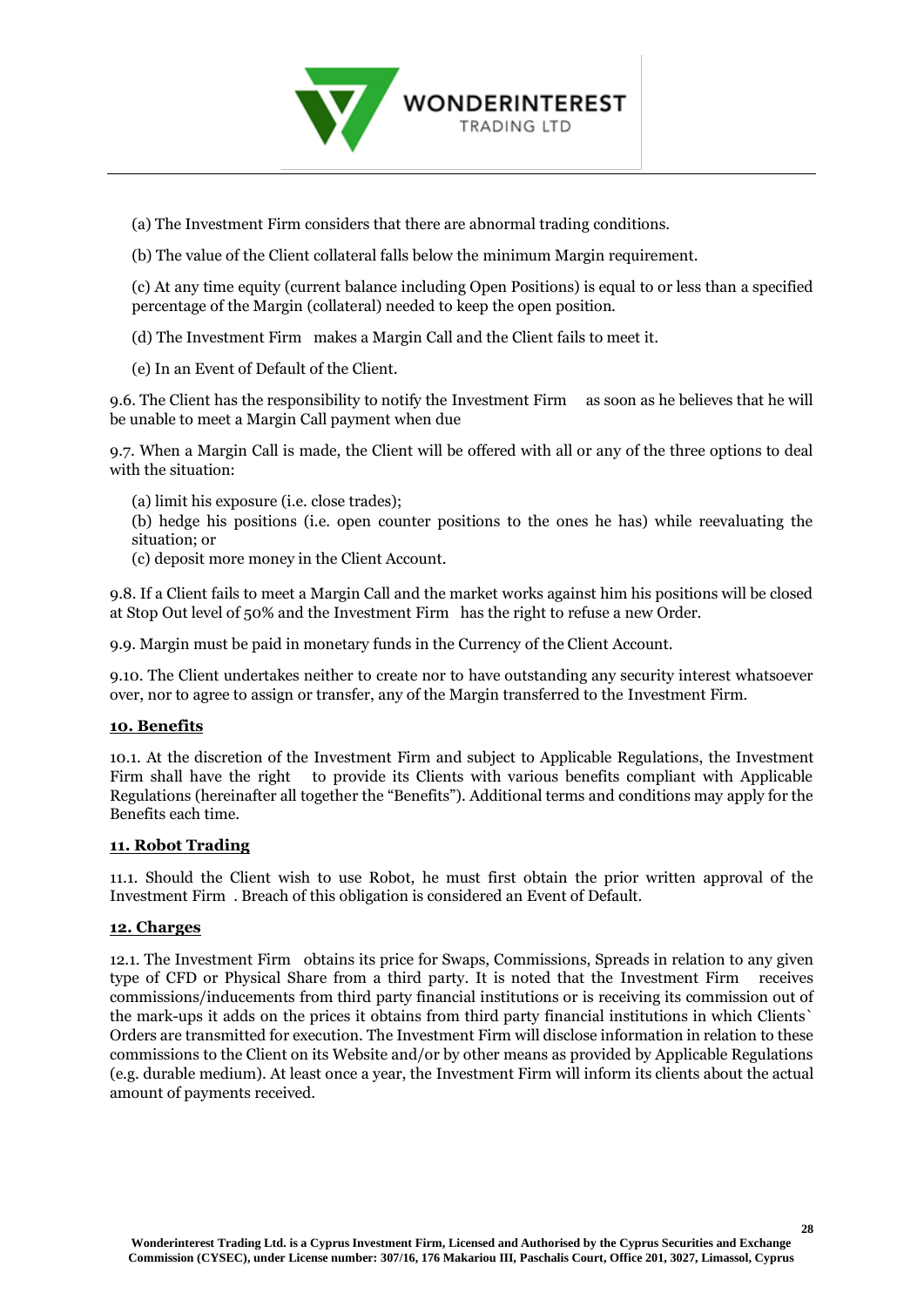

## **13. Difference and Settlement**

13.1. Upon completing a Transaction:

(a) The Client shall be liable for the Difference if the Transaction is:

- i. a Sell, and the closing price of the Transaction is higher than the opening price of the Transaction; or
- ii. a Buy, and the closing price of the Transaction is lower than the opening price of the Transaction.

(b) The Client shall receive the Difference if the Transaction is:

- i. a Sell, and the closing price of the Transaction is lower than the opening price of the Transaction; or
- ii. a Buy, and the closing price of the Transaction is higher than the opening price of the Transaction.

13.2. Unless the Investment Firm agrees otherwise, all sums for which either Party is liable under paragraph 13.1 above are immediately payable upon closing of the Transaction. The Client hereby authorises the Investment Firm to debit or credit the Client Account with the relevant sums at the closing of each Transaction. It is understood that once the Client places an Order, until such Order is executed and the Transaction is closed, the Maintenance Margin shall not be used as collateral and hence shall be unavailable for withdrawal. b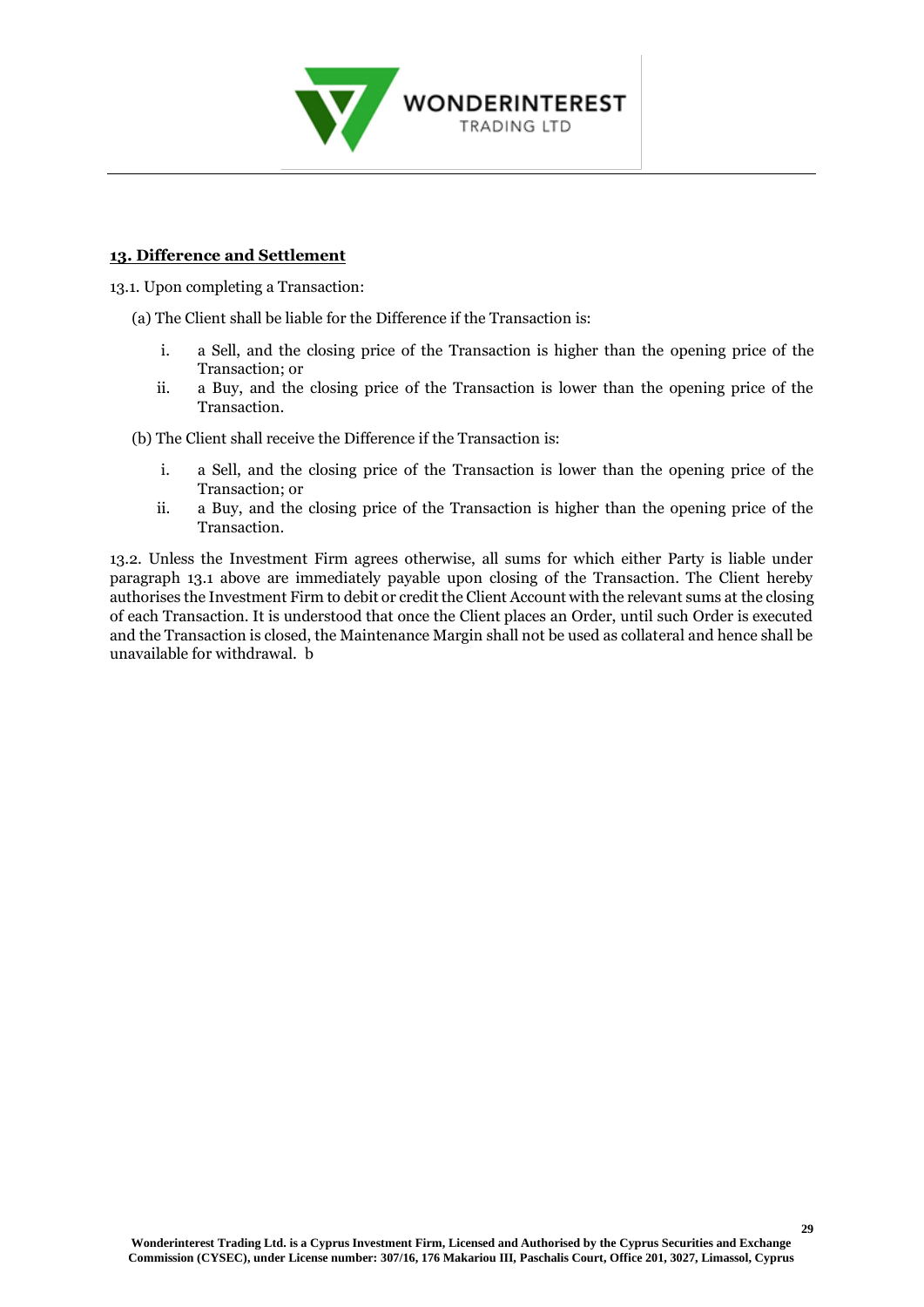

## Appendix 2 – **TRADING TERMS**

## **1. The Company**

1.1. WONDERINTEREST TRADING LTD ("the Company") is authorised and regulated by the Cyprus Securities and Exchange Commission ("CySEC") as a Cyprus Investment Firm ("CIF") to offer the services and activities listed herein in this document, under Investment Services and Activities and Regulated Markets Law of 2017 L.87(I)/2017 ("the Law").

1.2. The Investment Firm 's CIF license number is 307/16.

1.3. The Investment Firm is registered in Cyprus under the Companies Law, with registration number HE332830.

1.4. The Investment Firm 's registered office is at 176 Makariou III Avenue, Paschalis Avenue House, Office 201, 3027, Limassol, Cyprus.

## **2. Scope of the Terms of Business**

2.1 The Terms of Business are non-negotiable and override any other agreements, arrangements, express or implied statements made by the Investment Firm , in its sole discretion, determines that the context requires otherwise.

2.2 The Distance Marketing of Consumer Financial Services Law N.242 (I)/2004 which implements EU Directive 2002/65/EC, does not require the Client Agreement to be signed by either the Client or the Investment Firm in order for both the Client and the Investment Firm to be legally bound by it.

2.3 The Investment Firm is authorised to offer the following investment services to its clients: i) reception and transmission of orders; ii) investment advice; iii) execution of orders on behalf of clients.

## **3. Platform**

3.1. Subject to the Client's obligations under the Agreement being fulfilled, the Investment Firm hereby grants the Client a limited License, which is non-transferable, non-exclusive and fully recoverable, to use the Platform(s) (including the use if the Website and any associated downloadable software available from time to time) in order to place Orders.

3.2. The Investment Firm has the right to shut down the Platform(s) at any time for maintenance purposes without prior notice to the Client, this will be done only on weekends, unless not convenient or in urgent cases. In these cases, the Platform(s) will be inaccessible.

## **4. Intellectual Property**

4.1. The Platform(s), all copyrights, trademarks, patents, service marks, trade names, software code, icons, logos, characters, layouts, trade secrets, buttons, colour scheme, graphics and data names are the sole and exclusive Intellectual Property (IP) of the Investment Firm or of third parties and are protected by local and international intellectual property laws and treaties. The Client Agreement does not convey an interest in or to the Platform(s) but only a right to use the Platform(s) according to the terms of the Client Agreement. Nothing in the Client Agreement constitutes a waiver of the Investment Firm 's intellectual property rights.

4.2. Under no circumstances shall the Client obscure or remove any copyright, trademark or any other notices from any of the Investment Firm 's IP or Website or Platform(s).

4.3. The Investment Firm owns all the images displayed on its Website, the Platform(s) and downloadable software and material. The Client may not use these images in any way other than the manner which the Investment Firm provides them for.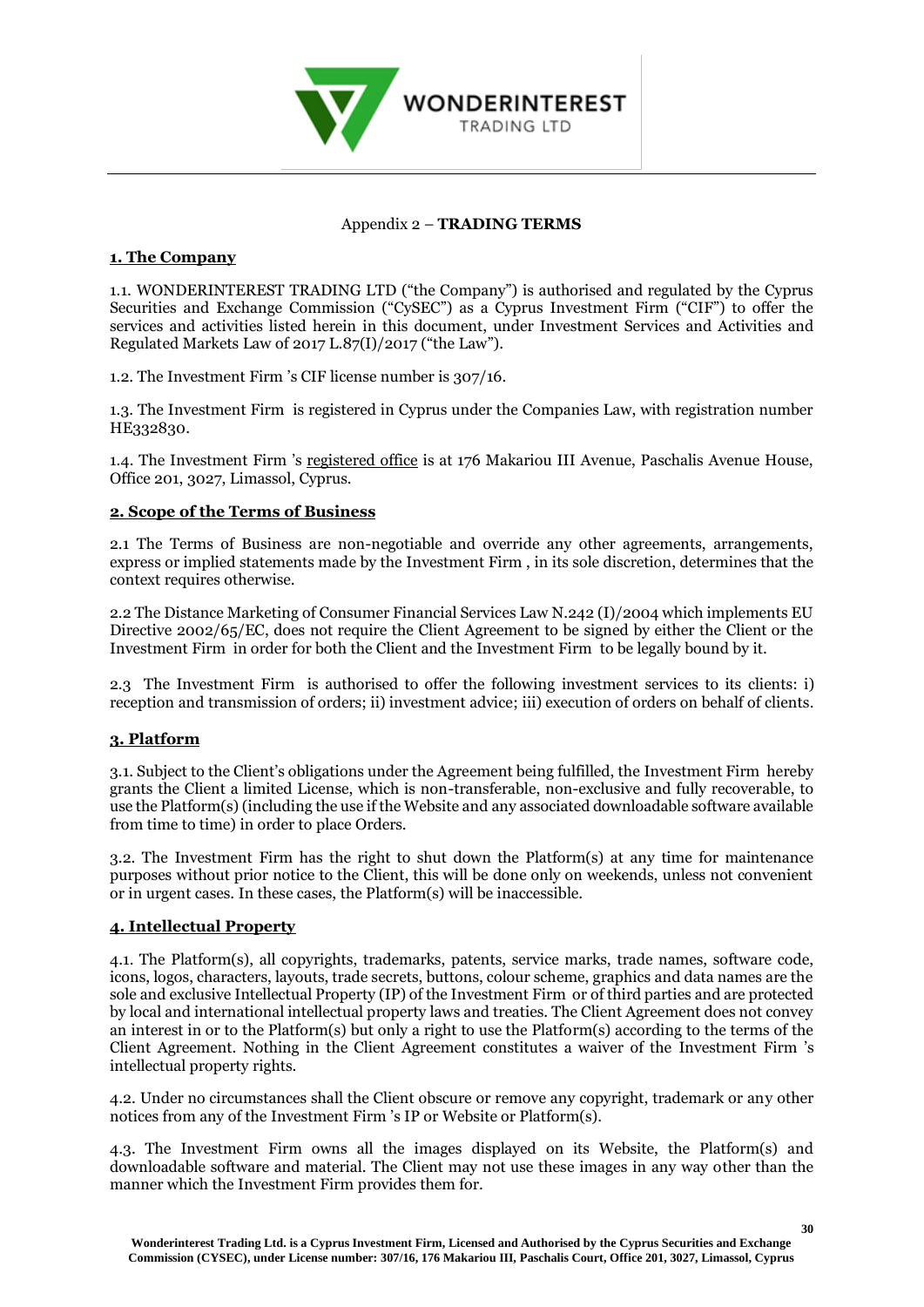

4.4. The Client is permitted to store and print the information made available to him through the Investment Firm 's Website or Platform(s) including documents, policies, text, graphics, video, audio, software code, user interface design or logos. The Client is not permitted to alter, modify, publish, transmit, distribute, otherwise reproduce commercially exploit that information, in whole or in part, in any format to any third party without the Investment Firm's express written consent.

## **5. Prohibited Actions**

5.1. It is absolutely prohibited for the Client to take any of the following actions in relation to the Platform(s):

- (a) Use, without the prior and written consent of the Investment Firm, any software, which applies artificial intelligence analysis, including Robot or similar, to the Investment Firm's systems and/or Platform(s) and/or Client Account.
- (b) Intercept, monitor, damage or modify any communication which is not intended for him.
- (c) Use any type of spider, virus, worm, Trojan-horse, time bomb or any other codes or instructions that are designed to distort, delete, damage or disassemble the Platform(s) or the communication system or any system of the Investment Firm .
- (d) Send any unsolicited commercial communication not permitted under applicable law or Applicable Regulations.
- (e) Do anything that will or may violate the integrity of the Investment Firm computer system or Platform(s) or cause such system(s) to malfunction or stop their operation.
- (f) Unlawfully access or attempt to gain access, reverse engineer or otherwise circumvent any security measures that the Investment Firm has applied to the Platform(s).
- (g) Any action that could potentially allow the irregular or unauthorised access or use of the Platform(s).

5.2. Should the Investment Firm reasonably suspect that the Client has violated the terms of paragraph 6.1. above, this shall be considered an Event of Default and the Investment Firm shall be entitled to take one or more of the counter measures of paragraph 10.2. of the Client Agreement.

### **6. Safety of Access Data**

6.1. The Client agrees to keep secret and not to disclose his Access Data or Client Account number to any third person.

6.2. The Client should not write down his Access Data. If the Client receives a written notification of his Access Data, he must destroy the notification immediately.

6.3. The Client agrees to notify the Investment Firm and/or its Execution Counterparty immediately if he knows or suspects that his Access Data or Client Account number have or may have been disclosed to any unauthorised person. The Investment Firm and/or its Execution Counterparty will then take steps to prevent any further use of such Access Data and will issue replacement Access Data. The Client will be unable to place any Orders until he receives the replacement Access Data.

6.4. The Client agrees that he will cooperate with any investigation the Investment Firm may conduct into any misuse or suspected misuse of his Access Data or Client Account number.

6.5. The Client acknowledges that the Investment Firm and/or its Execution Counterparty bear no responsibility if unauthorized third persons gain access to information, including electronic addresses, electronic communication, personal data, Access Data and Client Account number when the above are transmitted between the parties or any other party, using the internet or other network communication facilities, post, telephone, or any other electronic means.

6.6. If the Investment Firm and/or its Execution Counterparty are informed from a reliable source that the Access Data or Client Account number of the Client may have been received by unauthorised third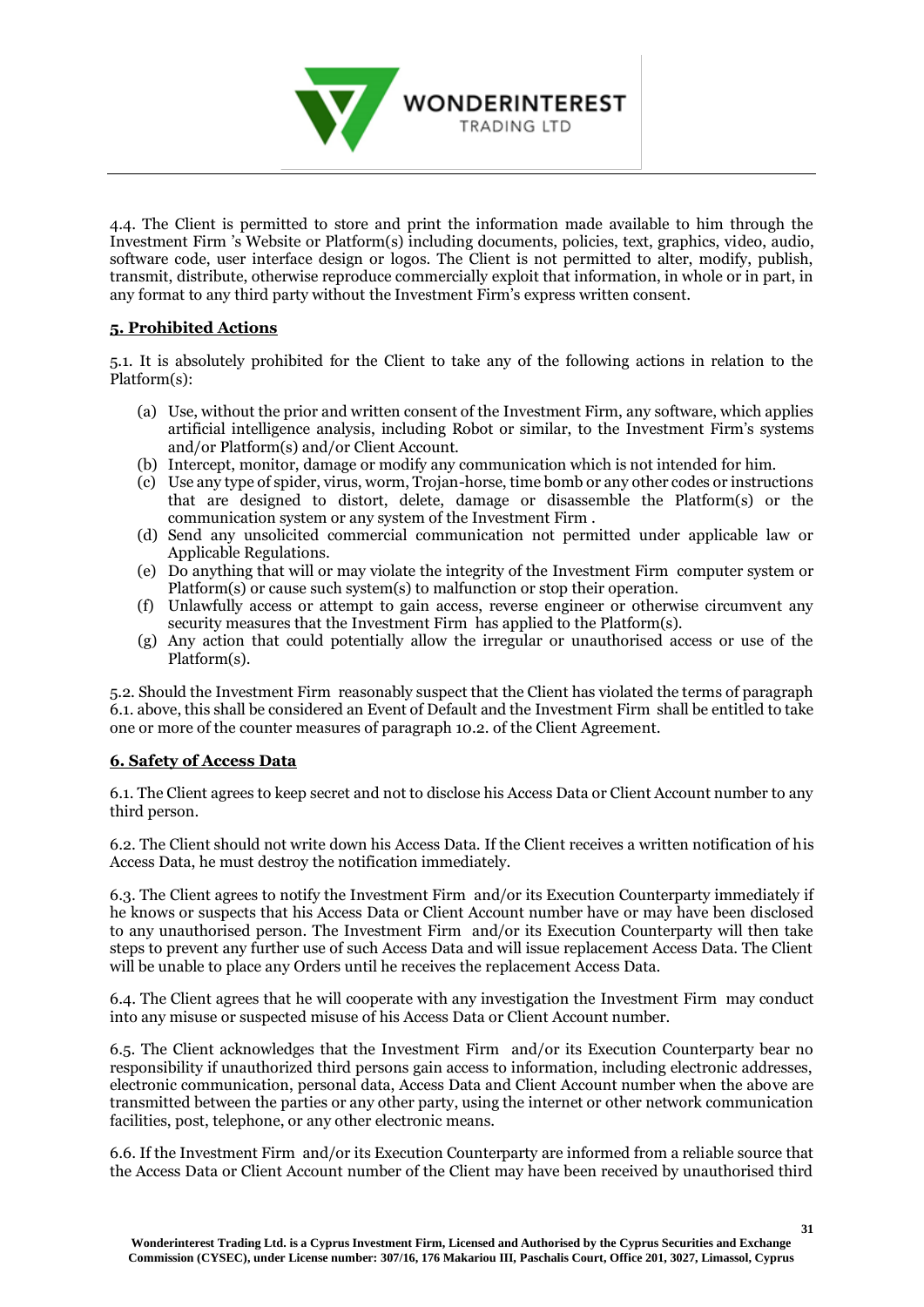

parties, the Investment Firm and/or its Execution Counterparty may, at their discretion without having an obligation to the Client, deactivate the Client Account.

### **7. Placement and Execution of Orders**

7.1. The Client may place Orders on the Platform(s) by using his Access Data issued by the Investment Firm for that purpose or by telephone call by providing the identification information requested and the Essential Details.

7.2. The Investment Firm will be entitled to rely and act on any Order given by using the Access Data on the Platform(s) without any further enquiry to the Client and any such Orders will be binding upon the Client.

7.3. Orders placed via phone will be placed by the Investment Firm on the Electronic Trading System of the Investment Firm .

7.4. WonderInterest Trading Ltd executes the orders in line with its Order Execution Policy.

7.5 In the case where the Client is a legal person it is obliged to obtain a legal entity identifier from an appropriate authority duly licensed to provide legal entity identifiers. In the case of a legal person, the Client may not (where provided by Applicable Regulations) be able to execute any transaction with the Investment Firm if it does not possess a legal entity identifier.

### **8. Rejection of Client's Orders**

8.1. Without prejudice to any other provisions herein, the Investment Firm is entitled, at any time and at its discretion, without giving any notice or explanation to the Client to restrict the Client's trading activity, to cancel Orders, to decline or refuse to transmit or execute any Order of the Client, and the Client has no right to claim any damages, specific performance or compensation whatsoever from the Investment Firm , in any of the following cases:

- (a) Internet connection or communications are disrupted.
- (b) In consequence of request of regulatory or supervisory authorities of Cyprus or a court order or anti fraud or anti-money laundering authorities.
- (c) Where the legality or genuineness of the Order is under doubt.
- (d) A Force Majeure Event has occurred.
- (e) In an Event of Default of the Client.
- (f) The Investment Firm has sent a notice of Termination of the Agreement to the Client.
- (g) The system of the Investment Firm rejects the Order due to trading limits imposed.
- (h) Under abnormal market conditions.
- (i) The Client does not hold adequate funds in his Balance for the specific Order.

## **9. Client Accounts**

9.1. It is agreed and understood that the types of the different Client Accounts offered by the Investment Firm and the characteristics of such Client Accounts are found on the Website.

9.2. The approval of the Client as such can be completed after the Client fills in and submits the Account Opening Application Form together with all the required identification documentation required by the Investment Firm for its own internal checks. The Investment Firm will send the Client a notice informing him whether he has been accepted as a Client of the Investment Firm .

9.3. The Client Account shall be activated upon the Client depositing the minimum initial deposit, as determined by the Investment Firm in its discretion . The minimum initial deposit may vary according to the type of Client Account offered to the Client and/or type of Financial Instrument being traded under that Client Account.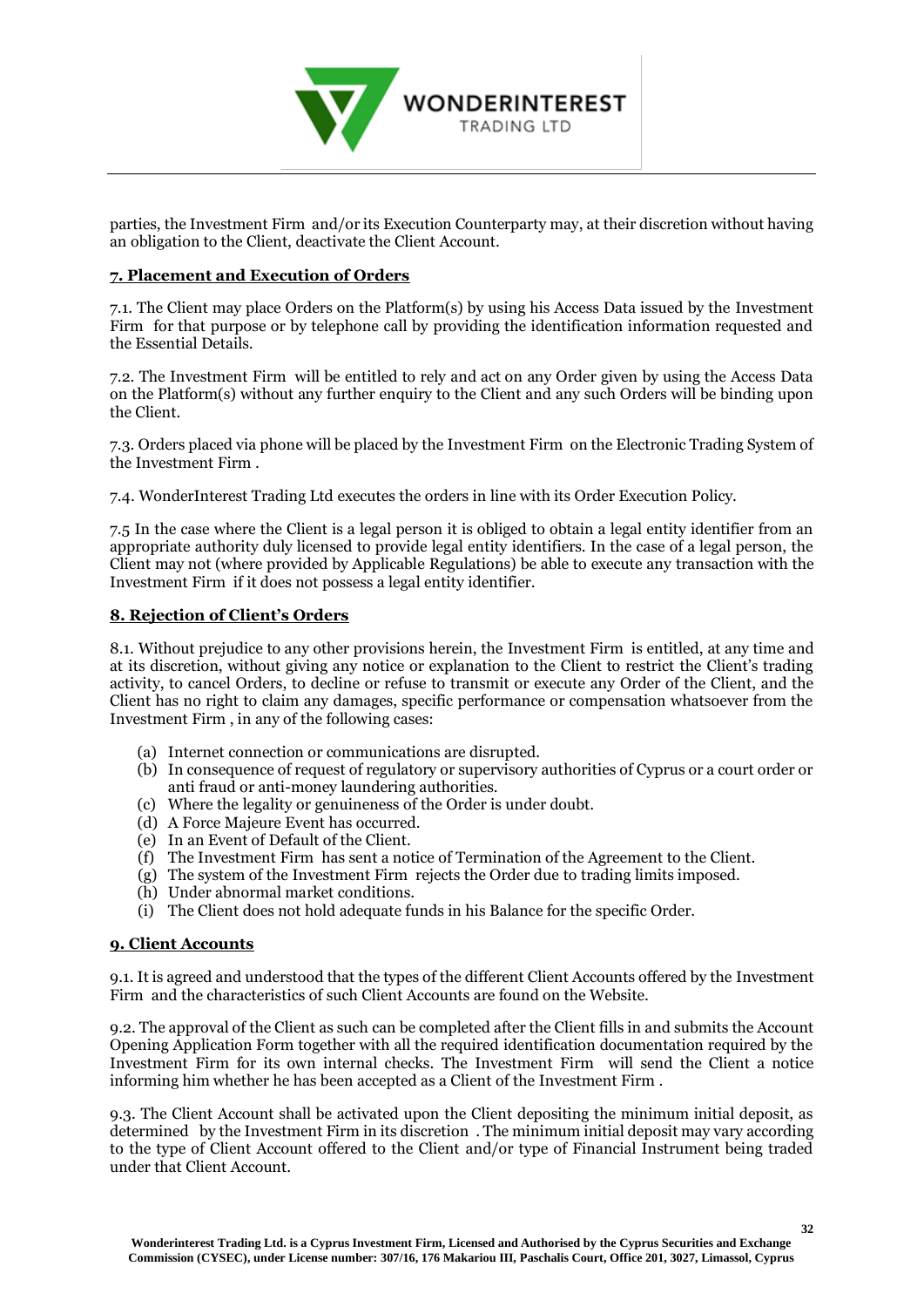

# **10. Inactive and Dormant Client Accounts**

10.1. If the Client Account is inactive for six months or more (i.e. there is no trading, withdrawals or deposits), it may be charged a monthly maintenance fee which may be different for different types of Client Accounts or Financial Instrument. The applicable fees, once applied, are found on the Investment Firm's Website.

10.2. If the Client Account is inactive for one (1) year or more, and after notifying the Client in its last known address, the Investment Firm reserves the right to close the Client Account and render it dormant. Money in the dormant account shall remain owing to the Client and the Investment Firm shall make and retain records and return such funds upon request by the Client at any time thereafter.

### **11. Lien**

11.1. The Investment Firm shall have a general lien on all funds held by the Investment Firm or its Associates or its nominees on the Client's behalf until the full and final satisfaction of his obligations to the Investment Firm.

### **12. Netting and Set-Off**

12.1. If the aggregate amount payable by the Client is equal to the aggregate amount payable by the Investment Firm, then automatically the mutual obligations to make payment are set-off and cancel each other.

12.2. If the aggregate amount payable by one party exceeds the aggregate amount payable by the other party, then the party with the larger aggregate amount shall pay the excess to the other party and all obligations to make payment will be automatically satisfied and discharged.

12.3. The Investment Firm has the right to combine all or any Client Accounts opened in the Client name and to consolidate the Balances in such accounts and to set-off such Balances in the event of Termination of the Agreement.

### **13. Fees**

13.1. The provision of the Services by the Investment Firm is subject to payment of fees such as brokerage fees, commissions, interest payments, special service and other fees found on the Investment Firm's fee schedule on the Investment Firm's Website.

13.2. Certain withdrawal fees, maintenance of Client Account fees may apply. The applicable fees may be found on the Investment Firm's Website.

### **14. Disclosure of Client Information**

14.1. The Investment Firm has the right to disclose Client information (including recordings and documents of a confidential nature, card details) in the following circumstances:

- (a) Where required by law or a court order by a competent Court.
- (b) Where requested by CySEC or any other regulatory authority having control or jurisdiction over the Investment Firm or the Client or their associates or in whose territory the Investment Firm has Clients.
- (c) To relevant authorities to investigate or prevent fraud, money laundering or other illegal activity.
- (d) To such an extent as reasonably required so as to execute Orders and for purposes ancillary to the provision of the Services.
- (e) To credit reference and fraud prevention agencies, third authentication service providers, banks and other financial institutions for credit checking, fraud prevention, anti-money laundering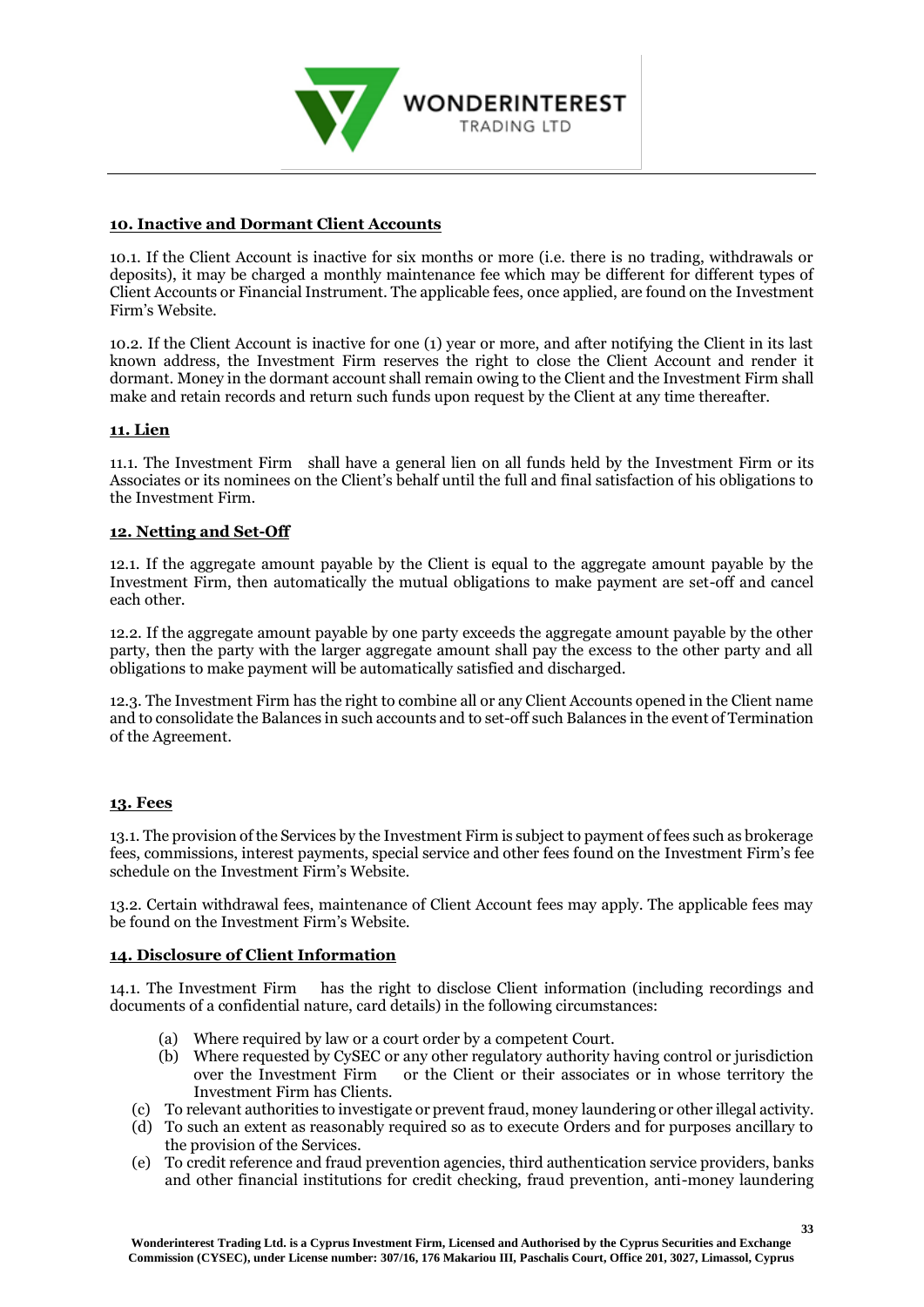

purposes, identification or due diligence checks of the Client. To do so they may check the details the Client supplied against any particulars on any database (public or otherwise) to which they have access. They may also use Client details in the future to assist other companies for verification purposes. A record of the search will be retained by the Investment Firm .

- (f) The Investment Firm 's professional advisors provided that in each case the relevant professional shall be informed about the confidential nature of such information and commit to the confidentiality herein obligations as well.
- (g) To other service providers who create, maintain or process databases (whether electronic or not), offer record keeping services, email transmission services, messaging services or similar services which aim to assist the Investment Firm collect, storage, process and use Client information or get in touch with the Client or improve the provision of the Services under this Agreement.
- (h) To a Trade Repository or similar under the Regulation (EU) No 648/2012 of the European Parliament and of the Council of 4 July 2012 on OTC derivatives, central counterparties and trade repositories (EMIR).
- (i) To other service providers for statistical purposes in order to improve the Investment Firm 's marketing, in such a case the data will be provided in an aggregate form.
- (j) To market research call centres that provide telephone or email surveys with the purpose to improve the services of the Investment Firm , in such a case only the contact details will be provided.
- (k) Where necessary for the Investment Firm to defend or exercise its legal rights to any court or tribunal or arbitrator or Ombudsman or governmental authority.
- (l) At the Client's request or with the Client's consent.
- (m) To successors or assignees or transferees or buyers, with ten (10) Business Days prior Written Notice to the Client, and for the purposes of paragraph 27.2. of the Client Agreement.
- (n) Client Information is disclosed in relation to US taxpayers to the Inland Revenue in Cyprus, which will in turn report this information to the IRS of the US according to the Foreign
- (o) Account Tax Compliance Act (FATCA) of the USA and the relevant intergovernmental agreement between Cyprus and the US.

## **15. Changing the Terms of the Agreement**

15.1. The Investment Firm may also change any terms of the Agreement (which includes this Client Agreement and its Appendices and : "Website Terms of Use", "Data Protection Policy", "Client Categorisation Policy", "Investor Compensation Fund Notice", "Conflicts of Interest Policy", "Order Execution Policy", "General Risk Disclosure", "Complaints Procedure") for the following reasons:

- (a) Where the Investment Firm reasonably considers that:
	- the change would make the terms of the Agreement easier to understand; or
	- the change would not be to the disadvantage of the Client.
- (b) To cover:
	- the involvement of any service or facility the Investment Firm offers to the Client; or
	- the introduction of a new service or facility; or
	- the replacement of an existing service or facility with a new one; or
	- the withdrawal of a service or facility which has become obsolete, or has ceased to be widely used, or has not been used by the Client at any time in the previous year, or it has become very expensive for the Investment Firm to offer.
- (c) To enable the Investment Firm to make reasonable changes to the services offered to the Client as a result of changes in:
	- the banking, investment or financial system; or
	- technology; or
	- the systems or platforms used by the Investment Firm to run its business or offer the Services hereunder.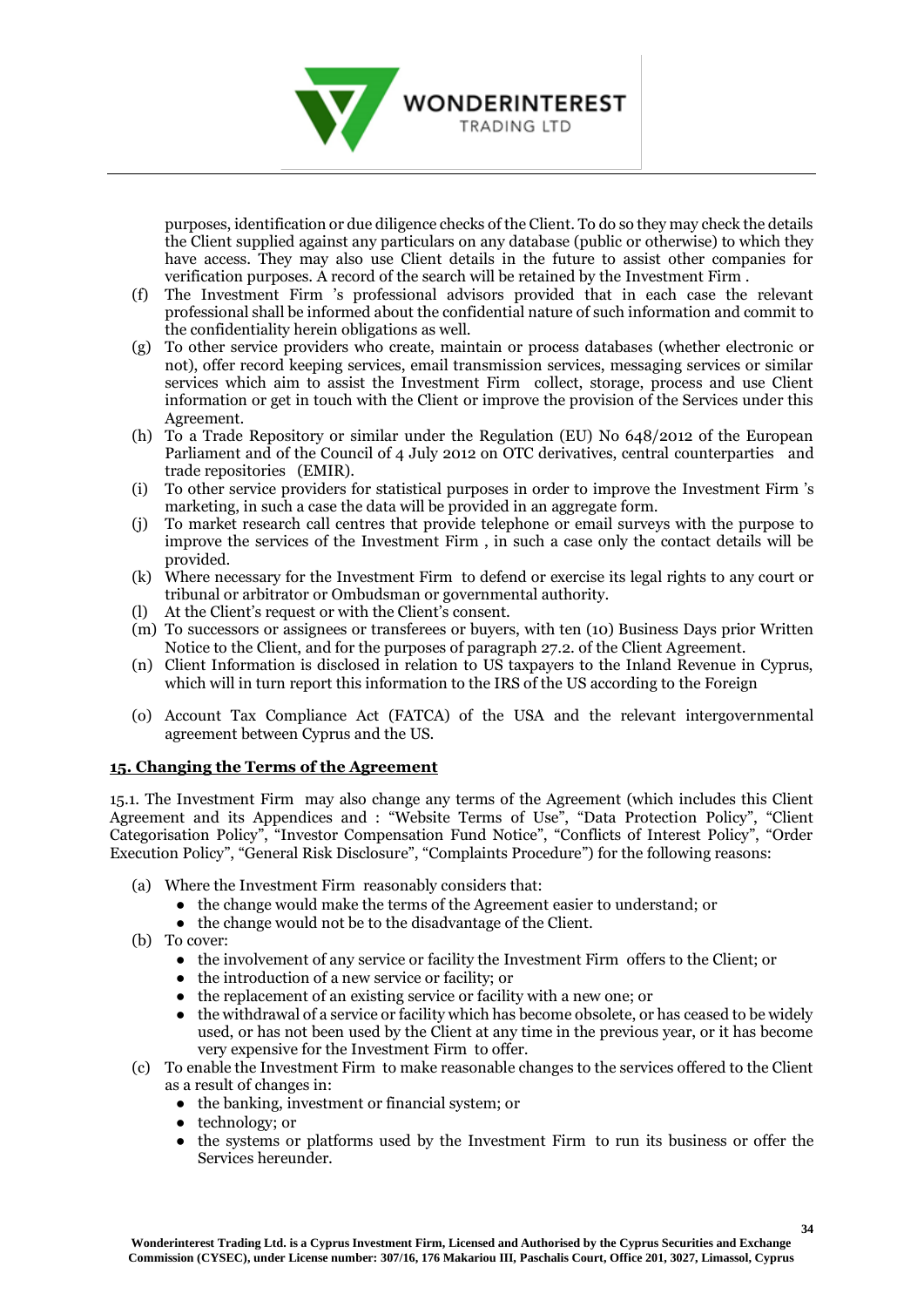

- (d) As a result of a request of CySEC or of any other authority or as a result of change or expected change in Applicable Regulations.
- (e) Where the Investment Firm finds that any term in the Agreement is inconsistent with Applicable Regulations. In such a case, it will not rely on that term but treat it as if it did reflect the relevant Applicable Regulations and shall update the Agreement to reflect the Applicable Regulations.

## **16. Termination Process**

16.1. Once notice of termination of this Agreement is sent and before the termination date:

- (a) the Client will have an obligation to close all his Open Positions. If he fails to do so, upon termination, the Investment Firm will close any Open Positions;
- (b) the Investment Firm will be entitled to cease to grant the Client access to the Platform(s) or may limit the functionalities the Client is allowed to use on the Platform(s).
- (c) the Investment Firm will be entitled to refuse to accept new Orders from the Client;
- (d) the Investment Firm will be entitled to refuse to the Client to withdraw money from the Client Account and the Investment Firm reserves the right to keep Client's funds as necessary to close positions which have already been opened and/or pay any pending obligations of the Client under the Client Agreement and Terms of Business

16.2. Upon Termination any or all the following may apply:

- (a) The Investment Firm has the right to combine any Client Accounts of the Client, to consolidate the Balances in such Client Accounts and to set off those Balances.
- (b) The Investment Firm has the right to close the Client Account(s).
- (c) The Investment Firm has the right to convert the funds to any currency.
- (d) The Investment Firm has the right to close out the Client's Open Positions.
- (e) In absence of illegal activity or suspected illegal activity or fraud of the Client or instructions from the relevant authorities, if there is Balance in the Client's favour, the Investment Firm will (after withholding such amounts that in the Investment Firm 's absolute discretion considers appropriate in respect of future liabilities) pay such Balance to the Client as soon as reasonably practicable and supply him with a statement showing how that Balance was arrived at and, where appropriate, instruct any Nominee or/and any Custodian to also pay any applicable amounts. Such funds shall be delivered in accordance to the Client's Instructions to the Client. It is understood that the Investment Firm will effect payments only to an account in the name of the Client. The Investment Firm has the right to refuse, at its discretion, to effect thirty party payments.

### **17. Specification of Liability**

17.1. The Investment Firm and/or its Execution Counterparty will not be held liable for any loss or damage or expense or loss incurred by the Client in relation to, or directly or indirectly arising from but not limited to following situation/circumstances:

- (a) Any error or failure or interruption or disconnection in the operation of the Platform(s), or any delay caused by the Client Terminal or Transactions made via the Client Terminal, any technical problems, system failures and malfunctions, communication line failures, equipment or software failures or malfunctions, system access issues, system capacity issues, high internet traffic demand, security breaches and unauthorized access, and other similar computer problems and defects.
- (b) Any failure by the Investment Firm to perform any of its obligations under the Agreement as a result of Force Majeure Event or any other cause beyond its control.
- (c) The acts, omissions or negligence of any third party.
- (d) Any person obtaining the Client's Access Data that the Investment Firm has issued to the Client prior to the Client's reporting to the Investment Firm of the misuse of his Access Data.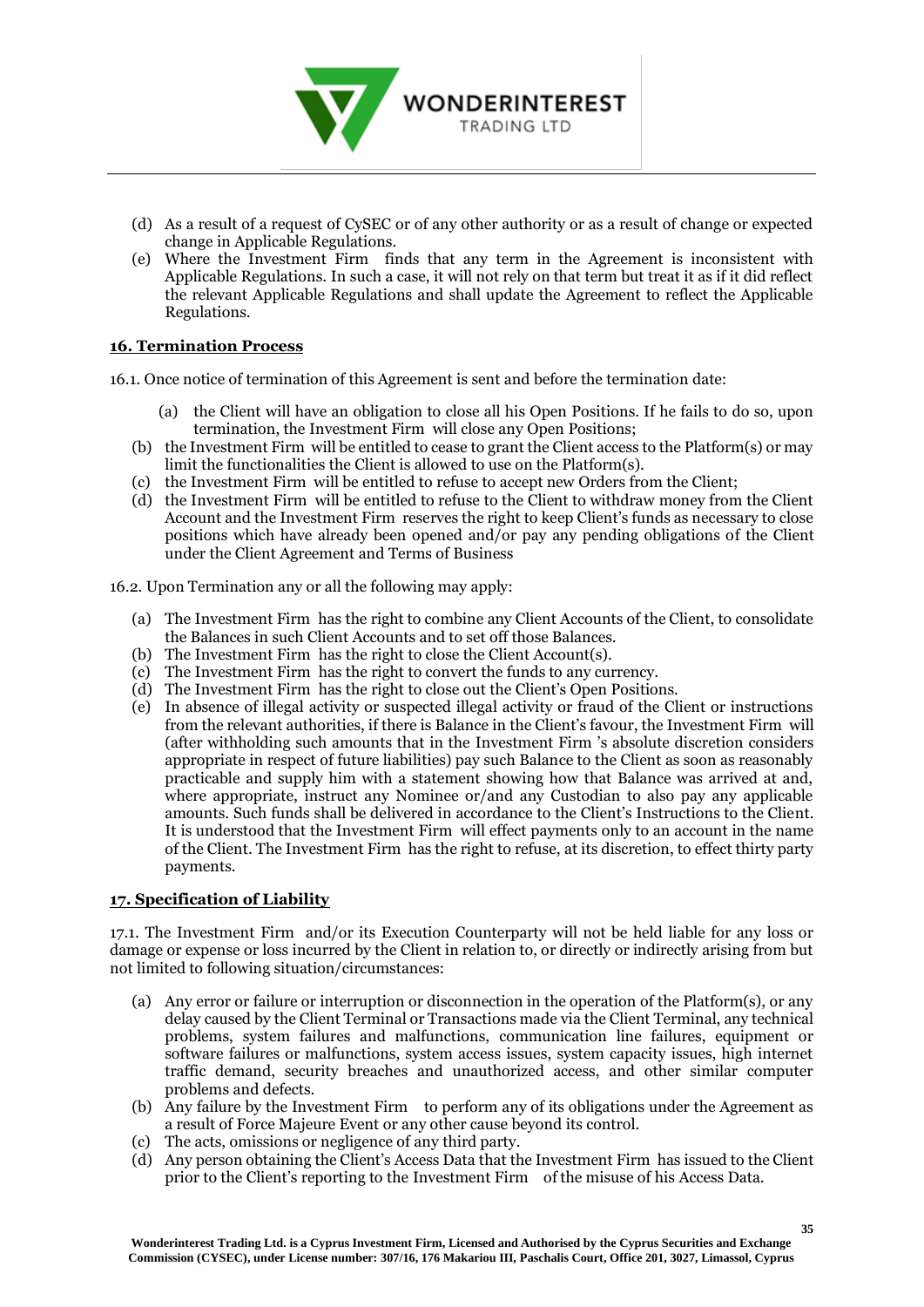

- (e) Unauthorized third persons having access to information, including electronic addresses, electronic communication, personal data and Access Data when the above are transmitted between the Parties or any other party, using the internet or other network communication facilities, post, telephone, or any other electronic means.
- (f) Any of the risks of the Risks Disclosure and Warnings Notice.
- (g) Currency risk.
- (h) Any changes in the rates of tax.
- (i) The occurrence of Slippage.
- (j) The Client relying on functions such as Trailing Stop, Expert Advisor and Stop Loss Orders.
- (k) Under abnormal Market Conditions.
- (l) Any actions or representations of the Introducer.
- (m) Any acts or omissions (including negligence and fraud) of the Client and/or his Authorized Representative.
- (n) For the Client's or his Authorized Representative's trading decisions.
- (o) All Orders given through and under the Client's Access Data.
- (p) The contents, correctness, accuracy and completeness of any communication spread by the use of the Platform(s).
- (q) The solvency, acts or omissions of any third party referred to in paragraph 12.6. of the Client Agreement.
- (r) A situation where the 648/2012 may hold Client money and the money of other clients in the same account (omnibus account).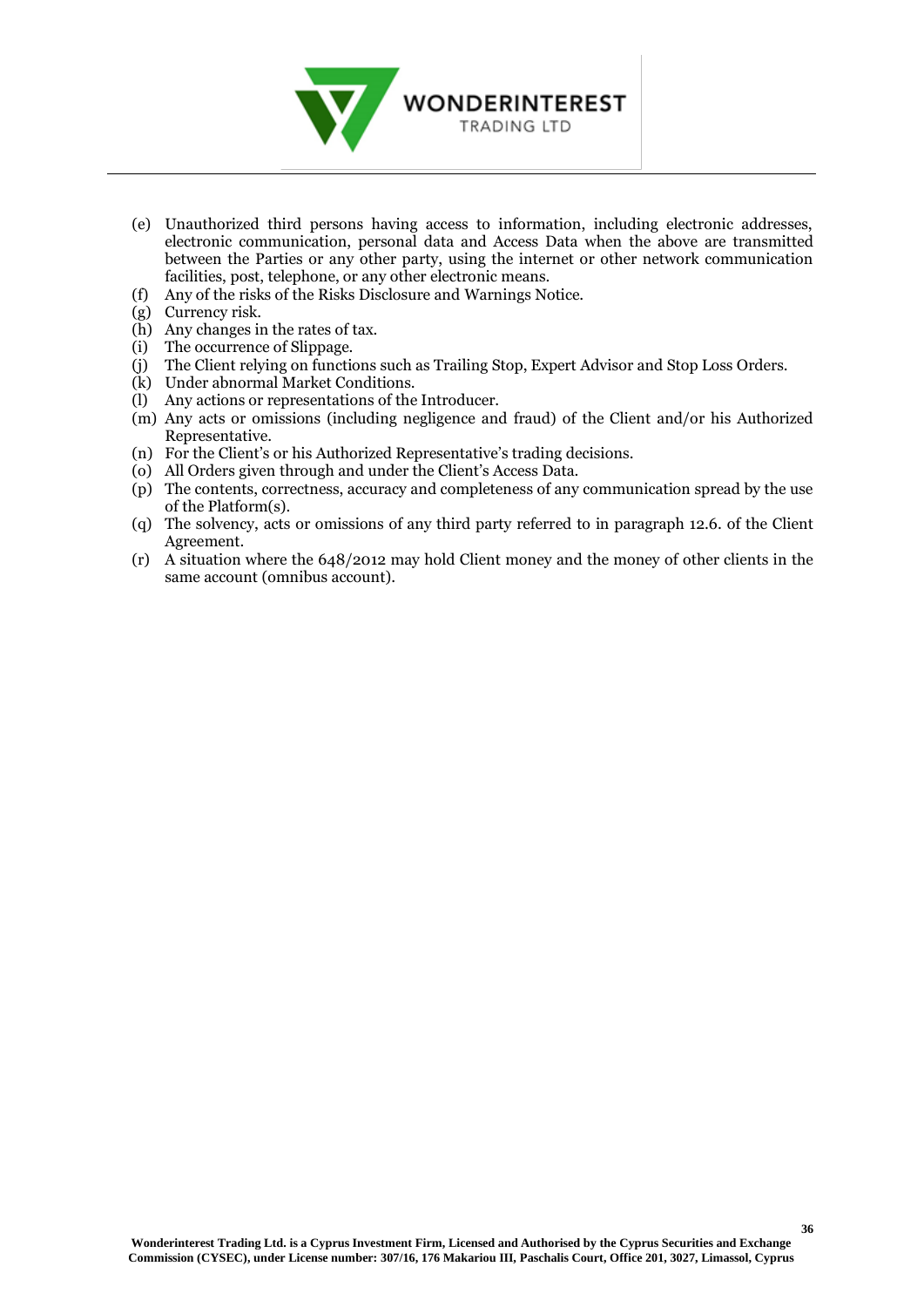

# Appendix 3 - **COMPANY LEGAL INFORMATION**

## **1. Investment Firm**

1.1. WONDERINTEREST TRADING LTD ("Investment Firm") is authorised and regulated by the Cyprus Securities and Exchange Commission ("CySEC") as a Cyprus Investment Firm ("CIF") to offer the services and activities enlisted herein in this document, under the Investment Services and Activities and Regulated Markets Law of 2017 L. 87(I)/2017 ("the Law").

1.2. Investment Firm's CIF license number is 307/16.

1.3. Investment Firm is registered in Cyprus under the Companies Law, with registration number HE 332830.

1.4. Investment Firm's registered office is at 176 Makariou III Avenue, Paschalis Court, Office 201, 3027, Limassol, Cyprus.

1.5. The list of the approved domains owned by Investment Firm can be found here: <https://www.cysec.gov.cy/en-GB/entities/investment-firms/cypriot/38403/>.

### **2. Investment Services**

2.1. Under its CIF License Investment Firm may offer the following Investment Services:

- (1) Reception and transmission of orders in relation to one or more of the Financial Instruments.
- (2) Reception and transmission of orders on behalf of clients
- (5) Provision of Investment Advice.

and the following Ancillary Services in relation to the provided Investment Services:

- (1) Safekeeping and administration of financial instruments, including custodianship and related services
- (4) Foreign exchange services where these are connected to the provision of investment services
- (5) Investment research and financial analysis or other forms

### **3. Financial Instruments**

3.1 Under its CIF license Investment Firm may offer the above investment services in relation to certain Financial Instruments, which have the meaning given to it in paragraph 2 of the Law:

- (a) Transferable Securities.
- (b) Money-market instruments.
- (c) Units in collective investment undertakings.